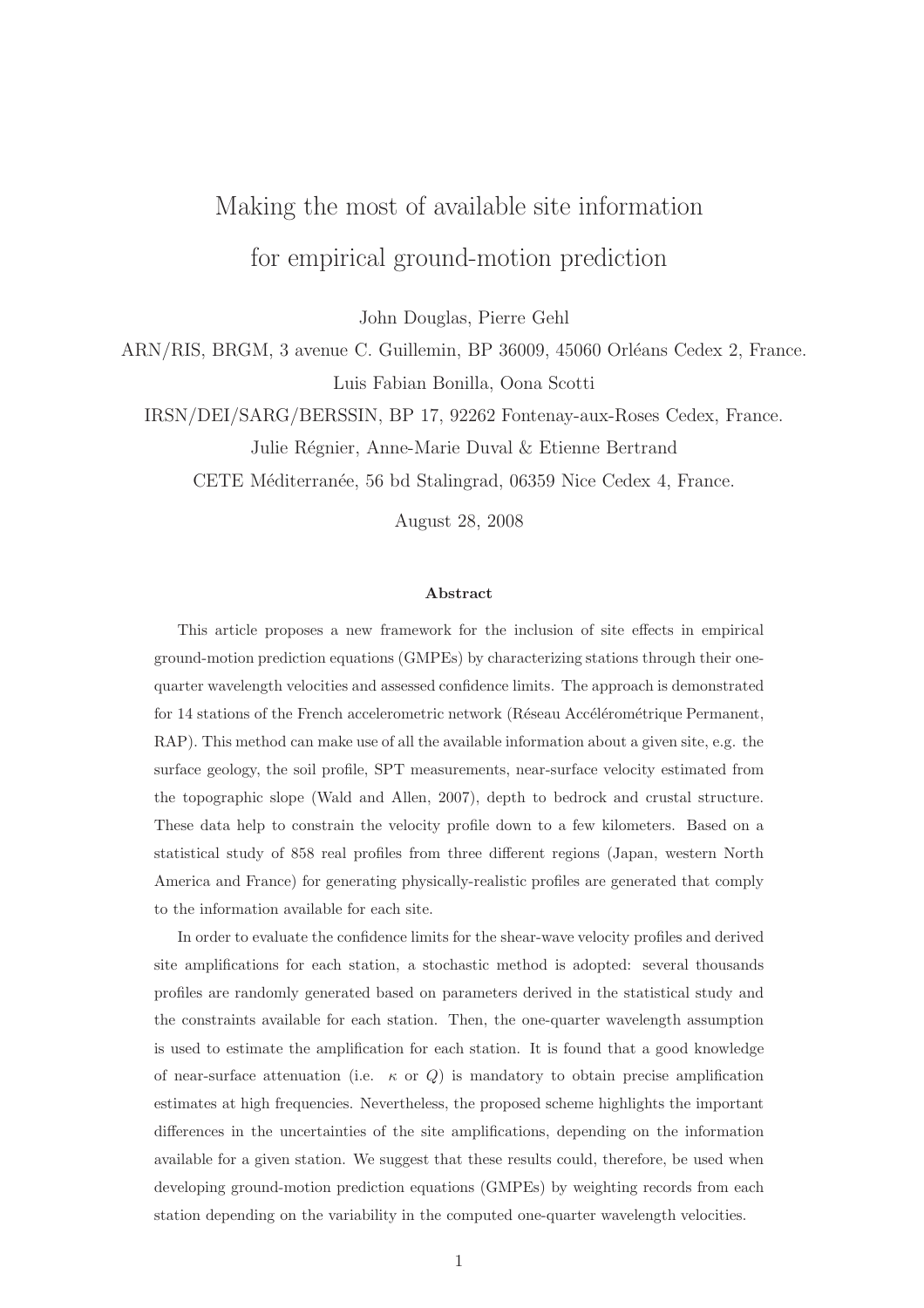This approach relies on the assumption that local site effects are only one-dimensional, which is far from true, especially in sedimentary basins. However, most GMPEs only model one-dimensional site effects, so this is not an issue specific to this study. Finally, a way to improve this technique is to use earthquakes or noise recorded at the very stations to further constrain the shear-wave velocity profiles and to consequently derive more accurate one-quarter wavelength velocities.

# 1 Introduction

Local site effects have long been recognized as an important factor contributing to variations in strong ground motions (e.g. Boore, 2004). Therefore, the vast majority of empirical groundmotion prediction equations (GMPEs) try to model the differences between ground motions at sites with different local site conditions (e.g. Douglas, 2003). Various different approaches have been followed from simple binary soil/rock classifications (e.g. Berge-Thierry et al, 2003) to the explicit use of shear-wave velocity (e.g. Joyner and Fumal, 1984), and also others such as individual site coefficients for each strong-motion station considered (e.g. Kamiyama and Yanagisawa, 1986). These various procedures are discussed by Douglas (2003). The method that can be chosen is dependent on the quality of readily-available information on site characteristics at strong-motion stations. The explicit use of average (measured or estimated) shearwave velocity down to 30 m  $(V_{s,30})$ , with the additional consideration of the effect of basin depth, was adopted by all participants of the PEER Next Generation Attenuation (NGA) project (Abrahamson and Silva, 2008; Boore and Atkinson, 2008; Campbell and Bozorgnia, 2008; Chiou and Youngs, 2008; Idriss, 2008) although Boore and Atkinson (2008) do not find that the basin effect is significant for their model and Idriss (2008) does not include a basin effect in his model. Measuring near-surface wave velocities using conventional methods, such as cross-hole or down-hole techniques, is expensive and time-consuming. Therefore, although such velocities are required, it is unlikely that such measurements will be made at many locations in the near future. In Japan and the United States such measurements are routinely performed. In Europe, however, it is thought that less than 100 strong-motion stations, from a total of over 2953 (European-Mediterranean Seismological Centre, 2007), have had their near-surface wave velocities measured and published.

What all previous approaches have in common is that local site conditions at all stations used to derive GMPEs are assumed to be known to the same detail and with the same accuracy. This is not often true in practice. For example, in the NGA Flat File  $V_{s,30}$  is available for some stations based on measurements (from, e.g., cross-hole or down-hole surveys) (for 35% of the records) but for other stations (particularly those outside California) the  $V_{s,30}$  values have been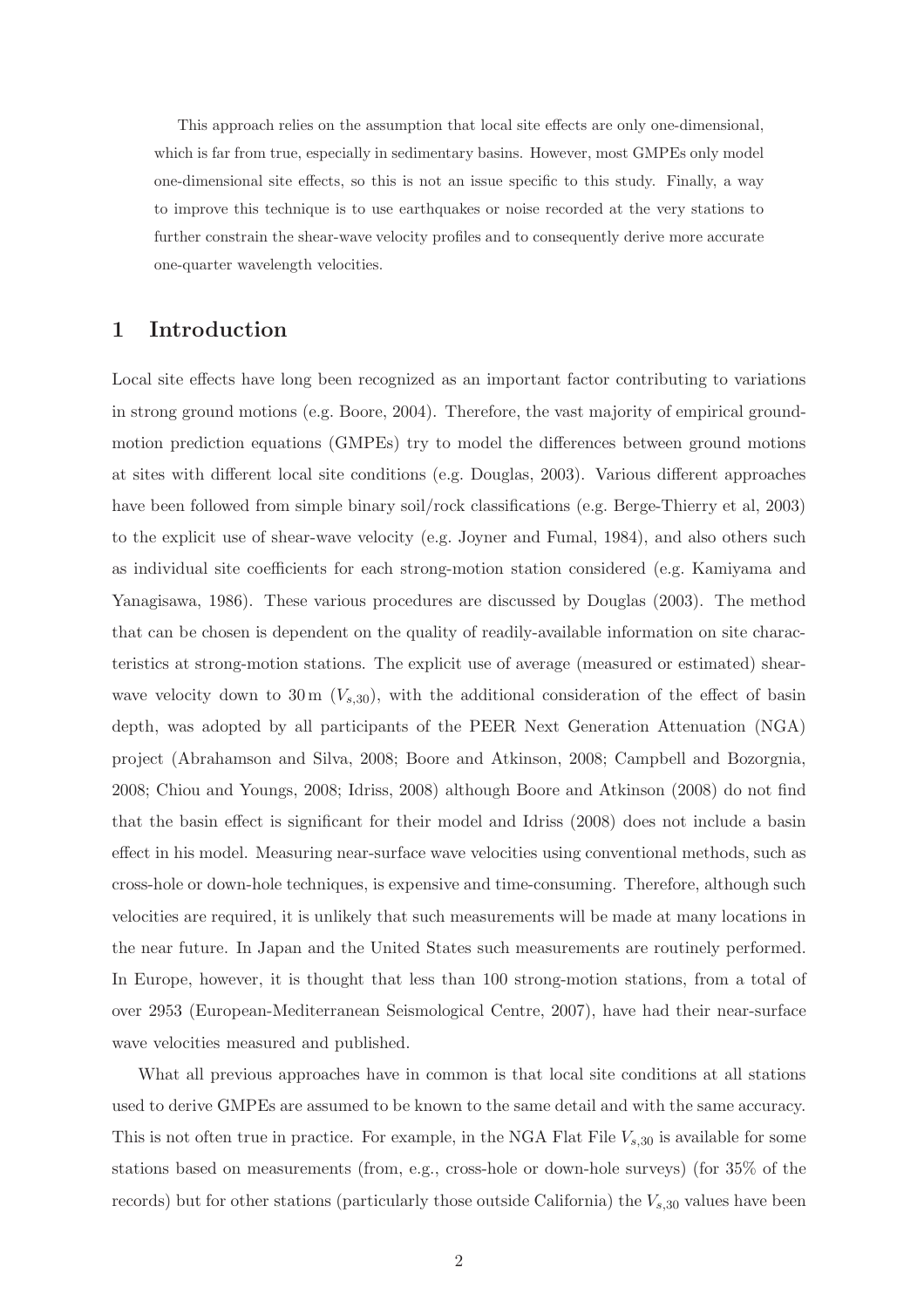estimated based on local geology and its correlation with  $V_{s,30}$ . In the NGA Flat File these estimated values are clearly indicated and their estimated standard deviations are higher than those from measurements; however, this difference in the accuracy of  $V_{s,30}$ s was not considered by the five GMPE-developer teams.

In addition, the method used to model site effects is invariably limited by the quality of information available for the most poorly characterized station used to derive the GMPEs. For example, Spudich et al (1999) attempted to classify the stations used in their analysis into four categories: hard rock, soft rock, shallow soil and deep soil, but were forced to adopt a simple binary soil/rock classification because information was not available to classify all sites into these four categories (29 records, from a total of 142, were from sites classified as 'unknown soil' or 'unknown rock'). In the extreme situation, if, for example, shear-wave velocity profiles were available for all but one site and for that single site the only information available is that it is a 'rock' site, a simple binary scheme would have to be used thereby throwing away all the invaluable information available in the velocity profiles (in practice it would be more likely that the data from this single station would be dispensed with for the analysis unless the station provide particularly useful data, e.g. records from very close to the source).

An alternative approach is firstly to use a simple classification technique that is obliged by the lack of information for some stations and then, in a second step, to examine the residuals with respect to more complex site characterization parameters, such as  $V_{s,30}$  or basin depth, for those stations with more complete information. This approach has been followed by, for example, Ambraseys (1995) to examine the effect of  $V_{s,30}$  and Field (2000) for examining the effect of sedimentary basins on ground motions. When applying such an approach care needs to be taken to account for possible bias in the distributions with respect to other independent variables for stations where detailed site information is available. For example, Boore and Atkinson (2007) show the strong negative correlation between shear-wave velocity and basin depth for data in the NGA Flat File.

None of these techniques to overcome the heterogeneous nature of local site information is completely satisfactory. Therefore, the aim of this article is to propose a new framework that makes use of all the available information about local site conditions to allow the estimation of mean shear-wave velocity profiles and their confidence limits for each station. These profiles can then be used to apply the one-quarter wavelength velocity,  $V_{s,\frac{1}{4}}$ , method to model site effects within GMPEs (Joyner and Fumal, 1984) and through a weighting scheme within the regression procedure the different confidence limits of the  $V_{s,\frac{1}{4}}$  can be accounted for. The following two sections describe the proposed procedure including the method to generate a distribution of possible shear-wave velocity profiles for each station. Then in Section 4 the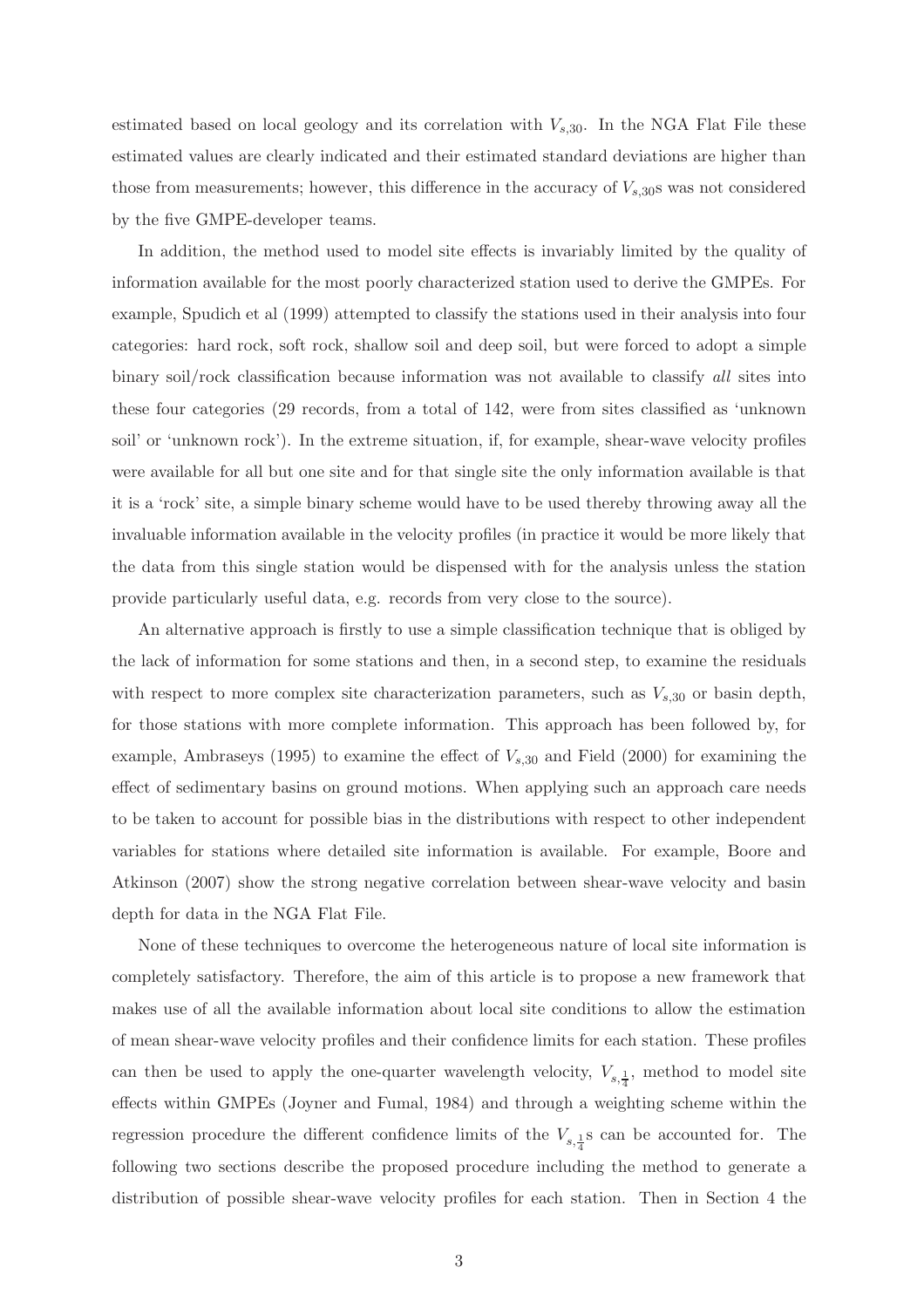technique is applied The technique is then applied to 14 stations of the French accelerometric network (Réseau Accélérometrique Permanent, RAP). Following this, a weighting scheme for use in regression analysis when deriving GMPEs using this approach is proposed. The article closes with a discussion of the merits and disadvantages of the proposed method to evaluate the shear-wave velocity profiles, the  $V_{s,\frac{1}{4}}$ s and site amplifications using the one-quarter wavelength assumption.

### 2 Proposed method

In the proposed procedure local site conditions are characterized using the average near-surface wave velocities down to a depth equal to one-quarter the wavelength of the wave of interest (e.g. Joyner et al, 1981). Joyner et al (1981), Boore and Joyner (1991) and Boore and Joyner (1997) show that the quarter-wavelength method for assessing site amplification yields good estimates of the site amplification without the requirement of complex computation. The equation to estimate the amplification,  $A(f)$ , (where f is frequency) at a site is (e.g. Boore, 2003):

$$
A(f) = \sqrt{\frac{\rho_s \beta_s}{\bar{\rho}(f)\bar{\beta}(f)}}
$$
  
\nwhere  $\bar{\rho}(f) = \frac{1}{z(f)} \int_0^{z(f)} \rho(z) dz$   
\n
$$
\bar{\beta}(f) = z(f) \left[ \int_0^{z(f)} \left( \frac{1}{\beta(z)} \right) dz \right]^{-1}
$$
  
\n
$$
z(f) = \frac{\bar{\beta}(f)}{4f}
$$

where  $\beta(z)$  is the shear-wave velocity at depth z,  $\rho(z)$  is the density at depth z and  $\beta_s$  and  $\rho_s$  are the shear-wave velocity and the density at the source, respectively. For this study, the site amp program (Boore, 2005) is used to compute site amplification using this method.

This technique models the effect of the impedance contrast between the underlying bedrock (with a high material velocity) and the softer surface deposits (with a lower material velocity). As waves travel vertically from one medium to another the amplitudes of the waves must increase, if the velocity is decreasing towards the surface and losses due to reflection, scattering and anelastic attenuation are neglected, since the energy along a tube of rays is constant. Using the quarter-wavelength approximation predicts the period of the first peak of the amplification curve if it is assumed that the velocity is for a uniform layer of thickness equal to the depth to which the average was estimated.

By using the one-quarter wavelength approach we make the assumption of one-dimensional linear site response, which is a common assumption in the derivation of empirical GMPEs.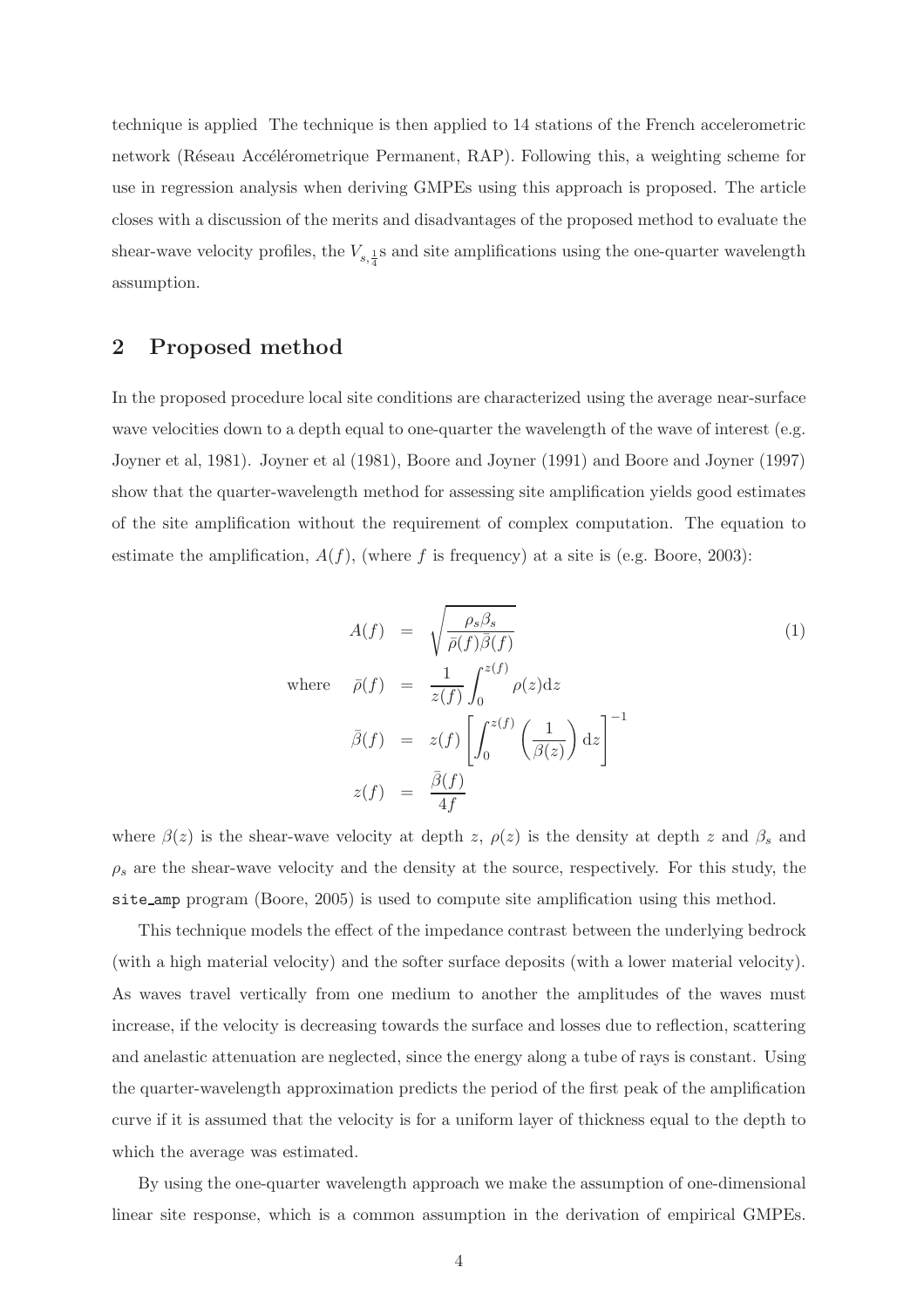However, this assumption means that predicted site amplifications derived using this approach are unlikely to be accurate for sites with strong two- or three-dimensional site effects (e.g. those stations in sedimentary basins) or for sites where nonlinear soil response is possible for large amplitude ground motions. Since nonlinear soil response only becomes apparent for peak ground accelerations (PGA) greater than 0.1–0.2 g (e.g. Beresnev and Wen, 1996) site amplification for the majority of records should be accurately predicted despite neglecting nonlinearity.

For this article the one-quarter wavelength technique to assess site amplifications is preferred to full one-dimensional site response analysis using, for example, the Haskell-Thompson method because the associated one-quarter wavelength velocities,  $V_{s,\frac{1}{4}}$ s, can be readily incorporated into the functional form of the GMPEs (Joyner and Fumal, 1984). Site amplifications derived from full 1D site response analysis could be directly incorporated into GMPEs but such GMPEs would be difficult to use in practice for sites without assessed amplifications. As will be shown in Section 4  $V_{s,\frac{1}{4}}$  s can be estimated using our approach even for sites where the knowledge of the sub-soil structure is limited (e.g. those sites only defined by site category). As will be shown in Section 6 (and previously shown in Boore and Joyner (1991)) the one-quarter wavelength simplification for estimating site amplification does not allow the prediction of the resonant peaks due to multiple reflections of waves, which can be predicted by full 1D site response analysis.

To apply this method shear-wave velocity estimates down to a few km (to compute site amplifications up to long periods, e.g. 10s) for every site considered need to be available. Except for a few special sites, such as Cajon Pass (USA) (e.g. Abercrombie, 1997), measured shear-wave velocities are not available beyond a few tens or hundreds of meters, if at all. However, other information is available that can be used to approximate the shear-wave and density velocity profiles down to the one-quarter wavelength depth. The types of information available to estimate the profiles are discussed in the following paragraph. This information will allow a distribution of possible velocity and density profiles to be defined from which the distribution of possible  $V_{s,\frac{1}{4}}$ s can be estimated. When more constraints are available, for example when a measured shear-wave velocity profile exists, the distribution of  $V_{s,\frac{1}{4}}$  for that station will be narrower than when few constraints are available, for example when the profile is based only on local geological information. Strong-motion data from stations with well-defined  $V_{s,\frac{1}{4}}$ s should be given more weight in the regression analysis than those data from stations with few constraints on these velocities.

Table 1 lists the information that is sometimes available to help constrain shear-wave velocity and density profiles down to a few kms. Obviously not all these sources of information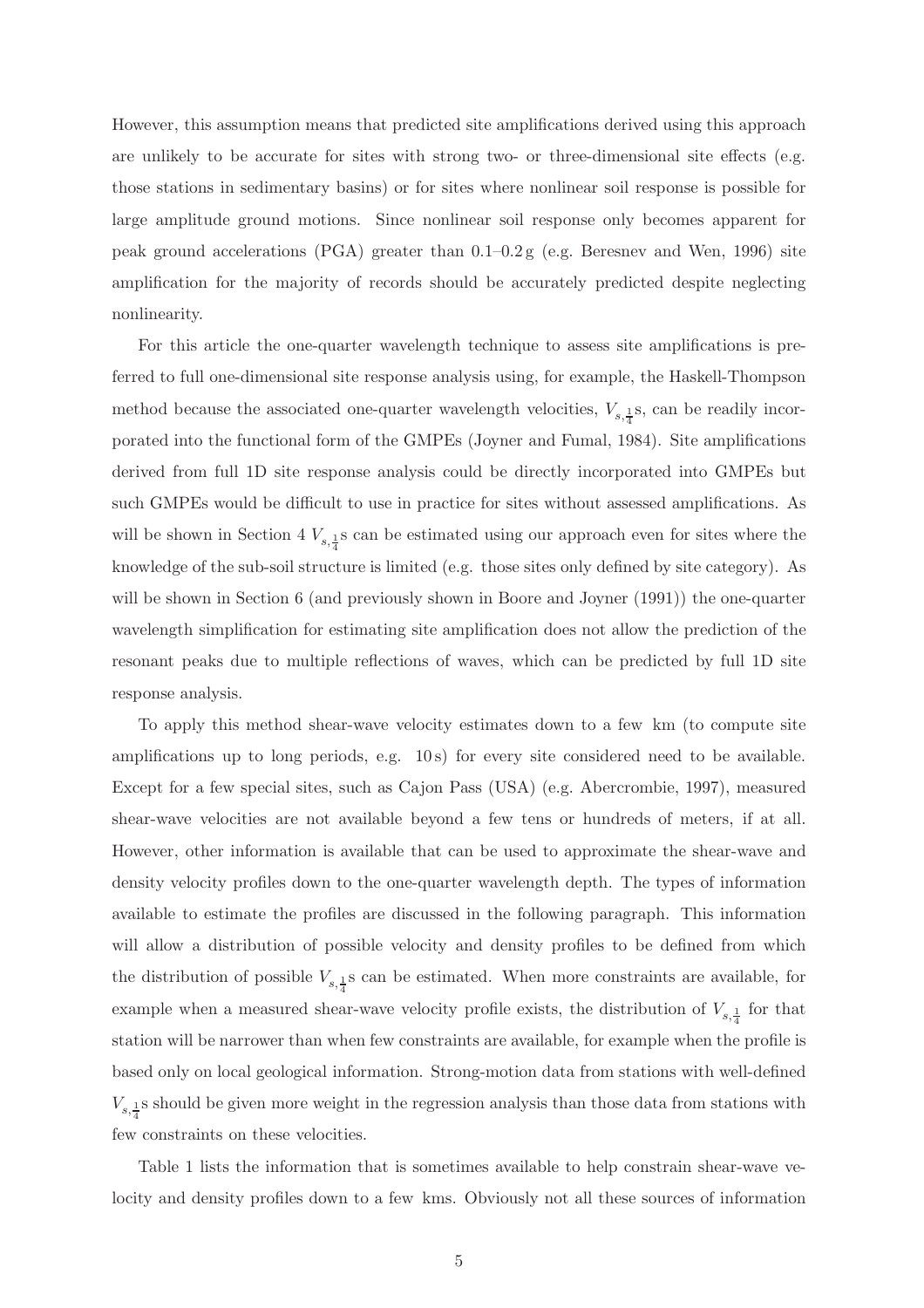are available for every site. For example, information relying on on-site measurements (e.g. SPT results) are rarely available for strong-motion stations. However, some of these data (e.g. topographic slope) can be calculated based on remote-sensing information and therefore they exist for all sites.

#### [Table 1 about here.]

This proposed method, therefore, has the ability to incorporate all the available information on local site conditions into the derivation of ground motion estimation equations rather than, as is done at present, be forced to default to a crude site classification scheme because of a lack of information for some stations. It accounts for the fact that the quality of local site information varies significantly between stations — a heterogeneity that is not normally considered when deriving GMPEs. This method will not significantly improve site-specific earthquake-specific site response estimates because, as Boore (2004) shows, these estimates require detailed knowledge of the source and the three-dimensional structure beneath the station. However, it should improve overall estimates of average site response and consequently empirical ground-motion estimates.

# 3 Generation of shear-wave and density profiles

In this study, a large set of physically-realistic profiles is generated that can then be reduced by the application of constraints from information available at each strong-motion station considered. The generation of these profiles has been made using a Monte Carlo technique with input parameters coming from the analysis of many  $(858)$  measured profiles, which are assumed to be a representative sample of possible near-surface velocity profiles. The random generation of velocity profiles has been performed in a few previous studies (e.g. Bernreuter et al, 1986; Anderson et al, 1996) using different approaches than adopted here. Three sets of profiles are used in this study: those collected and disseminated by David Boore for sites in western North America (http://quake.wr.usgs.gov/~boore/data online.htm, 277 sites), those collected by Julien Rey for sites in France (43 sites) and those compiled by Guillaume Pousse for Kik-Net strong-motion stations in Japan (538 sites).

These profiles were normalized by dividing the velocity in each layer by the velocity in the surface layer. Then, the normalized velocity slope between two layers was calculated, using the following equation:

$$
slope(n) = \frac{V_{n+1} - V_n}{H_n} \tag{2}
$$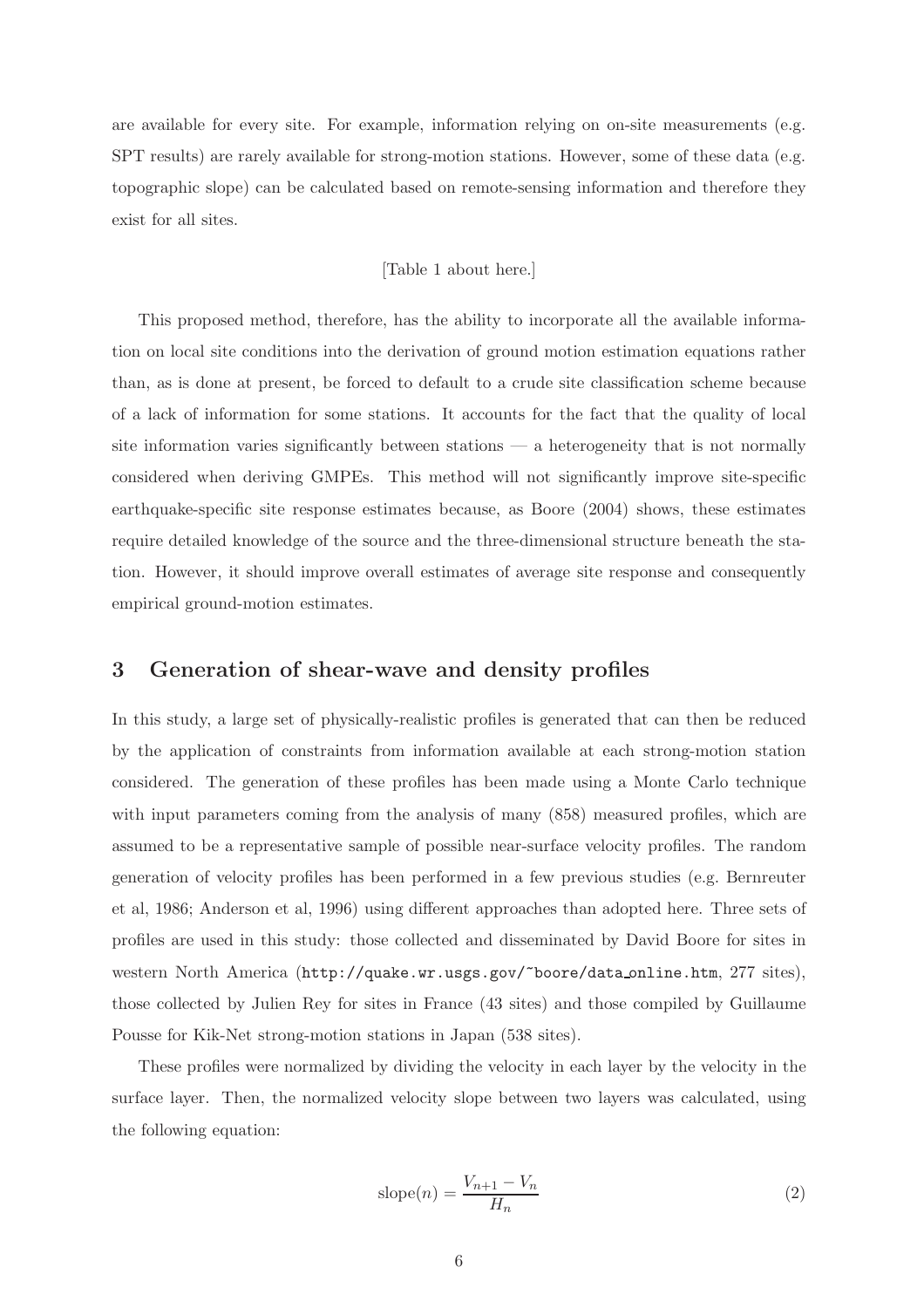where  $V_n$  is the normalized velocity at layer n and  $H_n$  the thickness of layer n. The 858 profiles lead to 3026 normalized slopes (one for each layer). Then, we extracted the depth and the maximum velocity for each profile, as well as the maximum and minimum thickness of each layer and the surface velocity. The gross characteristics of the profiles collected are summarized in Figures 1 and 2. These figures show that the vast majority of profiles are of soft soil sites with surface shear-wave velocities less than  $400 \,\mathrm{m/s}$  and that information is generally only available for the first 100 m or less with a resolution generally higher than 50 m. Figure 3 shows the computed normalized slopes against depth.

To check that the parameters extracted from the observed profiles were not correlated, we performed a principal component analysis on characteristics such as slope, layer depth, layer thickness or velocity (Table 2). This analysis shows that the slope is poorly correlated with the other variables and, thus, here we neglect the correlation between the slope and other parameters.

> [Figure 1 about here.] [Figure 2 about here.] [Figure 3 about here.] [Table 2 about here.]

The gross characteristics of the profiles are approximatively distributed according to these distributions:

- maximum depth D: log-normal distribution  $(\phi(x) = \frac{1}{x\beta\sqrt{2\pi}} \exp[-\frac{(\ln(x)-\alpha)^2}{2\beta^2}]$ , where x is a random variable and  $\phi(x)$  is the probability density function) with parameters mean  $\alpha = 4.08$  and standard deviation  $\beta = 0.70$ ;
- minimum thickness  $H_{min}$ : normal distribution  $(\phi(x) = \frac{1}{\sigma\sqrt{2\pi}}\exp[-\frac{(x-\mu)^2}{2\sigma^2}])$  with mean  $\mu = 4.3 \,\mathrm{m}$  and standard deviation  $\sigma = 6.6 \,\mathrm{m}$ ;
- maximum thickness  $H_{max}$ : normal distribution with  $\mu = 37.6$  m and  $\sigma = 39.5$  m;
- surface velocity  $V_0$ : log-normal distribution with  $\alpha = 5.28$  and  $\beta = 0.49$ .

The maximum velocity  $V_{max}$  depends strongly on the depth D of the profile, therefore it was decided to divide the profiles into three groups:

•  $D \leq 50$  m: normal distribution of  $V_{max}$  with  $\mu = 1091.8$  m/s and  $\sigma = 519.3$  m/s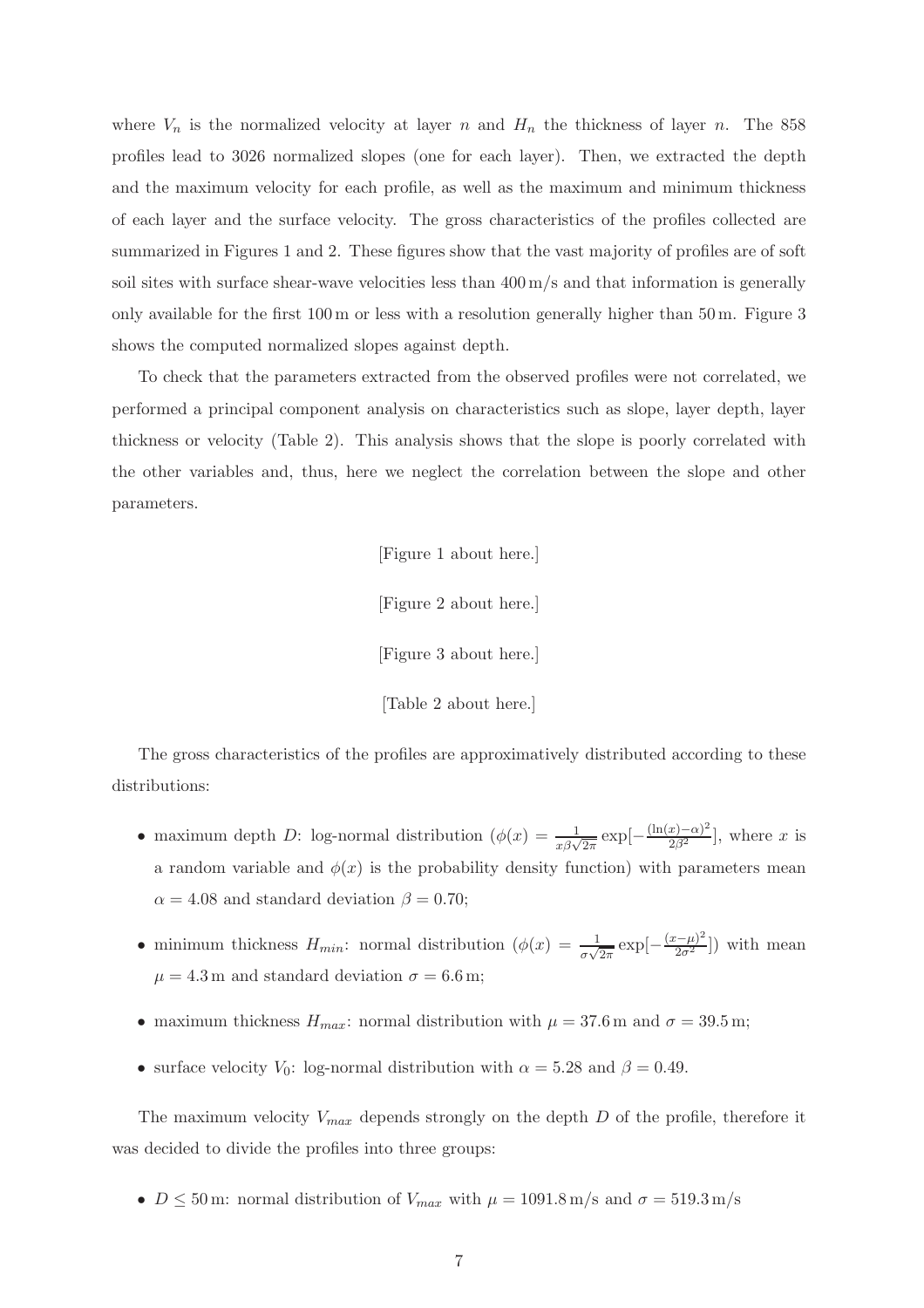- $50 < D \le 100$  m: normal distribution of  $V_{max}$  with  $\mu = 1141.8$  m/s and  $\sigma = 602.0$  m/s
- $D > 100$  m: normal distribution of  $V_{max}$  with  $\mu = 1240.7$  m/s and  $\sigma = 648.5$  m/s

Thanks to all these distributions, it was possible to generate stochastic profiles, using the following method:

- random selection of a depth  $D$ , based on its statistical distribution;
- from the surface to the depth  $D$ , generation, assuming a uniform distribution, of layers whose thicknesses are constrained by  $H_{min}$  and  $H_{max}$ , both parameters being chosen from their statistical distributions;
- random selection of a surface velocity  $V_0$ , based on its statistical distribution;
- for each layer, generation of slope values, based on the empirical distribution (the slope values were found not to closely fit any tested statistical distribution so their empirical distribution was used);
- with the slope and the surface velocity  $V_0$ , generation of the velocity of each layer down to depth D.

In order to avoid unrealistic results, the profiles were constrained using the following criteria:

- the velocity of a layer cannot be less than  $50 \,\mathrm{m/s}$ ; and
- the velocity cannot exceed the maximum velocity  $V_{max}$ , which is randomly selected from the statistical distribution.

Thus, this method can generate velocity profiles down to depth D (usually between 50 and 200 m). However, this approach cannot be used for deeper layers because it is based on shallow profiles and using these values for greater depths leads to unrealistic profiles. It was therefore decided to define much looser constraints on the velocity profile between the depth D and  $10 \text{ km}$ . First of all, in order to reflect the homogeneity of the medium at these depths, much thicker layers were selected, between 50 and 500 m. The velocity contrast between two layers can be defined by:

$$
R_n = \frac{V_{n+1}}{V_n} \tag{3}
$$

The values of the impedance factor  $R_n$  are based on the 858 profiles, leading to a log-normal distribution with parameters  $\alpha = 0.41$  and  $\beta = 0.48$ . We acknowledge that the methodology used for the deeper layers is based on information extrapolated from the shallow parts of the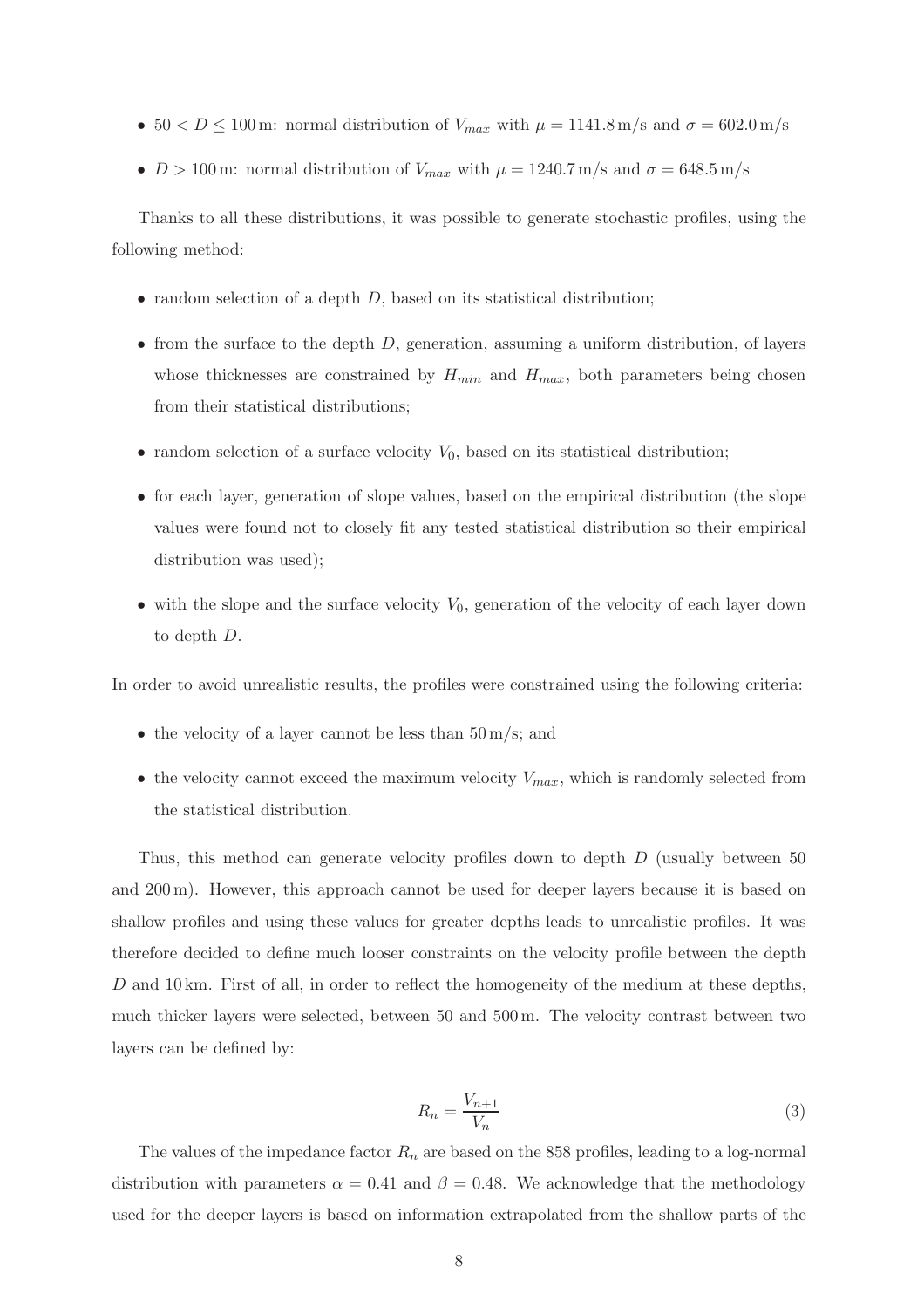profile. This assumption is a reasonable way to construct a profile between the upper layers, where statistical results from boreholes can be used, and the lower layers where velocities from crustal structural models are available. Finally, in order to avoid unrealistic results, it was decided to keep only the profiles where:

- the velocity does not exceed 3800 m/s; and
- the velocity is not less than the value at the depth  $D$ .

Figure 4 summarizes the procedure that was used to generate the profiles. By visual inspection of numerous simulations, the profiles generated using this approach were seen to show similar characteristics to those in the set of 858 observed profiles. Even though some individual profiles generated by this approach may be unrealistic, the average characteristics of the profiles (which affect amplifications predicted by the one-quarter wavelength method) should match those observed in reality. It is important that there are sufficient constraints in the profile simulation method to exclude physically impossible profiles but on the other hand sufficient freedom must be given so as not to underestimate the width of the confidence limits of the predicted  $V_{s,\frac{1}{4}}$ s.

#### [Figure 4 about here.]

#### 3.1 Constraints on the profiles

The method above can be used to generate any kind of velocity profile, for any kind of site. Yet, the main goal of this study is to investigate the effects of more accurate velocity profiles (i.e. stations with more information) on the variability of the amplification curve and  $V_{s,\frac{1}{4}}$ , which will be used within the GMPEs.

We have selected the five following types of information that can be useful to constrain the profiles.

- Surface velocity,  $V_0$ : this constraint is added in the method above by selecting the same  $V_0$  for all the simulated profiles.
- Mean velocity down to 30 m,  $V_{s,30}$ : this data can be obtained with the site class (e.g. Eurocode 8 classification (Comité Européen de Normalisation (CEN), 2005)) or approximated using the topographic slope (Wald and Allen, 2007). If the approximate range of  $V_{s,30}$  is known, it is easy then to reject the profiles that do not fall into the desired range.
- The velocity profile down to a certain depth: this can be obtained from geological logs and geotechnical techniques using correlations between SPT and/or soil/rock type and  $V_s$ .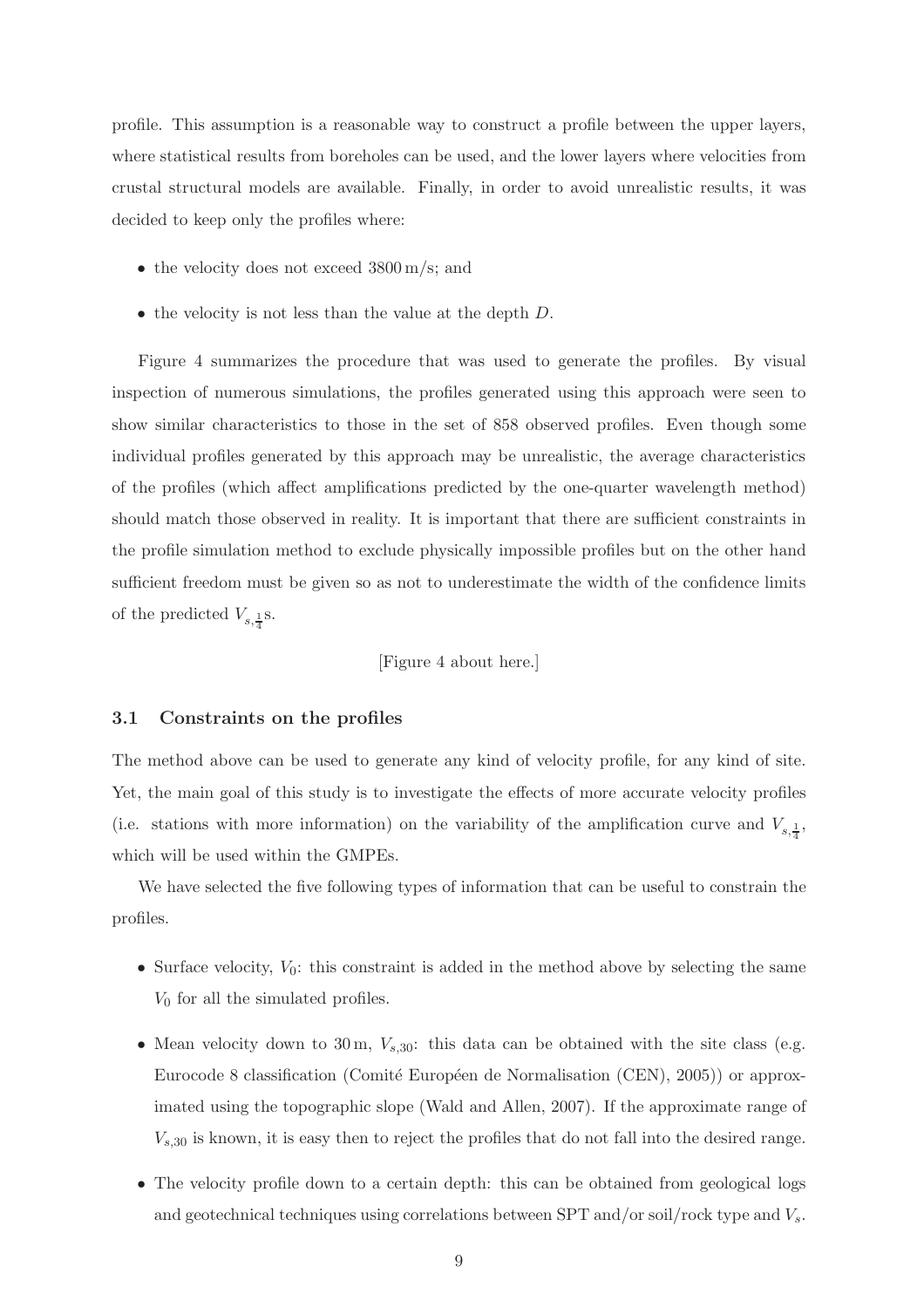To use this constraint, we apply the same procedure as for  $V_0$ , except down to a certain depth. Then the profile is again generated using random parameters. For sites with soil profiles the empirical relations between soil type and shear-wave velocity developed by Ohta and Goto (1978) (their equations VII and VIII) have been used in combination with Table 5.1 of Dowrick (2003) to convert soil/rock descriptions to shear-wave velocities.

- The depth to the bedrock: with this information, we can assume that, below a given depth, the velocity will not be less than a certain value. This constraint may also be added to the model, if available.
- The mean crustal velocities: with these data, it is possible to constrain the velocity at depths of greater than 1 km.

A coefficient of variation of 10% is applied to  $V_s$  estimates if they come from geological logs or geotechnical techniques and a coefficient of variation of  $25\%$  is assumed if the  $V_s$  estimates are deduced from empirical relations between soil type and shear-wave velocity (Ohta and Goto, 1978).

#### 3.2 Generation of density profiles

The density does not play a predominant role in the variability of amplification curves. Thus, we used the velocity values to estimate the density using this linear relation (Boore and Joyner, 1997):

$$
\rho(V_s) = 2500 + \frac{V_s - 300}{3500 - 300} \cdot (2800 - 2500) \tag{4}
$$

Boore and Joyner (1997) state that this relationship is valid for  $V_s$  between 300 m/s and 3.5 km/s. Some of our profiles include  $V_s$  outside this range (down to about 100 m/s and up to 3.8 m/s) but this should not have a significant impact on the results. For example, for  $V_s = 100 \,\mathrm{m/s}$  Equation 4 gives  $\rho = 2481 \,\mathrm{kg/m^3}$ , which is very similar to the recommendation of Boore and Joyner (1997) of  $2500 \text{ kg/m}^3$  for  $V_s < 300 \text{ m/s}$ .

### 3.3 Generation of amplification curves

After the simulation of thousands of possible velocity and density profiles, the profiles that do not conform to the constraints applicable for a station are excluded thereby leaving a set of possible profiles for that site. This subset of profiles is then used within the onequarter wavelength approach to estimate the possible site amplifications at that site. The reduction in the uncertainty in the estimated site amplification after applying constraints can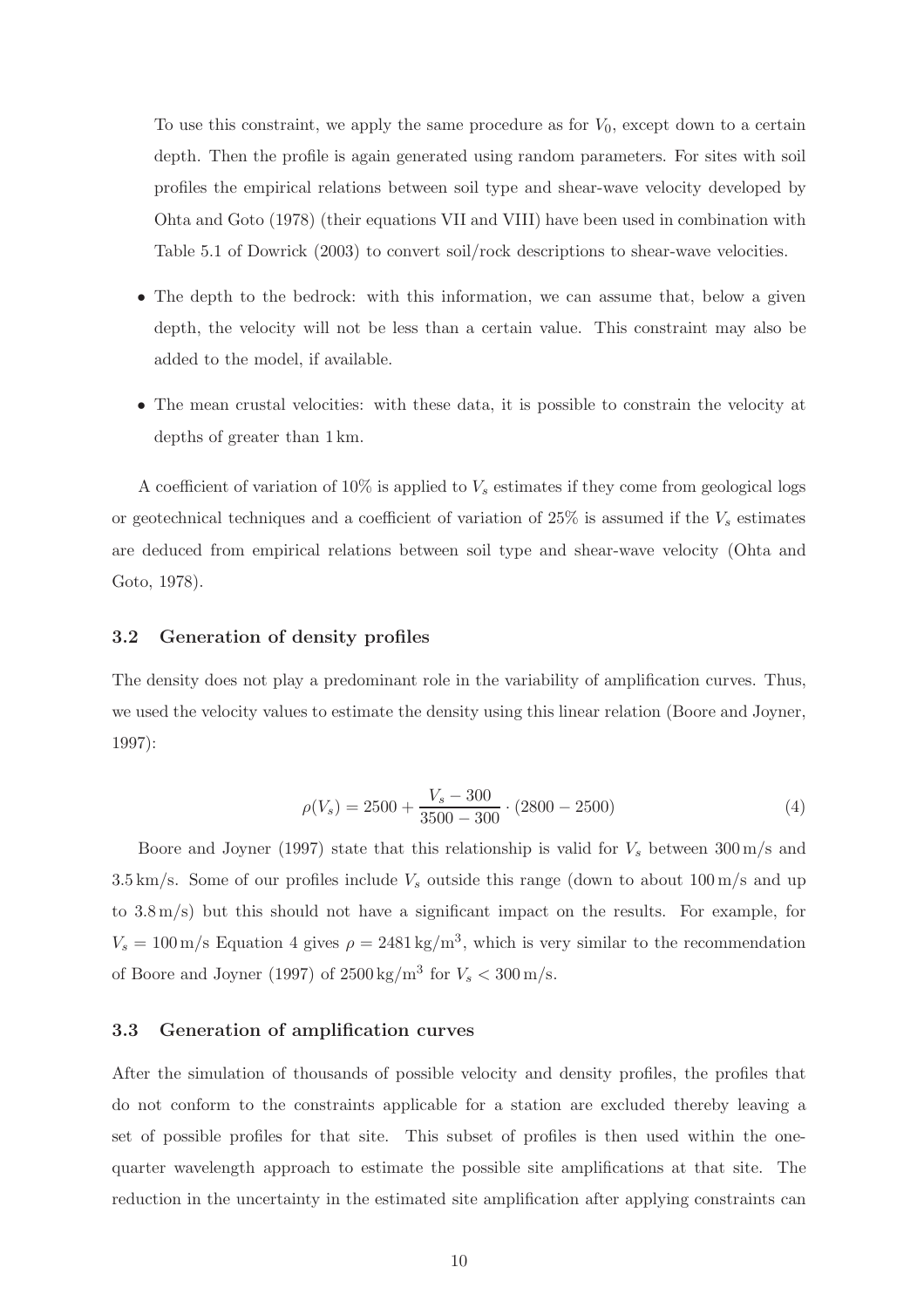then be quantified by comparing these amplifications with those computed using the entire set of generated profiles.

The one-quarter wavelength method also requires the shear-wave velocity  $V_s$  and the density  $\rho$  in the source region. We chose to take  $V_s = V(10 \text{ km})$  for each profile thereby assuming a hypocentral depth of 10 km. As shown above, the density in the source region can be deduced from the velocity.

Near-surface attenuation can be approximated using (Anderson and Hough, 1984):  $\exp -\pi \kappa f$ , where  $\kappa$  is a spectral decay parameter that is commonly assumed to be a constant for a given station although a weak positive dependence on distance has sometimes been observed (e.g. Anderson and Hough, 1984). The amplification  $A(f)$  is then multiplied by the near-surface attenuation, approximated using  $\kappa$ , to obtain an overall amplification. As is standard practice (e.g. Boore and Joyner, 1997) this attenuation filter is applied to the entire frequency range even though  $\kappa$  is estimated based on the high-frequency part of Fourier amplitude spectra and, in addition,  $\kappa$  is assumed to be independent of frequency. In this study, we use a mean value of  $\kappa$  for each profile, based on the empirical relationship connecting  $V_{s,30}$  and  $\kappa$  presented by Silva et al (1998):  $\log \kappa = 1.6549 - 1.0930 \log V_{s,30}$ . In order to model uncertainties in the  $\kappa$ s estimated by this equation we have computed a standard deviation of 0.25 from the data points presented in Figure 21 of Silva et al (1998), which has been used to generate a  $\kappa$  for each profile. To keep the  $\kappa s$  used within a physically-realistic range (e.g. Silva et al, 1998, Figure 21) values less than 0.005 or greater than 0.15 were rejected. The large variability in  $\kappa$  estimated from the  $V_{s,30}$  is because near-surface attenuation modeled by  $\kappa$  is affected by more than the top 30 m at a site. In the absence of a better method to estimate  $\kappa$  from a given shear-wave velocity profile the large range of  $\kappa s$  given by this approach have been accepted even though it could lead to overestimating the uncertainty in the site response for frequencies greater than about 1 Hz, where the effect of attenuation modeled by  $\kappa$  becomes important. An alternative would be to use a attenuation  $(Q)$  profile, possibly estimated based on empirical relationships between  $V_s$  and  $Q$  (e.g. Barker and Stevens, 1983); however, there are few such correlations and they are also associated with large uncertainties.

# 4 Application of proposed approach to RAP stations

Fumal and Tinsley (1985) present a method and relations for the estimation of one-quarter wavelength velocity for sites in California; a similar technique is applied here for the French sites selected. Recently a RAP working group compiled information on local site conditions at most of the RAP stations (Groupe de Travail RAP, 2007), which are selected here for an appli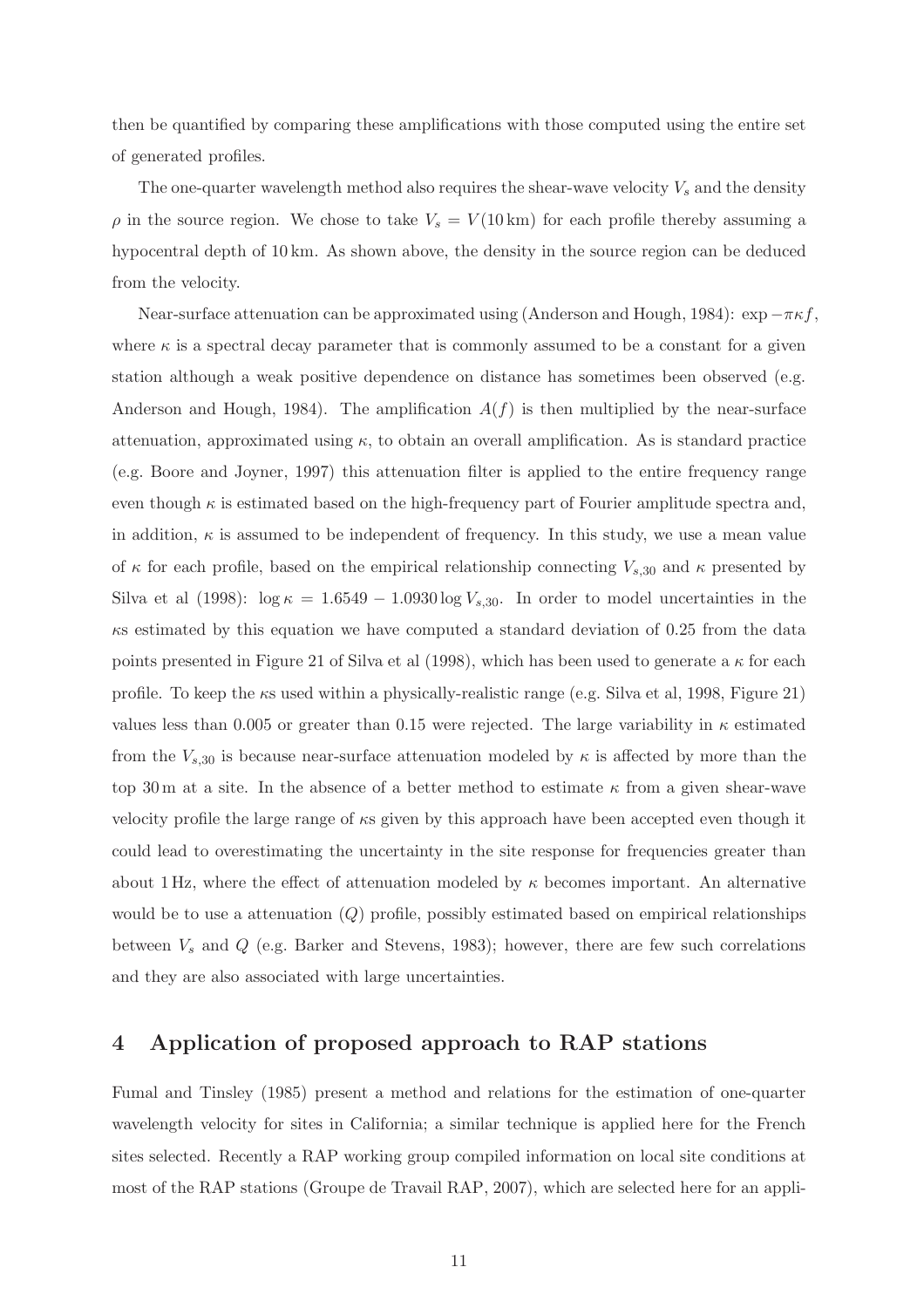cation of the method proposed above. The type, quality and quantity of information for these stations could be considered representative of the situation for most strong-motion networks, particularly those outside California or Japan, where routine borehole velocity measurements have not been conducted. From the investigated sites we have selected 14 stations that have a range of data available and are from various regions of metropolitan France, see Table 3.

#### [Table 3 about here.]

Based on the information available for each of the 14 RAP stations (Table 3) stochastic shear-wave velocity profiles were generated using the approach described above. The mean and the 10 and 90th percentile profiles for the 14 stations are displayed in Figure 5. The profiles for stations such as NALS with available detailed soil profiles that can be converted into approximate shear-wave velocities are, as expected, well constrained down to the bottom of the profile. In contrast profiles for stations such as OGMU, with few available constraints on the near-surface shear-wave velocities, show much greater dispersion. There is limited information available to constrain the profiles below the end of the boreholes (at about  $50 \,\mathrm{m}$ ) and above the start of the available crustal structural models (at 1 or 2 km) and, hence, profiles for all stations show a wide dispersion within this depth range.

#### [Figure 5 about here.]

Figure 5 shows that some profiles (e.g. NALS, NLIB, NPOR and NPOR) contain velocity inversions, which is explained by negative slopes (Equation 2) as shown in Figure 3. In addition, Figure 3 shows that negative slopes can even be found in deeper layers (e.g. below 100 m depth), which corresponds to the velocity inversions found in some profiles.

Using the stochastic velocity and density profiles amplification curves for each of the sites were computed using the one-quarter-wavelength technique. Figure 6 shows the mean and 10 and 90th percentile amplification curves for the 14 stations. As is expected the amplifications at stations with measured or, in the case of RAP stations, estimated near-surface velocity profiles are more accurately defined (e.g. NALS) than those at stations without such constraints (e.g. PYFO). Surprisingly, however, even when detailed soil profiles are available (from which shear-wave velocities can be estimated) site amplifications at high frequencies still show large dispersion. For example, the 10 and 90th percentiles for the amplification at 10 Hz at NALS are roughly 0.2 and 1.5 (Figure 6), which is surprising since for this site and 10 Hz the one-quarter wavelength is roughly 5 m and, hence, it would be thought that a shear-wave velocity profile down to 39 m would be adequate to precisely define the amplification.

[Figure 6 about here.]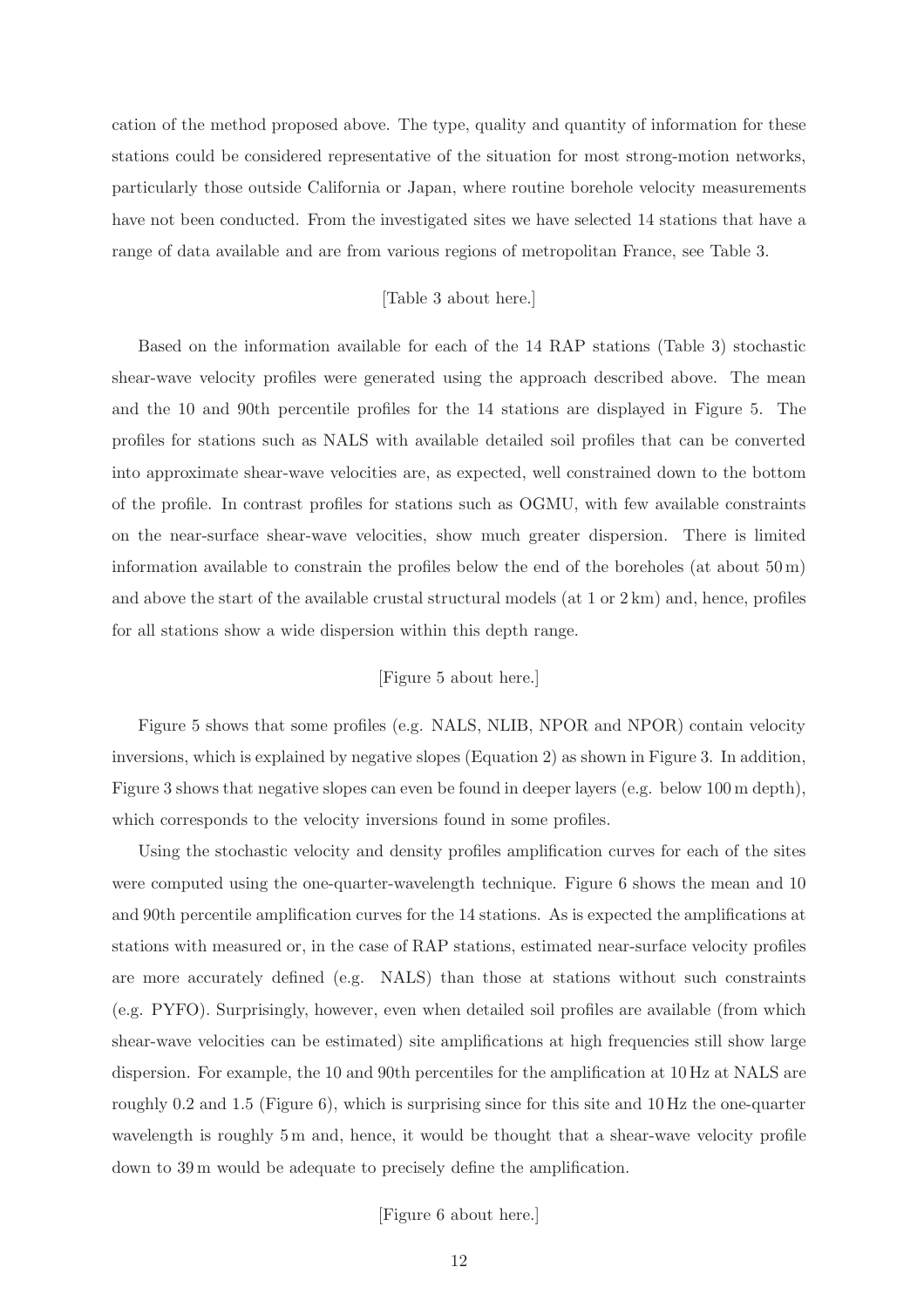The reason that the amplifications are not more precisely defined when near-surface velocity profiles are available is that near-surface attenuation (here modeled by  $\kappa$ ) is not known for these stations and so it is estimated using the equation of Silva et al (1998) with its associated uncertainty. It is this uncertainty that leads to the dispersion in the predicted amplification curves for high frequencies. Figures 7 and 8 show the effect of neglecting the uncertainty in the estimation of  $\kappa$  from  $V_{s,30}$  using the equation and data of Silva et al (1998) for two stations with detailed estimated shear-wave velocity profiles: NALS and OGSR. When  $\kappa$  is assumed to be precisely known (left-hand graphs) the computed amplification curves are almost exactly known for frequencies greater than roughly 1.5 Hz but when uncertainty in  $\kappa$  is included (righthand graphs) there is considerable uncertainty in the calculated site amplifications. Anderson et al (1996) examine the influence on ground motions of the top 30 m and they believe that near-surface attenuation is more important than details of the velocity profile for controlling high-frequency ground motions. The results of this study show the need to measure the nearsurface attenuation at strong-motion stations in addition to near-surface velocities if it is hoped to calculate precise site amplifications through modeling of site response.

#### [Figure 7 about here.]

#### [Figure 8 about here.]

Drouet et al (2008) invert ground motions recorded by a selection of RAP stations to retrieve source, path and site parameters for two regions of France: the Pyrenees and the Alps. Within their analysis they included records from seven of the 14 stations studied here. Figure 9 compares the site amplifications and their uncertainties retrieved by Drouet et al (2008) using their inversion technique to those derived using the method followed here. The match between the two sets of amplifications shown in Figure 9 is poor for all of the stations. In general, the method followed here gives higher amplifications than the approach of Drouet et al (2008), except for NROC and OGDH where the amplifications of Drouet et al (2008) are much higher. The amplifications computed by Drouet et al  $(2008)$  are relative to an average of sites whose amplification is minimal whereas here the amplifications calculated are absolute with respect to the source. Therefore, the two sets of amplifications are not directly comparable. In addition, the procedure followed here assumes one-dimensional linear site response and therefore it cannot fully model site response at stations affected by two- or three-dimensional effects, such as those in sedimentary valleys (e.g. OGDH and OGSR, which are in the Grenoble sediment basin, and NROC which is on sediments in Nice) whereas the observational method of Drouet et al (2008) may pick up such effects. The width of the confidence limits on the mean site amplification given by the two methods are similar.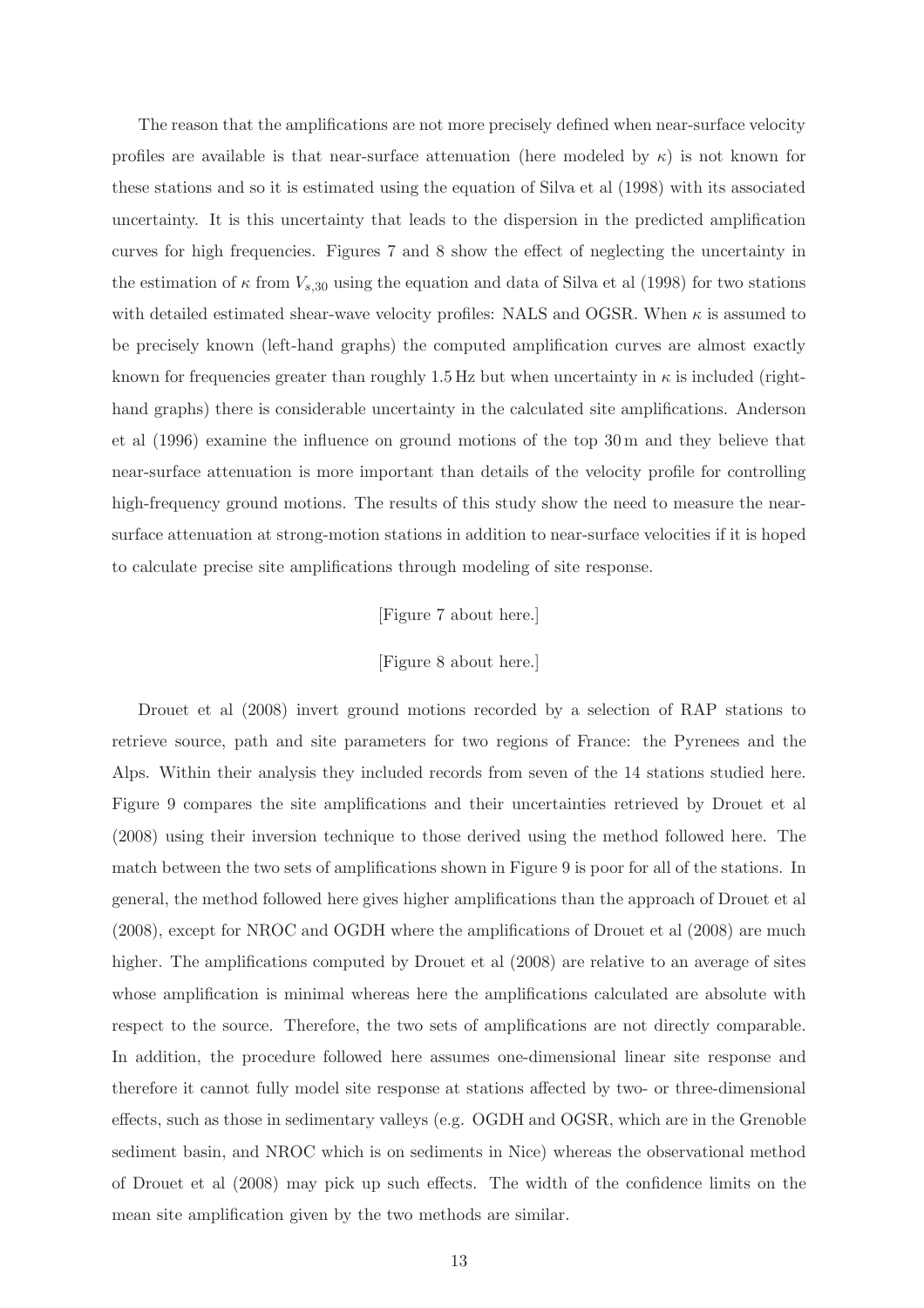#### [Figure 9 about here.]

Rodriguez-Marek et al (1999) (and others) find that the consideration of the depth to bedrock within site classification leads to a reduction in the standard deviation of site amplification estimates. In this study this common observation has been tested for two stations: NALS on shallow sedimentary layers in Nice and OGSR in a deep sedimentary basin in Grenoble. In addition, the increase in the accuracy of the predicted site amplification through the use of additional constraints (e.g. near-surface shear-wave velocity profile) has been tested. Figure 10 shows four computed site amplification curves (with their confidence limits) for the NALS station when: I) all available data (near-surface profile, depth to bedrock and crustal structure) has been used, II) when the near-surface profile has been replaced by the measured  $V_{s,30}$  and  $V_0$ , III) when the depth to bedrock has been removed as a constraint and IV) when only the  $V_{s,30}$  and the crustal structure have been retained as constraints. Figure 11 shows the four computed amplification curves (with their confidence limits) for the OGSR station for the same four sets of constraints. These two figures show (by comparing the results for cases I and II), as expected, that a near-surface profile helps to narrow the confidence limits of the site amplification curve for frequencies around 1 Hz but due to the uncertainty in near-surface attenuation the accuracy of high-frequency  $(>2 \text{ Hz})$  amplifications is not significantly improved over the case when a measured  $V_{s,30}$  is used instead. The inclusion of a depth to bedrock constraint (compare cases II and III) helps reduce the uncertainty in the low frequency ( $\langle 1 \text{ Hz} \rangle$ amplification curves, confirming the conclusions of previous studies showing the importance of depth to bedrock when computing site response.

[Figure 10 about here.]

#### [Figure 11 about here.]

It is possible to use our approach to develop generic amplification curves for the site classes defined in earthquake design codes, e.g. Eurocode 8 (EC8) (Comité Européen de Normalisation (CEN), 2005) in which site classes are based on  $V_{s,30}$ : A,  $V_{s,30} > 800 \,\mathrm{m/s}$ ; B,  $360 \le V_{s,30} \le 800 \,\mathrm{m/s}$ ; C,  $180 \le V_{s,30} < 360 \,\mathrm{m/s}$ ; and D,  $V_{s,30} < 180 \,\mathrm{m/s}$ . The four generic profiles and amplification curves corresponding to EC8 site classes A, B, C and D generated using our approach and the appropriate constraint on  $V_{s,30}$  are presented in Figures 12 and 13, respectively. Cotton et al (2006) present equations for the creation of profiles, based on the generic rock profiles of Boore and Joyner (1997), for a given  $V_{s,30}$  to adjust GMPEs derived for different rock conditions. Our results are compared in Figures 12 and 13 to profiles produced by the approach of Cotton et al (2006) and their corresponding amplifications. These comparisons show that the method developed in this article enables the construction of realistic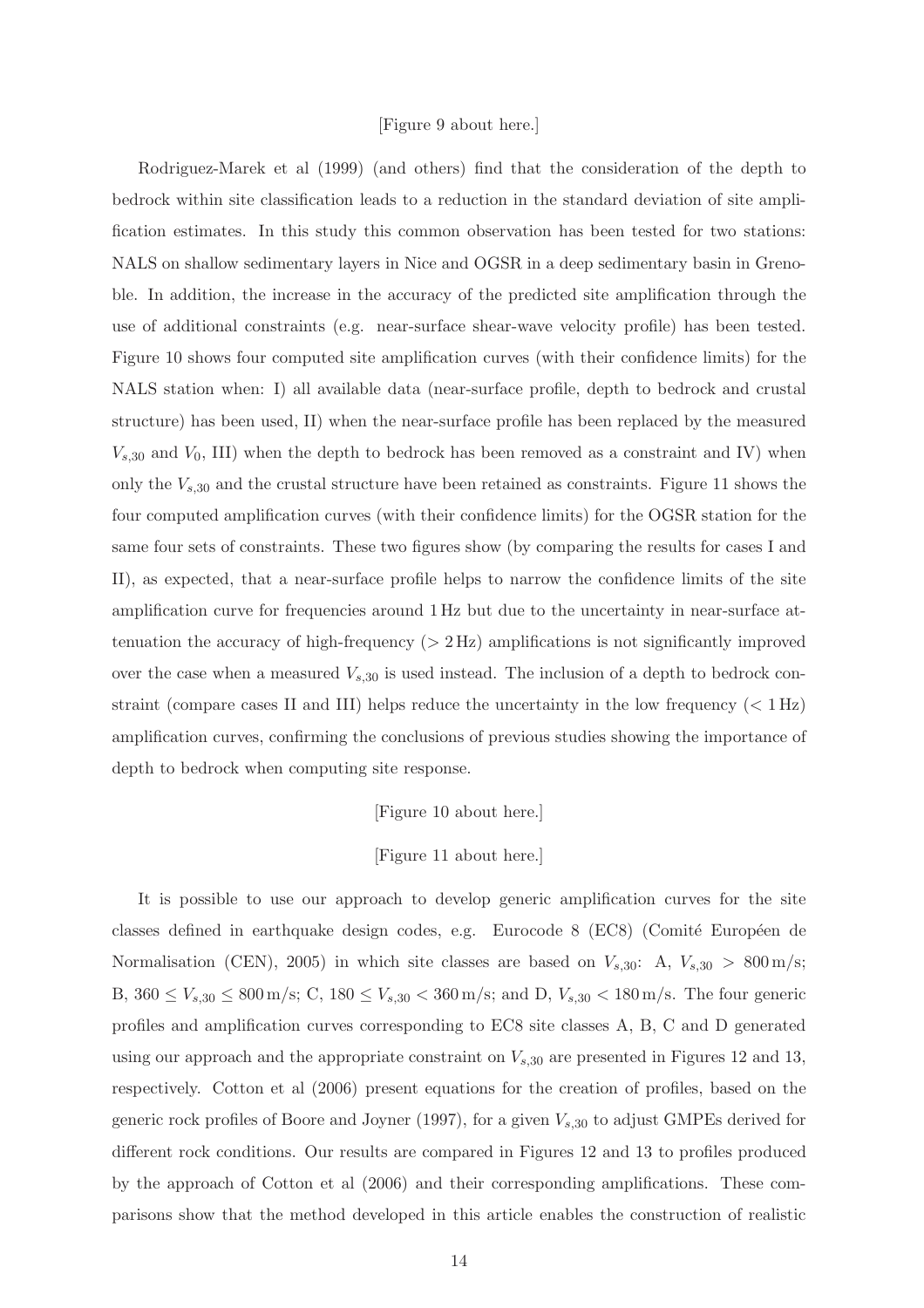velocity profiles and are similar to the ones procedure by the approach of Cotton et al (2006) although, also, our approach allows the estimation of the confidence limits of the profiles. In addition, the development of generic profiles for each site class enables our approach to be used to evaluate the GMPEs derived using  $V_{s, \frac{1}{4}}$  even for sites with little information available on the sub-soil structure. When using these generic profiles (or associated site amplifications) account should be made of the associated accuracy of the  $V_{s,\frac{1}{4}}$  estimates so that confidence limits of the predicted ground motions can be correctly assessed.

[Figure 12 about here.]

[Figure 13 about here.]

# 5 Regression analysis using  $V_{s,\frac{1}{4}}$ s of varying accuracies

The  $V_{s,\frac{1}{4}}$ s derived using the procedure given above are associated with different variabilities depending on the data available to constrain the velocity and density profiles. Therefore when using these velocities (or the amplifications) in the derivation of GMPEs weights should be applied to account for their varying accuracies. As discussed by Draper and Smith (1998, pp. 223–229) weighted least squares should be applied when the observations have different variances. However, this is not directly comparable to the situation considered here, where the variances (accuracies) of one of the input variables are not the same.

Huo and Hu (1991) describe an approach to account for errors in magnitude and distance when developing GMPEs and Rhoades (1997) presents a regression method that accounts for differences in variances of magnitudes between earthquakes used to derive GMPEs. The technique of Rhoades (1997) is not directly applicable here since his formulation is based on assuming the errors in magnitude affect the inter-event terms whereas errors in  $V_{s,\frac{1}{4}}$  will affect the intra-event terms. In general, regression analysis using measurement-error models (e.g. Fuller, 1987) allows account to be made of errors in the independent variables, such as  $V_{s,\frac{1}{4}}$ . This type of approach could be used to deal with differences in the variances of the estimates of  $V_{s,\frac{1}{4}}$  (the one-quarter wavelength velocity) for each station. Currently there is insufficient strong-motion data available from the RAP to develop robust GMPEs and therefore, in this article, no regression analysis has been attempted. Nevertheless, Table 4 presents the computed mean  $V_{s,\frac{1}{4}}$ s and their 10 and 90th percentile confidence limits for the 14 RAP stations and the four EC8 site classes for different spectral periods. Such information would be the basis of the derivation of GMPEs using  $V_{s,\frac{1}{4}}$  (Joyner and Fumal, 1984) and a regression procedure to account for the variation in the accuracies of the velocities.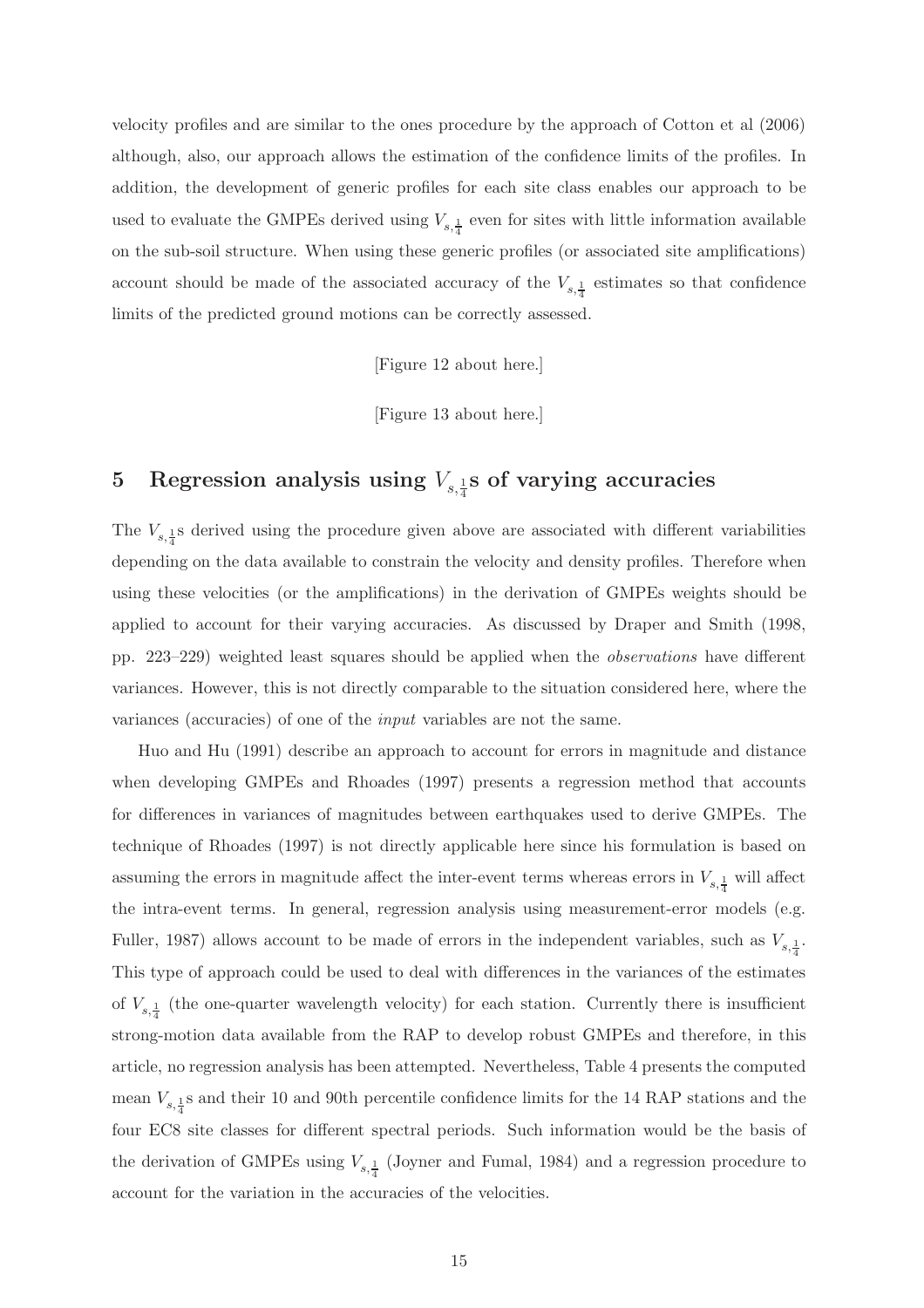[Table 4 about here.]

### 6 Conclusions

In this article we have estimated the shear-wave velocity profiles and computed the  $V_{s,\frac{1}{4}}$ (Joyner and Fumal, 1984) and site amplifications (and their confidence limits) for 14 stations in the RAP strong-motion network of France. In this application most of the available data to constrain the possible shear-wave velocity profiles has been used. To compute a set of realistic shear-wave profiles a stochastic profile simulation technique was developed based on statistical descriptions of the characteristics of 858 measured profiles from western North America, France and Japan. The advantage of this is that when the computed  $V_{s,\frac{1}{4}}$  (or site amplifications) are used to develop GMPEs the common assumption of equal quality and quantity of site information is no longer required. Data from stations should be weighted within the regression analysis based on the accuracy of the computed  $V_{s,\frac{1}{4}}$ . Such a weighted regression analysis is planned for a future extension of this study.

This proposed method, therefore, has the ability to incorporate all the available information on local site conditions into the derivation of ground motion estimation equations rather than, as is done at present, be forced to default to a crude site classification scheme because of a lack of information for some stations. It accounts for the fact that the quality of local site information varies significantly between stations — a heterogeneity that is not normally considered when deriving GMPEs. This method will not significantly improve site-specific earthquake-specific site response estimates because, as Boore (2004) shows, these estimates require detailed knowledge of the source and the three-dimensional structure beneath the station. However, it should improve overall estimates of average site response and consequently empirical ground-motion estimates.

From this study a number of important conclusions on the estimation of site amplifications based on modeling using geophysical data can be made. It has been demonstrated that precise amplification estimates at high frequencies rely on accurate estimates of near-surface attenuation (i.e.  $\kappa$  or Q), which is not usually measured, as well as near-surface shear-wave velocity. In addition, the application of depth to bedrock constraints can improve the accuracy of amplification curves for frequencies around 1 Hz.

The presented technique, however, has three main drawbacks. Firstly, by using the onequarter wavelength approach we assume one-dimensional linear site response, which is a common assumption when deriving empirical GMPEs. However, this assumption means that predicted site amplifications derived using this approach are unlikely to be accurate for sites with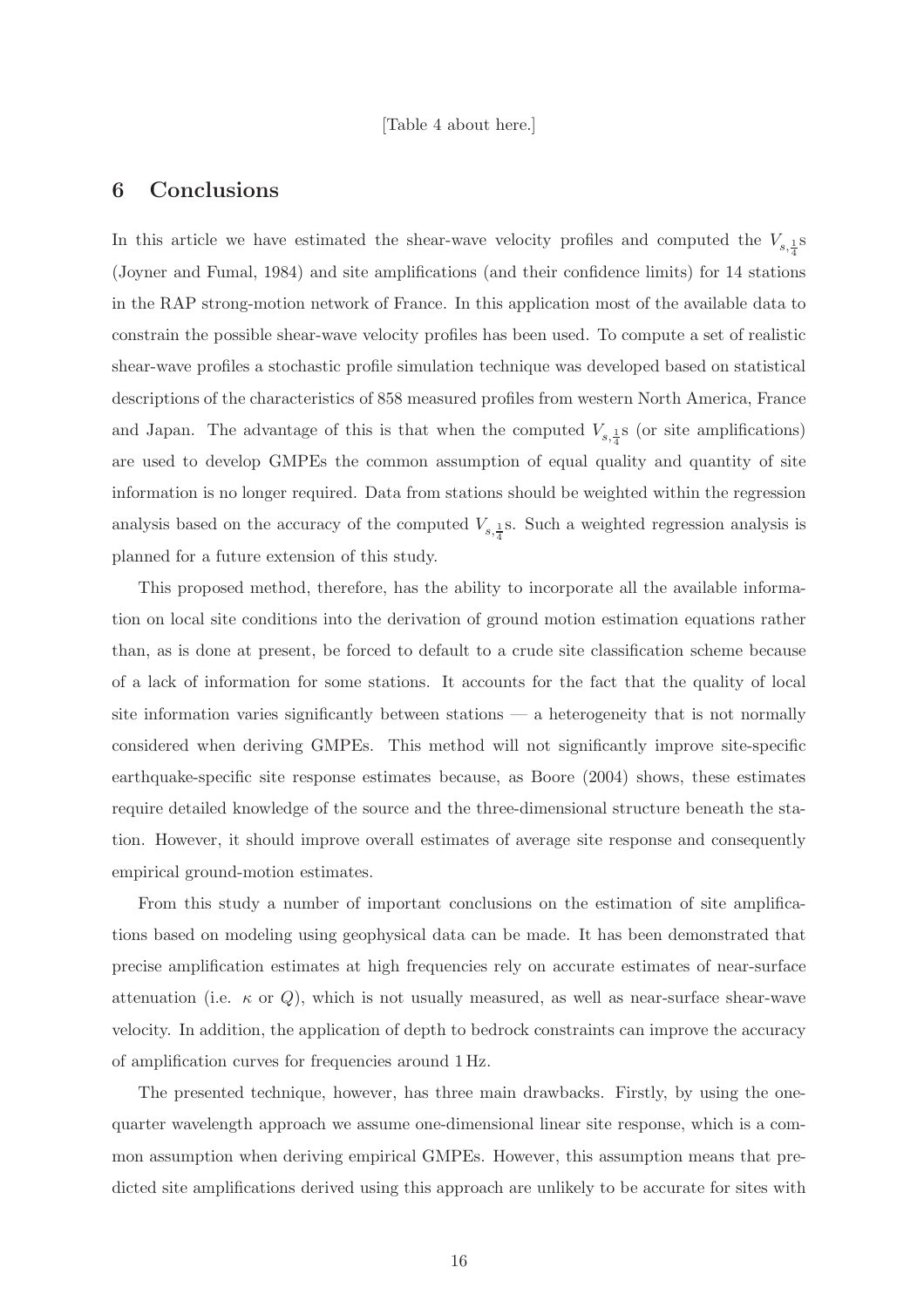strong two- or three-dimensional site effects (e.g. those stations in sedimentary basins) or for sites where nonlinear soil response is possible for large amplitude ground motions. Since nonlinear soil response only becomes apparent for peak ground accelerations (PGA) greater than 0.1–0.2 g (e.g. Beresnev and Wen, 1996) site amplification for the majority of records should be accurately predicted despite neglecting nonlinearity.

The second disadvantage of the proposed approach is that it does not currently make use of site response information coming from analysis of recorded earthquakes or ambient vibrations, such as horizontal/vertical (H/V) spectral ratios (e.g. Duval et al, 2001; Fukushima et al, 2007). This information could be useful in constraining the shear-wave velocity profiles at depths beyond the end of information coming from boreholes. The disadvantage of not making use of this information has been demonstrated here by the generally poor match between computed site amplifications and those presented by Drouet et al (2008) for seven common stations. However, it should be possible to make use of this information by conducting full one-dimensional site response analysis (rather than making the one-quarter wavelength approximation) for the set of generated profiles and then rejecting those profiles whose site response does not match the observations coming from recorded data. A benefit of the one-quarter wavelength approach, however, is that the one-quarter wavelength velocities  $(V_{s,\frac{1}{4}})$  obtained from the profiles can be easily included within the functional form of the derived GMPEs through the addition of a term:  $k \log(V_{s, \frac{1}{4}}/V_0)$ , where k and  $V_0$  are coefficients to be found by regression analysis, which is based on the physics of site response (Joyner and Fumal, 1984). Using the average velocities down to a depth of one-quarter wavelength neglects the effect of variation in the velocity structure below this depth, which at high frequencies would mean neglecting variations below a few tens of metres.

As an example of the benefit of full one-dimensional site response analysis when making use of results of H/V spectral ratios (or other estimates of the site response) to better constrain profiles Figure 14 compares the amplification curves computed using the Haskell-Thompson approach with those estimated using the one-quarter wavelength approximation for the OGDH station in the Grenoble basin. This comparison shows that the Haskell-Thompson approach predicts this site's fundamental frequency (at about 0.2 Hz) whereas the one-quarter wavelength approximation does not. Consequently if estimates of a site's fundamental frequency are available from observational data, such as  $H/V$  spectral analysis, the one-quarter wavelength approximation would not make use of this information. The OGDH amplification curve for this station derived using the Haskell-Thompson approach (Figure 14) compares well with the amplifications estimated by Drouet et al (2008) (Figure 9). This example demonstrates the final principal disadvantage of basing our approach on the one-quarter wavelength assumption,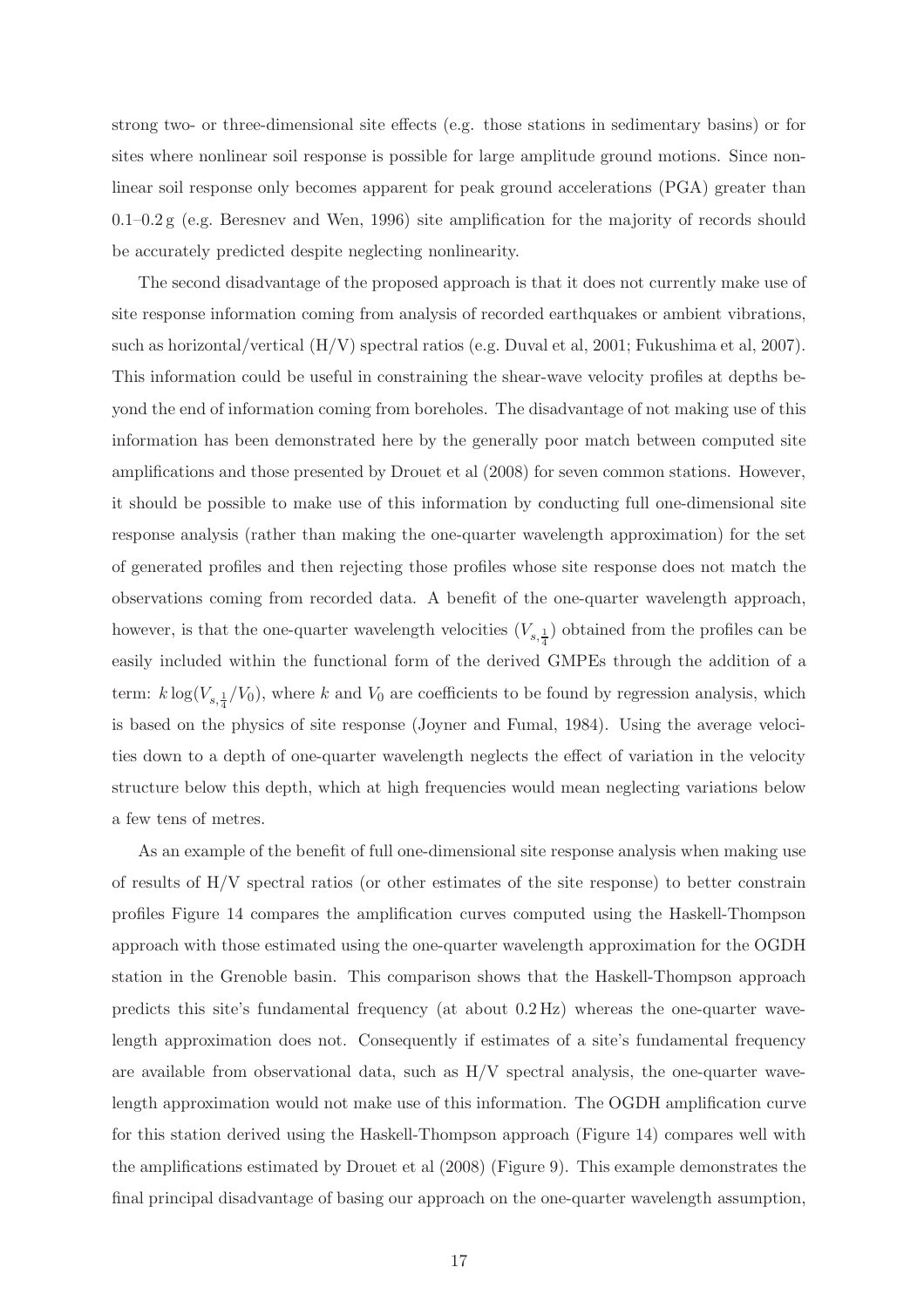i.e. the site response at stations underlain by large impedance contrasts, with consequently site responses featuring multi-reflections, could be poorly characterized. Nevertheless, we prefer the one-quarter wavelength approach for our procedure due to the ease with which the  $V_{s,\frac{1}{4}}$ can be introduced into empirical GMPEs.

[Figure 14 about here.]

# 7 Acknowledgments

This study was funded by BRGM research and public service projects and a grant from the Réseau Accélérometrique Permanent (RAP) of France. We thank: the RAP working group on geotechnical site characterization for their data collection tasks and Philippe Guéguen for providing this information; Julien Rey, Guillaume Pousse and David Boore for providing their compilations of shear-wave velocity profiles; Sylvette Bonnefoy-Claudet for advice and for providing a copy of Vallon (1999); and Stéphane Drouet for sending us the numerical values of his amplification curves. Finally, we thank two anonymous reviewers and associate editor, Julian Bommer, for their careful and detailed reviews, which led to significant improvements to this article.

# References

- Abercrombie RE (1997) Near-surface attenuation and site effects from comparison of surface and deep borehole recordings. Bulletin of the Seismological Society of America 87(3):731–744
- Abrahamson N, Silva W (2008) Summary of the Abrahamson & Silva NGA ground-motion relations. Earthquake Spectra 24(1):67–97, DOI 10.1193/1.2924360
- Ambraseys NN (1995) The prediction of earthquake peak ground acceleration in Europe. Earthquake Engineering and Structural Dynamics 24(4):467–490
- Anderson JG, Hough SE (1984) A model for the shape of the Fourier amplitude spectrum of acceleration at high frequencies. Bulletin of the Seismological Society of America 74(5):1969– 1993
- Anderson JG, Lee Y, Zeng Y, Day S (1996) Control of strong motion by the upper 30 meters. Bulletin of the Seismological Society of America 86(6):1749–1759
- Andrus RD, Piratheepan P, Ellis BS, Zhang J, Juang CH (2004) Comparing liquefaction evaluation methods using penetration- $V_S$  relationships. Soil Dynamics and Earthquake Engineering 24(9–10):713–721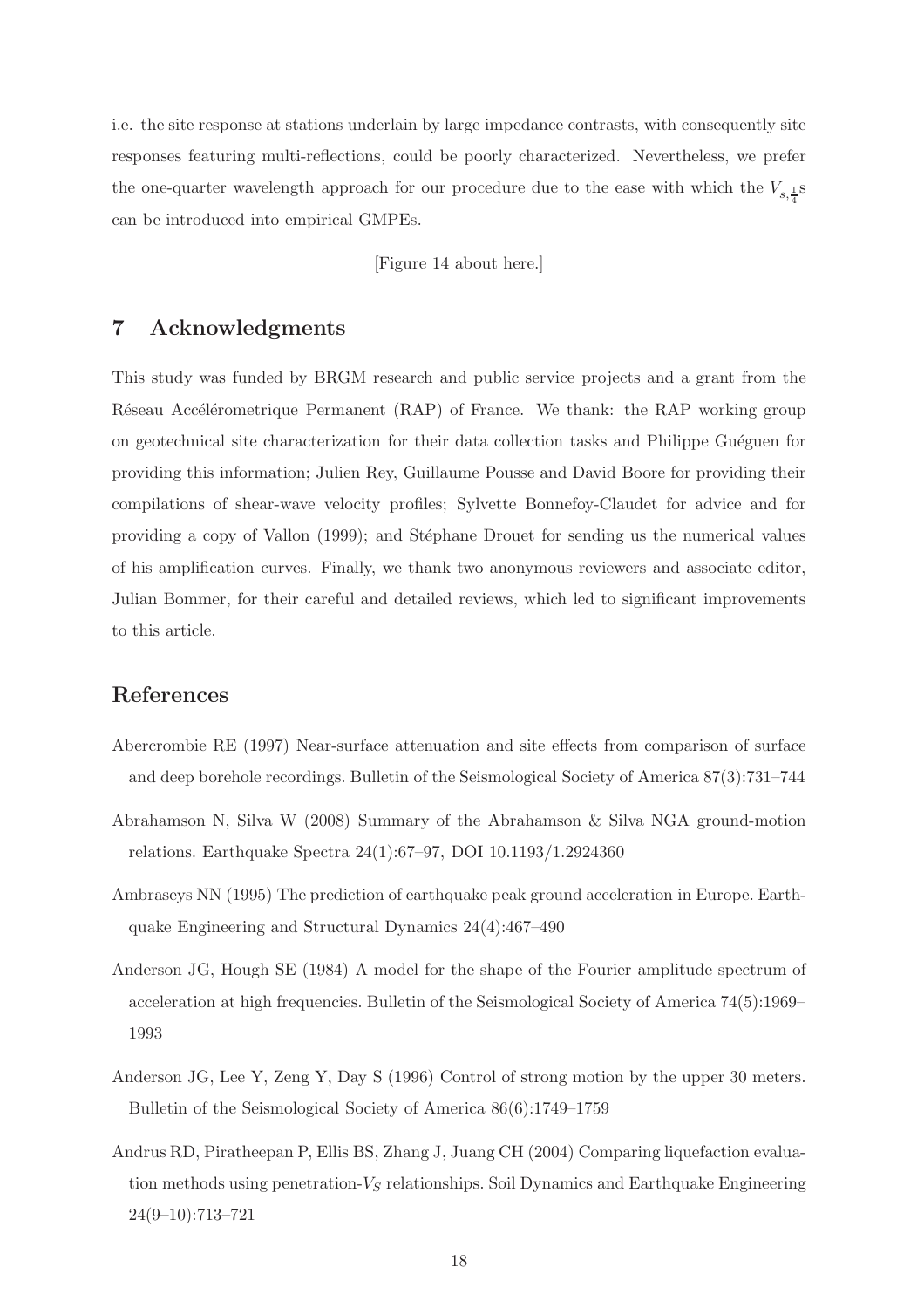- Bard PY, Duval AM, Bertrand E, Vassiliades JF, Vidal S, Foin P, Guéguen P, Thibault C, Guyet B, Dunand F, Bonnefoy-Claudet S, Méneroud JP, Vettori G (2005) Le risque sismique ´a Nice: Rapport m´ethodologique, r´esultats et perspectives op´erationnelles. Final GEM-GEP report, LCPC, CGPC, METATTM, MEDD, CANCA, pp. 52
- Barker TG, Stevens JL (1983) Shallow shear wave velocity and Q structures at the El Centro strong motion accelerograph array. Geophysical Research Letters 10(9):853–856
- Beresnev IA, Wen KL (1996) Nonlinear soil response a reality? Bulletin of the Seismological Society of America 86(6):1964–1978
- Berge-Thierry C, Cotton F, Scotti O, Griot-Pommera DA, Fukushima Y (2003) New empirical response spectral attenuation laws for moderate European earthquakes. Journal of Earthquake Engineering 7(2):193–222
- Bernreuter DL, Chen JC, Savy JB (1986) A methodology to correct for the effect of the local site's characteristics in seismic hazard analysis. In: Proceedings of the Third U.S. National Conference on Earthquake Engineering, vol I, pp 245–255
- Boore DM (2003) Simulation of ground motion using the stochastic method. Pure and Applied Geophysics 160(3–4):635–676, DOI 10.1007/PL00012553
- Boore DM (2004) Can site response be predicted? Journal of Earthquake Engineering 8(Special issue 1):1–42
- Boore DM (2005) SMSIM Fortran programs for simulating ground motions from earthquakes: Version 2.3 — A revision of OFR 96-80-A. Open-File Report 00-509, United States Geological Survey, modified version, describing the program as of 15 August 2005 (Version 2.30).
- Boore DM, Atkinson GM (2007) Boore-Atkinson NGA ground motion relations for the geometric mean horizontal component of peak and spectral ground motion parameters. Report 2007/01, PEER
- Boore DM, Atkinson GM (2008) Ground-motion prediction equations for the average horizontal component of PGA, PGV, and 5%-damped PSA at spectral periods between 0.01 s and 10.0 s. Earthquake Spectra 24(1):99–138, DOI 10.1193/1.2830434
- Boore DM, Joyner WB (1991) Estimation of ground motion at deep-soil sites in eastern North America. Bulletin of the Seismological Society of America 81(6):2167–2185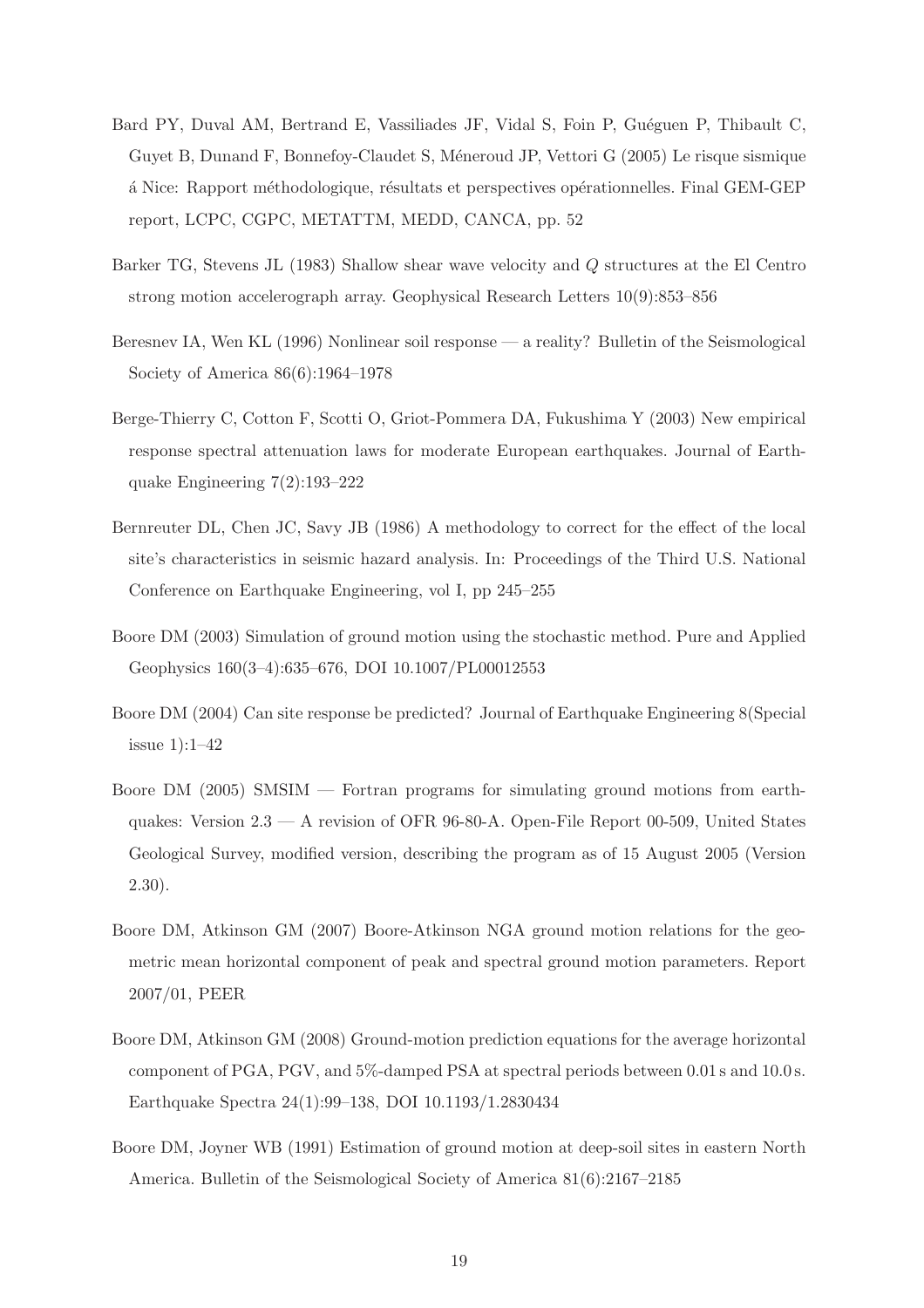- Boore DM, Joyner WB (1997) Site amplifications for generic rock sites. Bulletin of the Seismological Society of America 87(2):327–341
- Borcherdt RD (1994) Estimates of site-dependent response spectra for design (methodology and justification). Earthquake Spectra 10(4):617–653
- BRGM (2008a) Carte géologique imprimée. URL http://infoterre.brgm.fr/
- BRGM (2008b) La Banque du Sous-Sol. URL http://infoterre.brgm.fr/
- Campbell KW, Bozorgnia Y (2008) NGA ground motion model for the geometric mean horizontal component of PGA, PGV, PGD and 5% damped linear elastic response spectra for periods ranging from 0.01 to 10 s. Earthquake Spectra 24(1):139–171, DOI 10.1193/1.2857546
- Chandler AM, Lam NTK, Tsang HH (2005) Shear wave velocity modelling in crustal rock for seismic hazard analysis. Soil Dynamics and Earthquake Engineering 25(2):167–185
- Chandler AM, Lam NTK, Tsang HH (2006) Near-surface attenuation modelling based on rock shear-wave velocity profile. Soil Dynamics and Earthquake Engineering 26(11):1004–1014
- Chiou BSJ, Youngs RR (2008) An NGA model for the average horizontal component of peak ground motion and response spectra. Earthquake Spectra 24(1):173–215, DOI 10.1193/1.2894832
- Comité Européen de Normalisation (CEN) (2005) Eurocode 8, Design of structures for earthquake resistance — part 1: General rules, seismic actions and rules for buildings. European Standard NF EN 1998-1
- Cotton F, Scherbaum F, Bommer JJ, Bungum H (2006) Criteria for selecting and adjusting ground-motion models for specific target regions: Application to central Europe and rock sites. Journal of Seismology 10(2):137–156, DOI 10.1007/s10950-005-9006-7
- Douglas J (2003) Earthquake ground motion estimation using strong-motion records: A review of equations for the estimation of peak ground acceleration and response spectral ordinates. Earth-Science Reviews 61(1–2):43–104
- Dowrick DJ (2003) Earthquake Risk Reduction. John Wiley & Sons Ltd, Chichester, United Kingdom
- Draper NR, Smith H (1998) Applied Regression Analysis, 3rd edn. John Wiley & Sons
- Drouet S, Chevrot S, Cotton F, Souriau A (2008) Simultaneous inversion of source spectra, attenuation parameters, and site responses: Application to the data of the French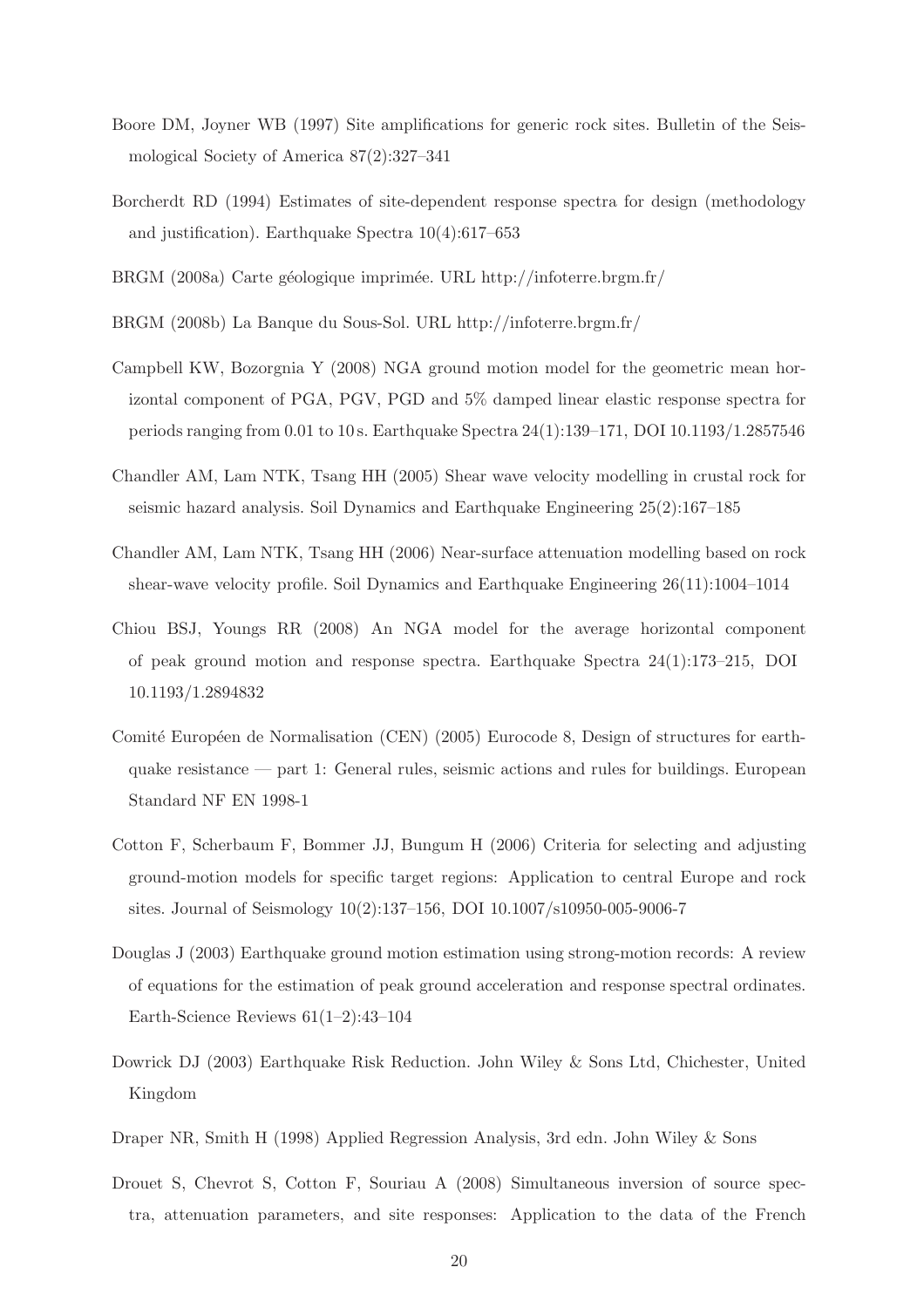Accelerometric Network. Bulletin of the Seismological Society of America 98(1):198–219, DOI 10.1785/0120060215

- Duval AM, Bard PY, Le Brun B, Lacave-Lachet C, Riepl J, Hatzfeld D (2001) H/V technique for site response analysis synthesis of data from various surveys. Bollettino di Geofisica Teorica ed Applicata 42(3–4):267–280
- European-Mediterranean Seismological Centre (2007) Euro-Med accelerometric networks in the Euro-Med region. URL http://www.emsc-csem.org/index.php?page=projects&sub=accelero
- Field EH (2000) A modified ground-motion attenuation relationship for southern California that accounts for detailed site classification and a basin-depth effect. Bulletin of the Seismological Society of America 90(6B):S209–S221
- Fukushima Y, Bonilla LF, Scotti O, Douglas J (2007) Site classification using horizontalto-vertical response spectral ratios and its impact when deriving empirical ground motion prediction equations. Journal of Earthquake Engineering 11(5):712–724, DOI 10.1080/13632460701457116
- Fuller WA (1987) Measurement Error Models. John Wiley & Sons, New York, USA
- Fumal TE, Tinsley JC (1985) Mapping shear-wave velocities of near-surface geologic materials. In: Evaluating Earthquake Hazards in the Los Angeles Region — An Earth Science Perspective, no. 1360 in U.S. Geological Survey Professional Paper, United States Government Printing Office, Washington, pp 127–149
- Groupe de Travail RAP (2007) Reconnaissance géotechnique des stations du RAP: Phase pilote. Tech. rep., Réseau Accélérometrique Permanent, UMR LGIT, BRGM, CETE Nice, IRSN, IRD, LCPC
- Hasancebi N, Ulusay R (2007) Empirical correlations between shear wave velocity and penetration resistance for ground shaking assessments. Bulletin of Engineering Geology and the Environment 66(2):203–213, DOI 10.1007/s10064-006-0063-0
- Huo J, Hu Y (1991) Attenuation laws considering the randomness of magnitude and distance. Earthquake Research in China 5(1):17–36
- Idriss IM (2008) An NGA empirical model for estimating the horizontal spectral values generated by shallow crustal earthquakes. Earthquake Spectra  $24(1):217-242$ , DOI 10.1193/1.2924362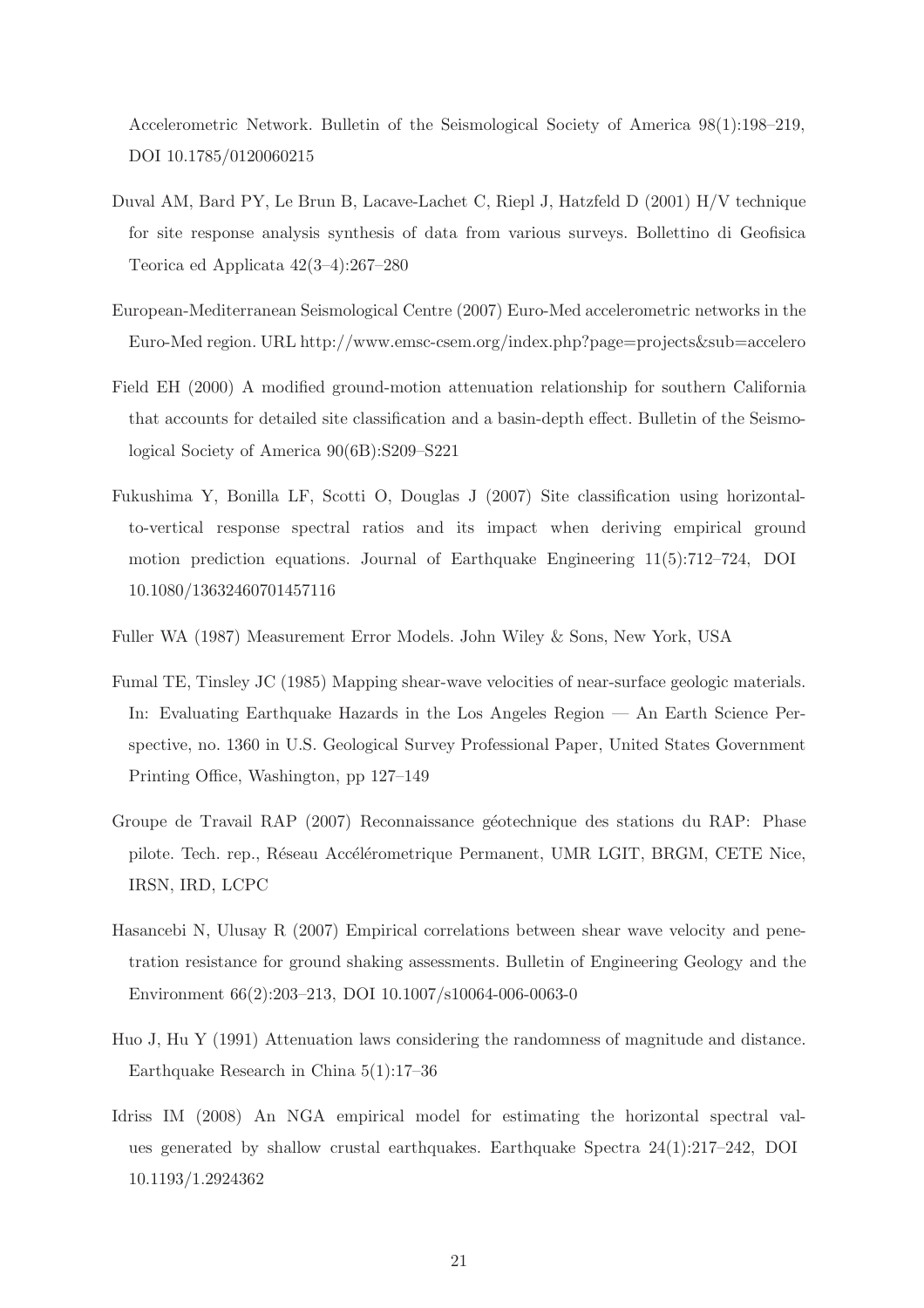- Joyner WB, Fumal TE (1984) Use of measured shear-wave velocity for predicting geologic site effects on strong ground motion. In: Proceedings of Eighth World Conference on Earthquake Engineering, vol II, pp 777–783
- Joyner WB, Warrick RE, Fumal TE (1981) The effect of quaternary alluvium on strong ground motion in the Coyote Lake, California, earthquake of 1979. Bulletin of the Seismological Society of America 71(4):1333–1349
- Kamiyama M, Yanagisawa E (1986) A statisical model for estimating response spectra of strong earthquake ground motions with emphasis on local soil conditions. Soils and Foundations 26(2):16–32
- Laske G, Dziewonski A, Masters G (2005) The Reference Earth Model website. On Internet at: http://mahi.ucsd.edu/Gabi/rem.html
- Ohta Y, Goto N (1978) Empirical shear wave velocity equations in terms of characteristic soil indexes. Earthquake Engineering and Structural Dynamics 6:167–187
- Parolai S, Bormann P, Milkereit C (2002) New relationship between  $V_s$ , thickness of sediments, and resonance frequency calculated by the H/V ratio of seismic noise for the Cologne area (Germany). Bulletin of the Seismological Society of America 92(6):2521–2527
- Rhoades DA (1997) Estimation of attenuation relations for strong-motion data allowing for individual earthquake magnitude uncertainties. Bulletin of the Seismological Society of America 87(6):1674–1678
- Rodriguez-Marek A, Bray JD, Abrahamson N (1999) Task 3: Characterization of site response general site categories. PEER Report 1999/03, Pacific Earthquake Engineering Research Center, College of Engineering, University of California, Berkeley
- ROSRINE (2008) ResOlution of Site Response Issues from the Northridge Earthquake. URL http://gees.usc.edu/ROSRINE/
- Silva W, Darragh R, Gregor N, Martin G, Abrahamson N, Kircher C (1998) Reassessment of site coefficients and near-fault factors for building code provisions. Tech. Rep. Program Element II: 98-HQ-GR-1010, Pacific Engineering and Analysis, El Cerrito, USA
- Souriau A, Granet M (1995) A tomographic study of the lithosphere beneath the Pyrenees from local and teleseismic data. Journal of Geophysical Research 100(B9):18,117–18,134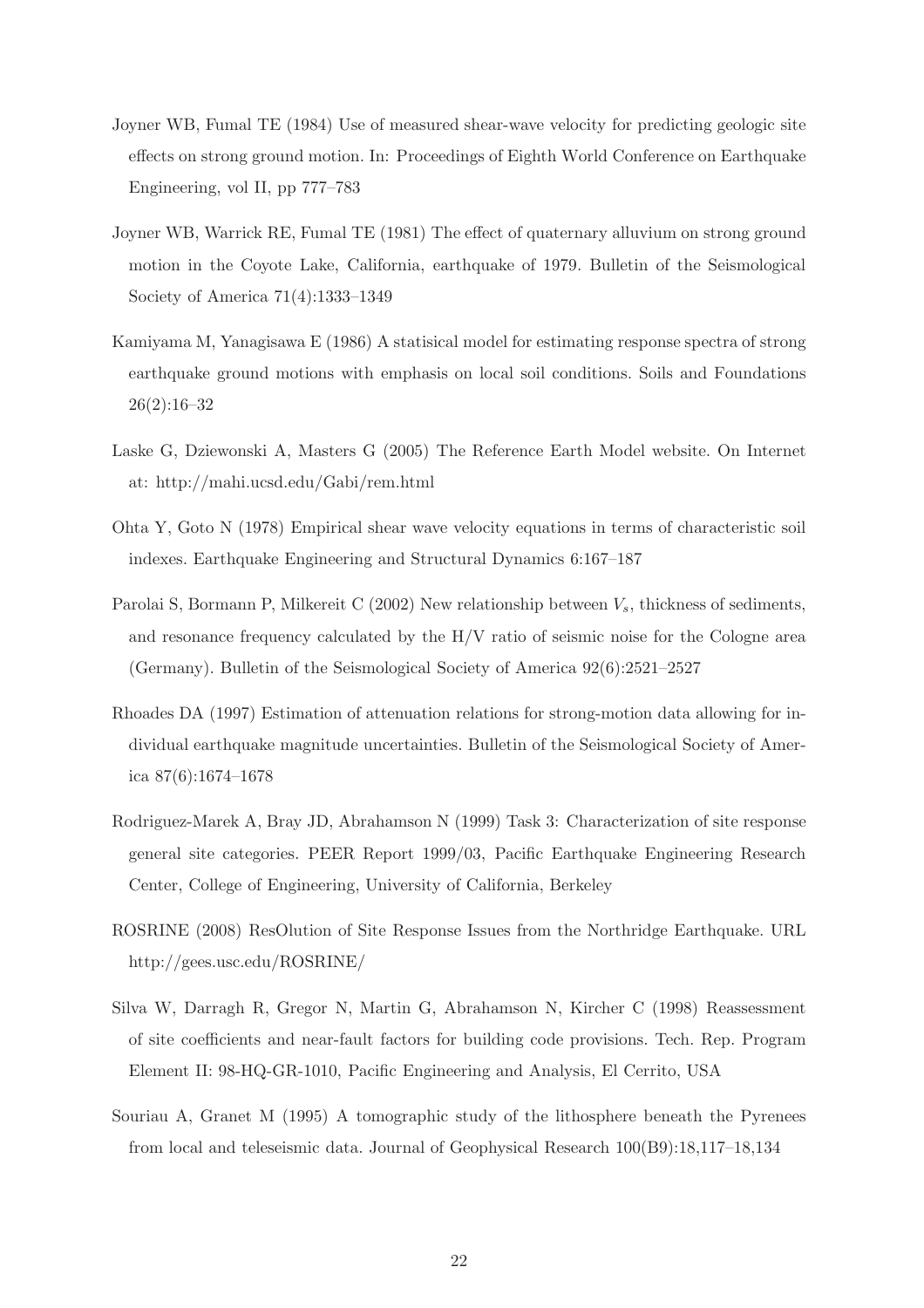- Souriau A, Roullé A, Ponsolles C (2007) Site effects in the city of Lourdes, France, from  $H/V$ measurements: Implications for seismic-risk evaluation. Bulletin of the Seismological Society of America 97(6):2118–2136, DOI 10.1785/0120060224
- Spudich P, Joyner WB, Lindh AG, Boore DM, Margaris BM, Fletcher JB (1999) SEA99: A revised ground motion prediction relation for use in extensional tectonic regimes. Bulletin of the Seismological Society of America 89(5):1156–1170
- Vallon M (1999) Estimation de l'épaisseur d'alluvions quaternaires dans la cuvette grenobloise par inversion des anomalies gravimétriques. Tech. rep., Université Joseph Fourier & Laboratoire de Glaciologie et Géophysique de l'Environnement du C.N.R.S., Grenoble, France, in French
- Wald DJ, Allen TI (2007) Topographic slope as a proxy for seismic site conditions and amplification. Bulletin of the Seismological Society of America 97(5):1379–1395, DOI 10.1785/0120060267
- Wei BZ, Pezeshk S, Chang TS, Hall KH, Liu HP (1996) An empirical method to estimate shear wave velocity of soils in the New Madrid seismic zone. Soil Dynamics and Earthquake Engineering 15(6):399–408
- Wills CJ, Petersen M, Bryant WA, Reichle M, Saucedo GJ, Tan S, Taylor G, Treiman J (2000) A site-conditions map for California based on geology and shear-wave velocity. Bulletin of the Seismological Society of America 90(6B):S187–S208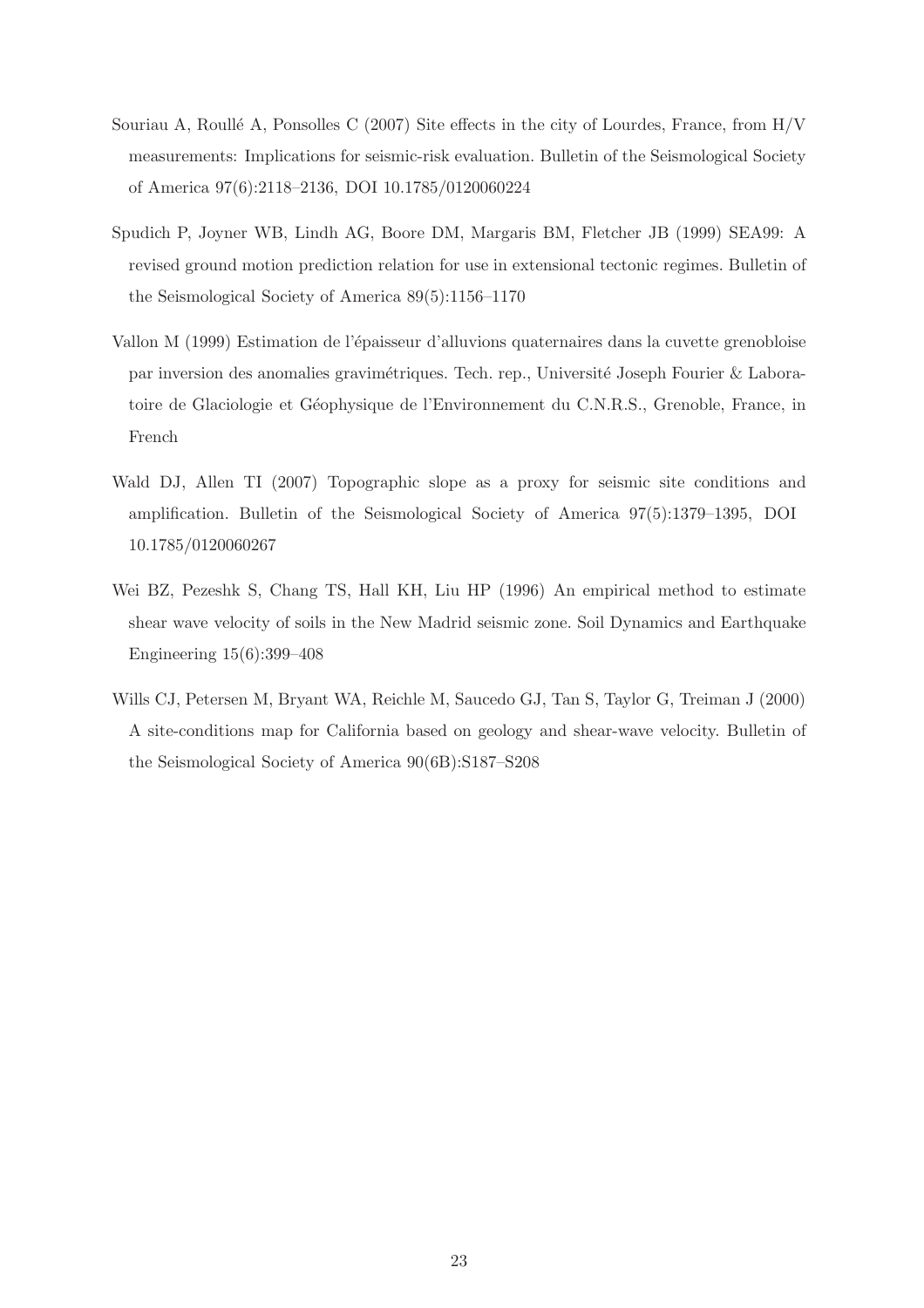# List of Figures

| $\mathbf{1}$     | Histograms showing the characteristics of the 858 shear-wave velocity profiles                     |        |
|------------------|----------------------------------------------------------------------------------------------------|--------|
|                  | used to derive statistics for the generation of stochastic profiles                                | 26     |
| $\overline{2}$   | Maximum shear-wave velocity within the profile against depth of profile for the                    |        |
|                  | $858$ shear-wave velocity profiles. This graph only goes up to $300 \text{ m}$ due to a            |        |
|                  |                                                                                                    | 27     |
| $\boldsymbol{3}$ | Normalized slopes against depth for the 858 shear-wave velocity profiles. This                     |        |
|                  | graph only goes up to $200 \text{ m}$ due to few slopes from greater depths                        | 28     |
| $\overline{4}$   | Summary of method used to generate the velocity profiles, using various types                      |        |
|                  | of information depending on the depth. $\dots \dots \dots \dots \dots \dots \dots \dots$           | 29     |
| $\overline{5}$   | Estimated mean shear-wave velocity profiles for the 14 selected RAP stations                       |        |
|                  | (solid lines) and their 10 and 90% confidence limits (dashed lines) using the                      |        |
|                  | method developed within this article                                                               | 30     |
| 6                | Mean site amplification curves (solid lines) and their 10 and 90% confidence                       |        |
|                  | limits estimated for the 14 RAP stations using the shear-wave velocity profiles                    |        |
|                  |                                                                                                    | 31     |
| 7                | Comparison between the computed mean site amplifications (solid lines) and                         |        |
|                  | their 10 and 90% confidence limits (dashed lines) for the NALS station when                        |        |
|                  | the uncertainty in $\kappa$ estimated from the $V_{s,30}$ is neglected (left-hand figure) and      |        |
|                  |                                                                                                    | $32\,$ |
| 8                | Comparison between the computed mean site amplifications (solid lines) and                         |        |
|                  | their 10 and 90% confidence limits (dashed lines) for the OGSR station when                        |        |
|                  | the uncertainty in $\kappa$ estimated from the $V_{s,30}$ is neglected (left-hand figure) and      |        |
|                  | when it is considered (right-hand figure). $\dots \dots \dots \dots \dots \dots \dots \dots \dots$ | $33\,$ |
| 9                | Comparison between the site amplification curves computed in this study and                        |        |
|                  | their 10 and 90% confidence limits (solid lines) and the site amplifications (and                  |        |
|                  | their $\pm 1.28\sigma$ confidence limits corresponding to the 10 and 90% confidence limits         |        |
|                  | for a normal distribution) computed by source-path-site inversion by Drouet et al                  |        |
|                  | $(2008)$ (dashed lines) for the seven common stations.                                             | 34     |
| 10               | Mean site amplification curves for the NALS station (solid lines) and their 10 and                 |        |
|                  | 90% confidence limits (dashed lines) for four sets of constraints: I) near-surface                 |        |
|                  | shear-wave velocity profile, depth to bedrock and crustal structure; II) $V_0$ , $V_{s,30}$ ,      |        |
|                  | depth to bedrock and crustal structure; III) $V_0$ , $V_{s,30}$ and crustal structure; and         |        |
|                  |                                                                                                    | 35     |
|                  |                                                                                                    |        |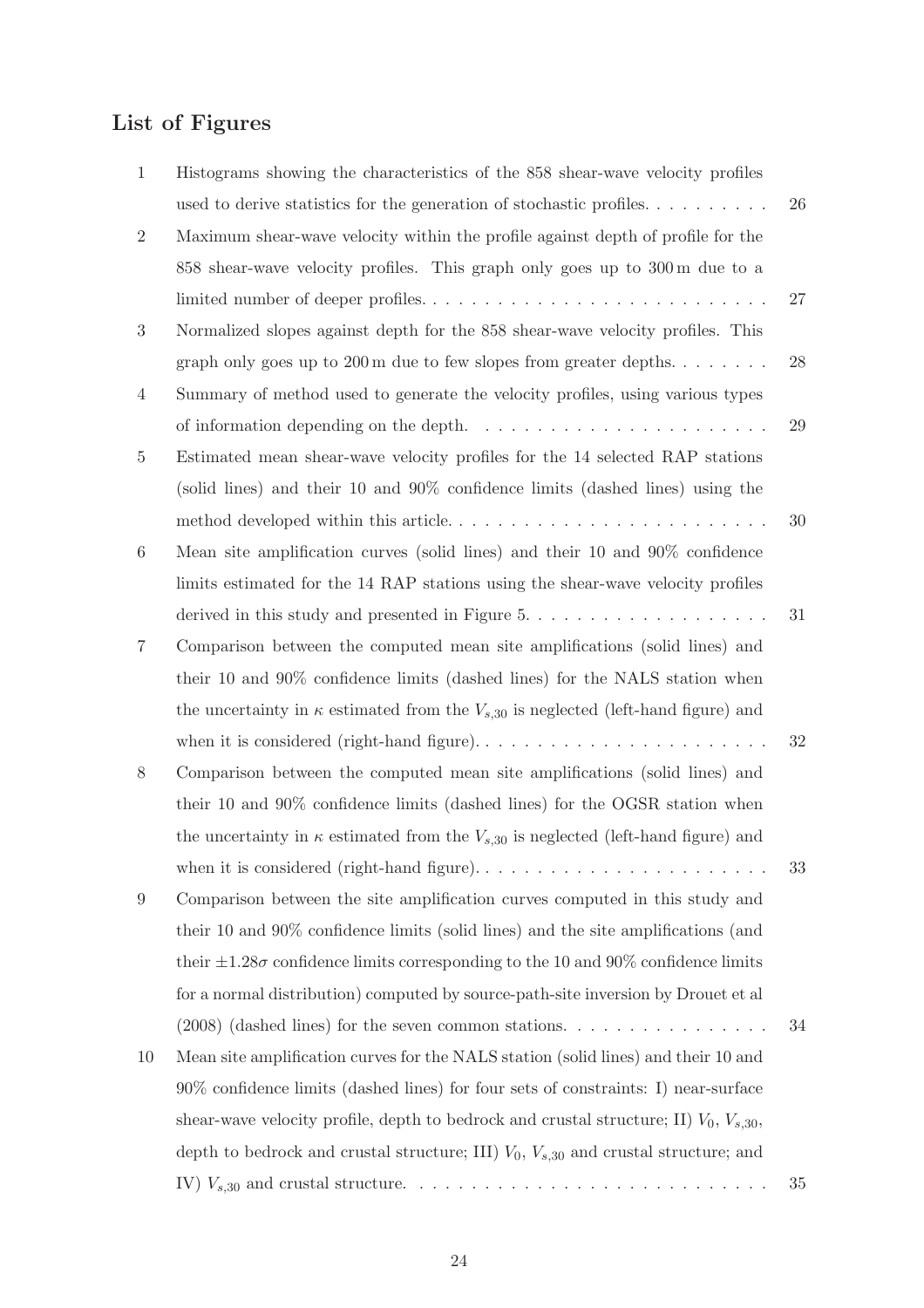| 11 | Mean site amplification curves for the OGSR station (solid lines) and their 10                   |        |
|----|--------------------------------------------------------------------------------------------------|--------|
|    | and 90% confidence limits (dashed lines) for four sets of constraints: I) near-                  |        |
|    | surface shear-wave velocity profile, depth to bedrock and crustal structure; II)                 |        |
|    | $V_0$ , $V_{s,30}$ , depth to bedrock and crustal structure; III) $V_0$ , $V_{s,30}$ and crustal |        |
|    |                                                                                                  | 36     |
| 12 | Generated velocity profiles for the four soil classes and their 10 and 90% con-                  |        |
|    | fidence limits (dashed lines). The grey solid line represents the velocity profile               |        |
|    | developed using the generic model of Cotton et al (2006) based on $V_{s,30}$                     | 37     |
| 13 | Amplification curves for the four soil classes, and their 10 and 90% confidence                  |        |
|    | limits (dashed lines). The grey solid line represents the amplification curve that               |        |
|    | was computed using the velocity profile developed using the generic model of                     |        |
|    |                                                                                                  | 38     |
| 14 | Comparison between the mean amplification curve and its 10 and 90% confidence                    |        |
|    | limits computed using the one-quarter wavelength method (thick lines) and the                    |        |
|    | mean amplification curve and its 10 and 90% confidence limits computed using                     |        |
|    | the Haskell-Thompson method (thin lines) for the OGDH station. The profiles                      |        |
|    | simulated using the Monte Carlo technique developed in this article are used for                 |        |
|    |                                                                                                  | $39\,$ |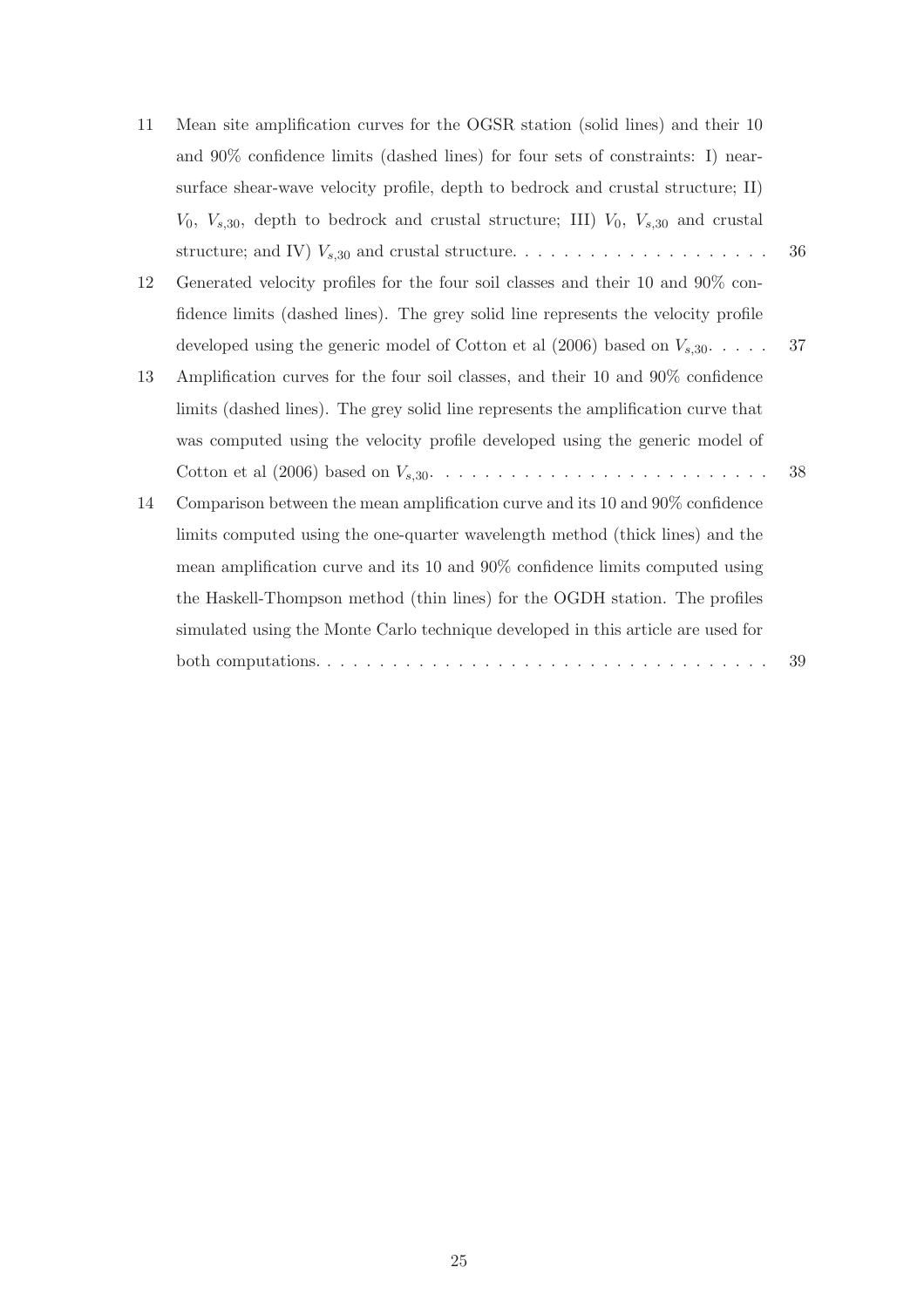Figure 1: Histograms showing the characteristics of the 858 shear-wave velocity profiles used to derive statistics for the generation of stochastic profiles.

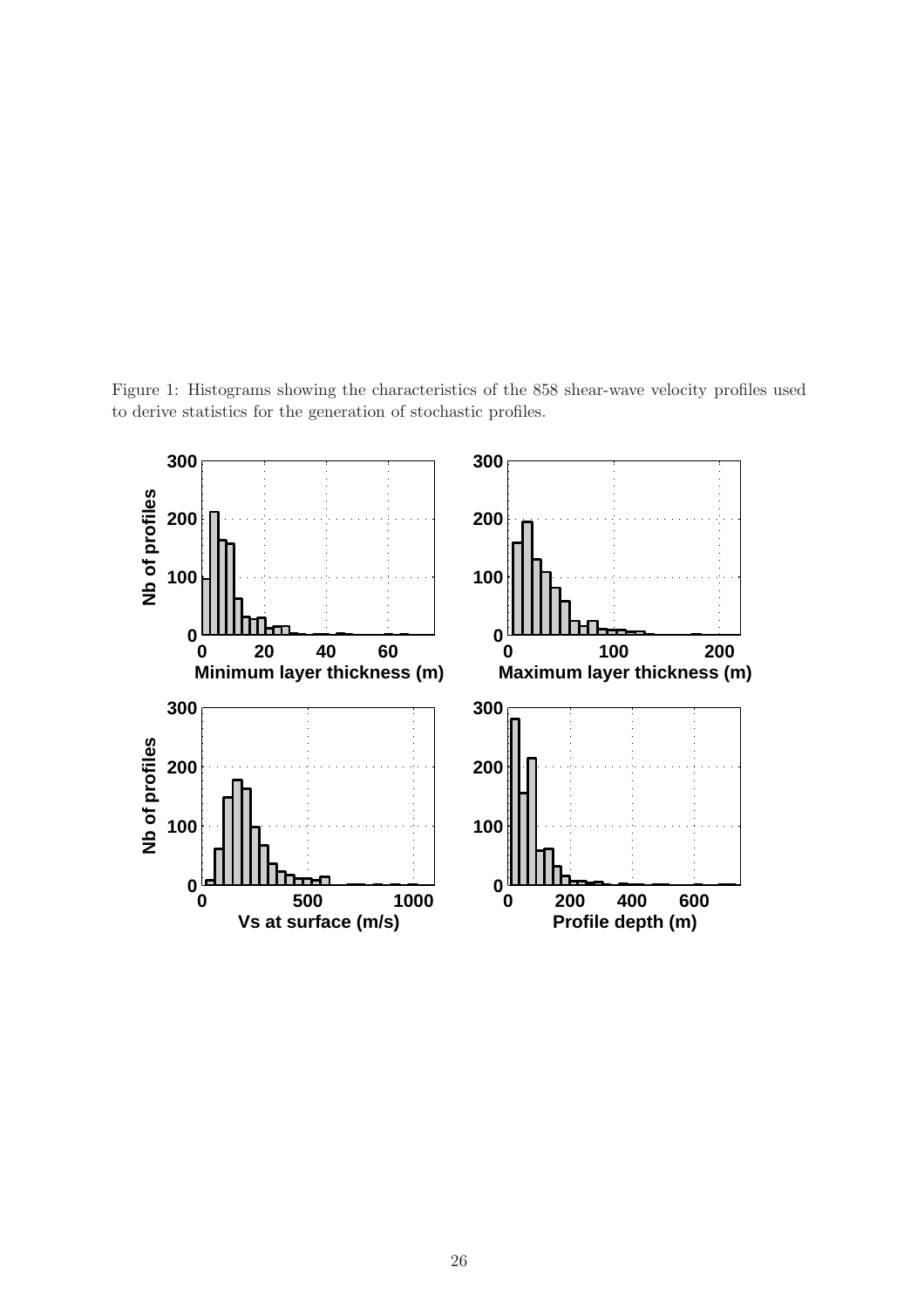Figure 2: Maximum shear-wave velocity within the profile against depth of profile for the 858 shear-wave velocity profiles. This graph only goes up to 300 m due to a limited number of deeper profiles.

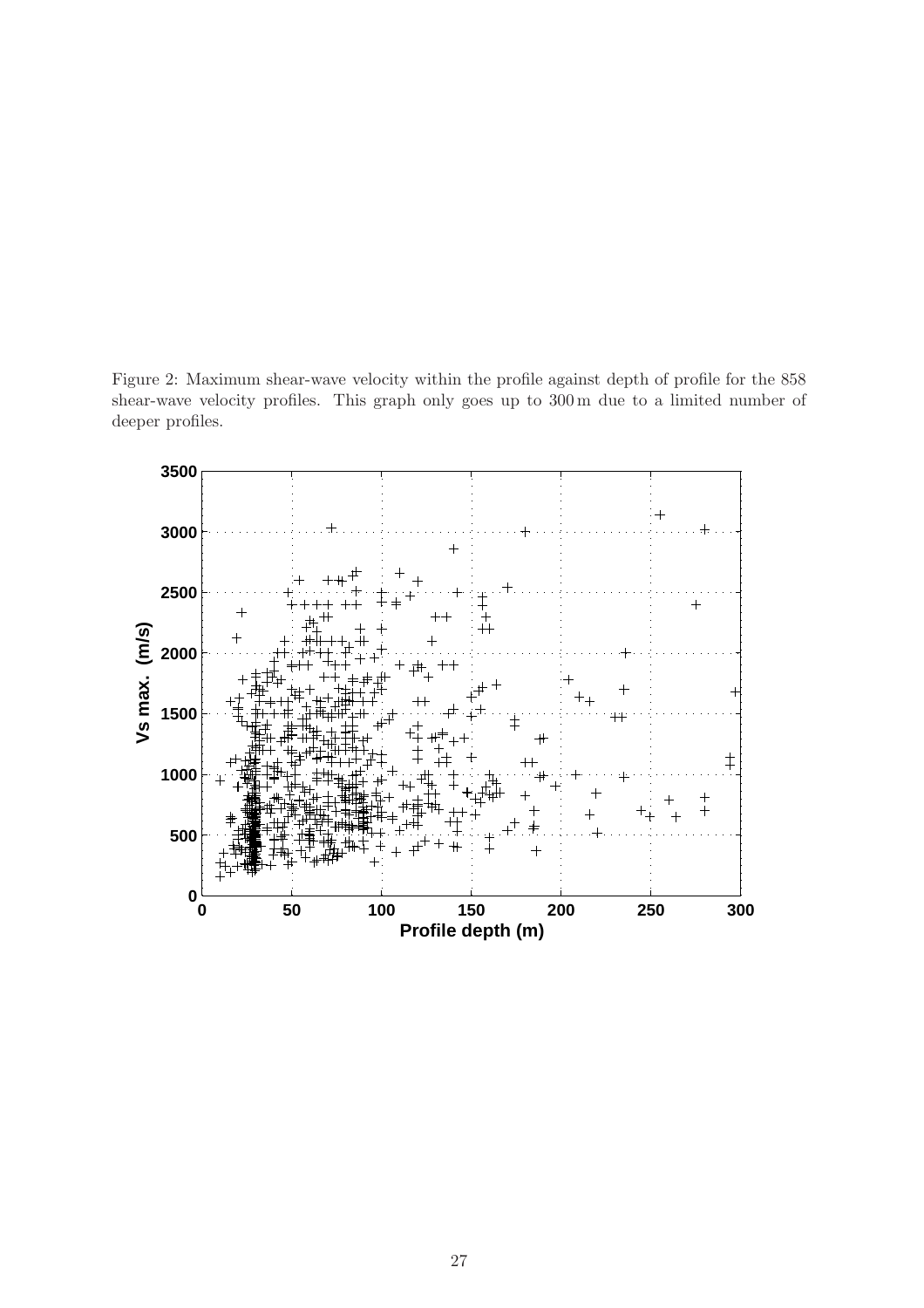Figure 3: Normalized slopes against depth for the 858 shear-wave velocity profiles. This graph only goes up to 200 m due to few slopes from greater depths.

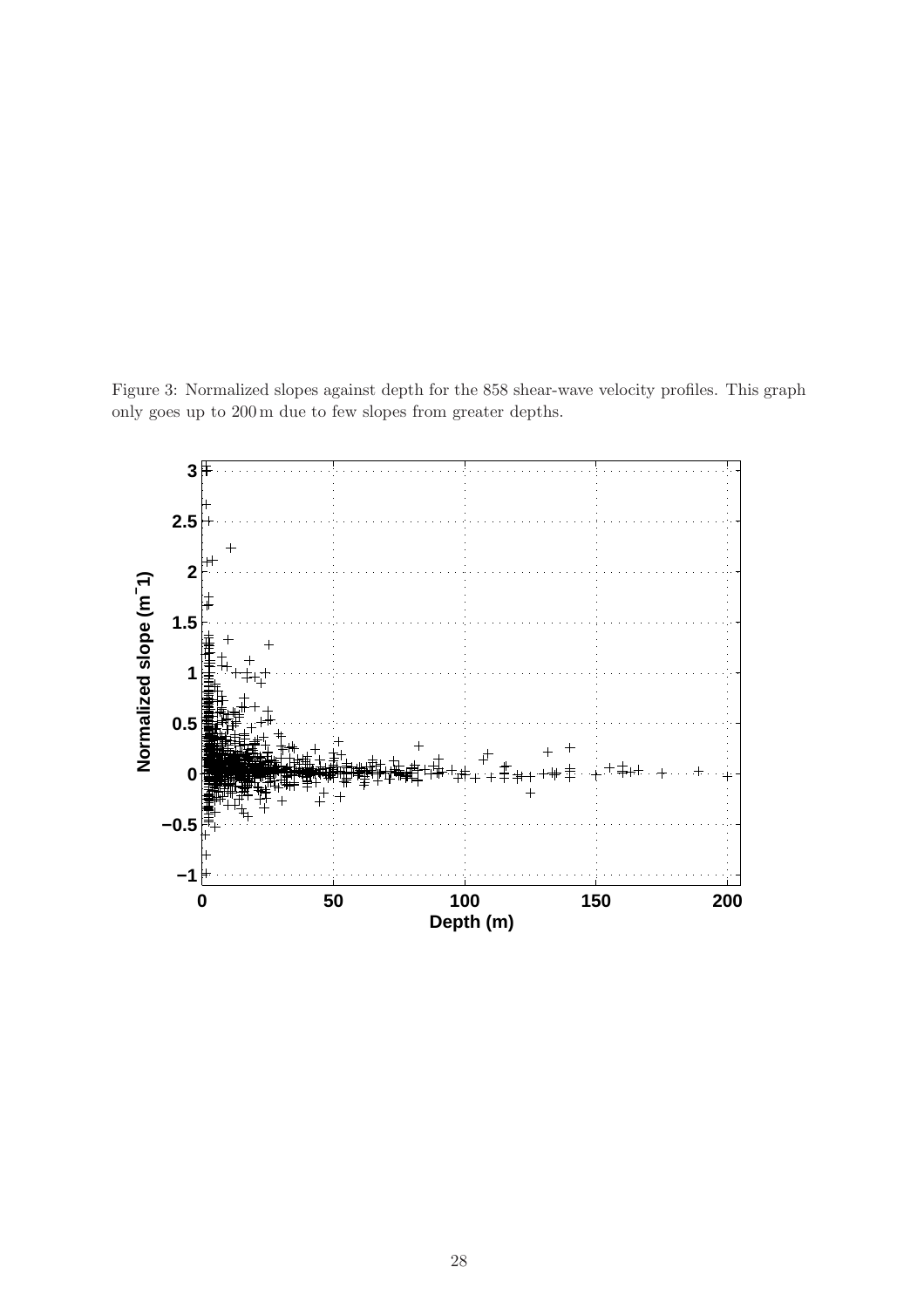Figure 4: Summary of method used to generate the velocity profiles, using various types of

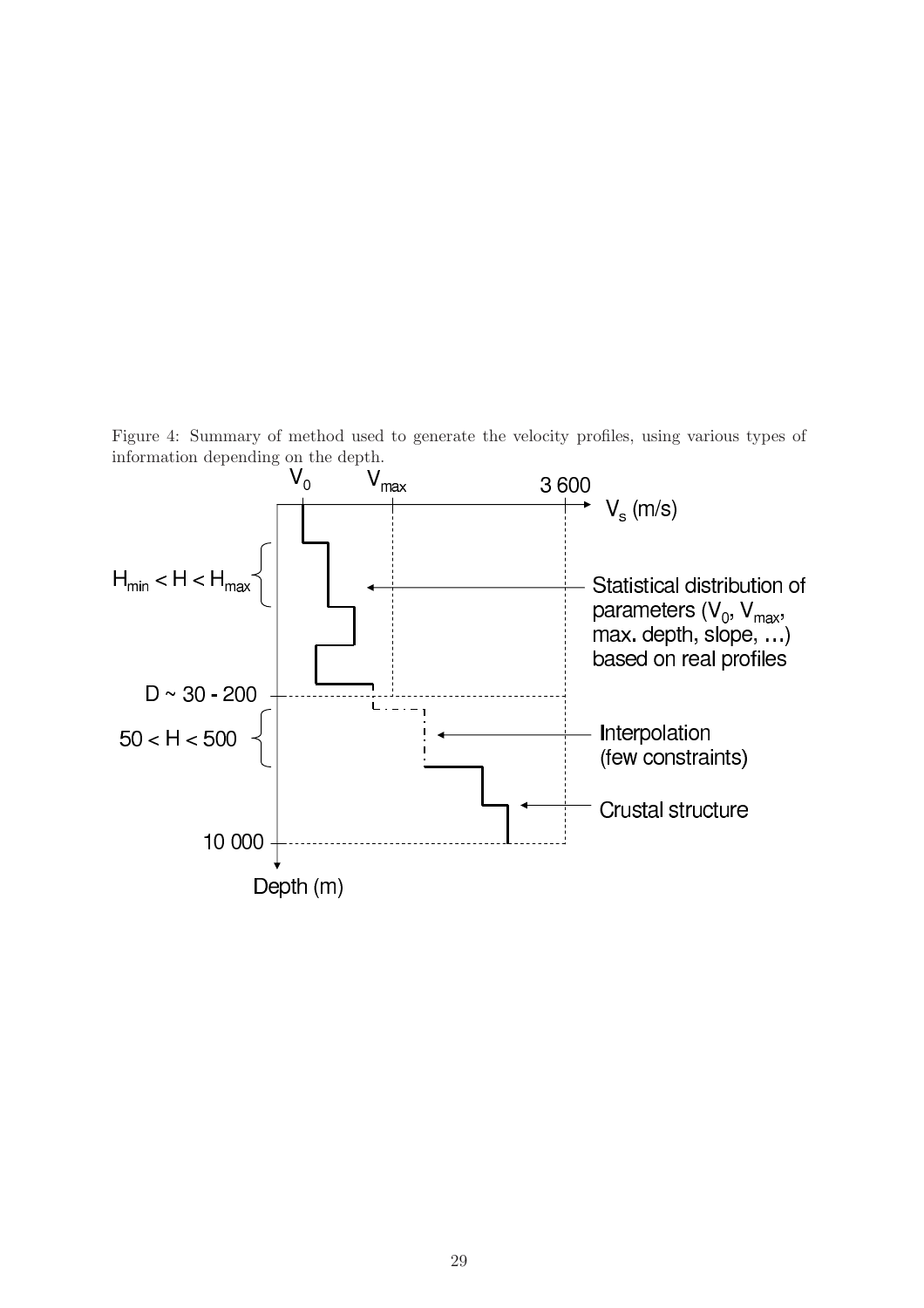Figure 5: Estimated mean shear-wave velocity profiles for the 14 selected RAP stations (solid lines) and their 10 and 90% confidence limits (dashed lines) using the method developed within this article.

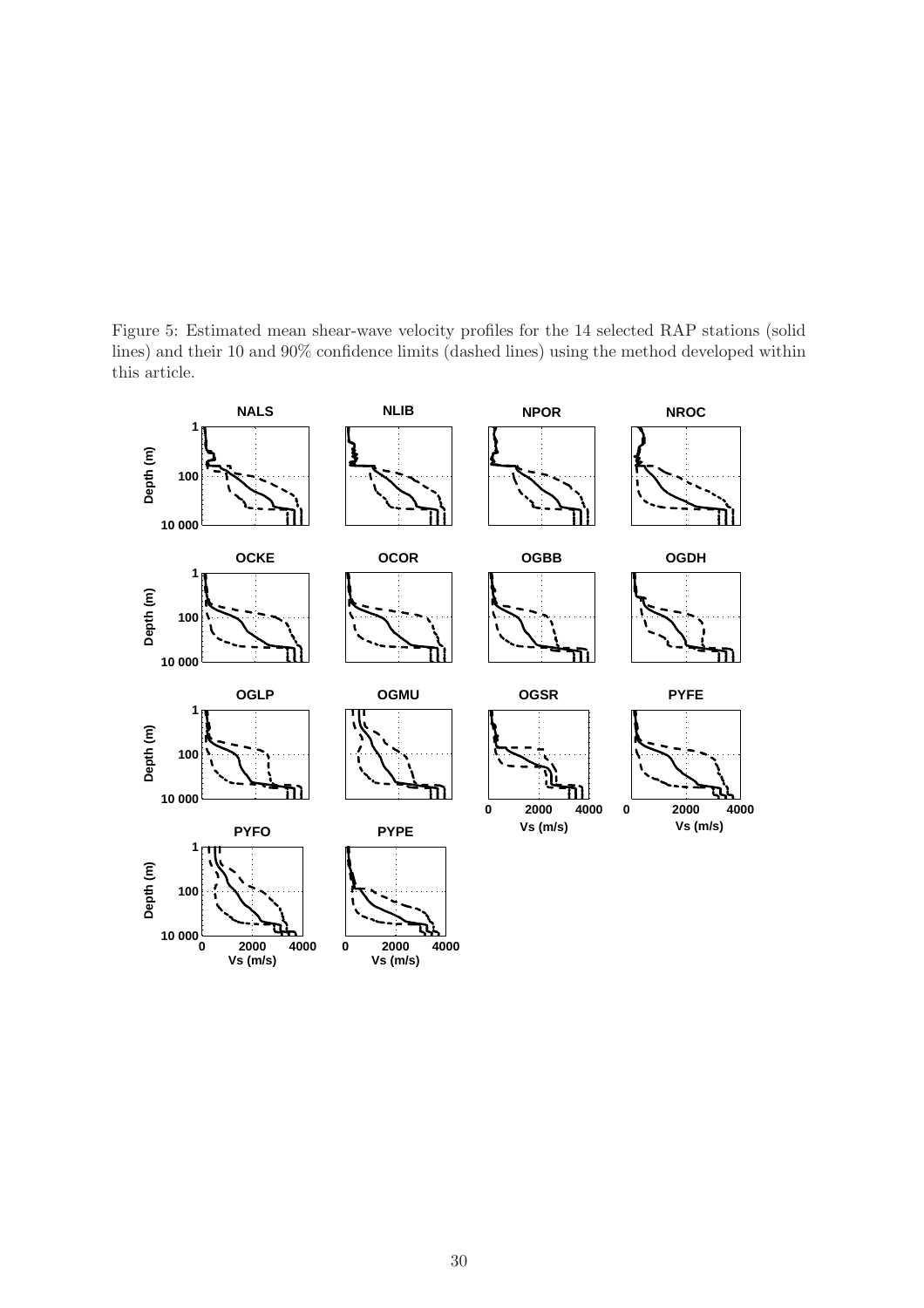Figure 6: Mean site amplification curves (solid lines) and their 10 and 90% confidence limits estimated for the 14 RAP stations using the shear-wave velocity profiles derived in this study and presented in Figure 5.

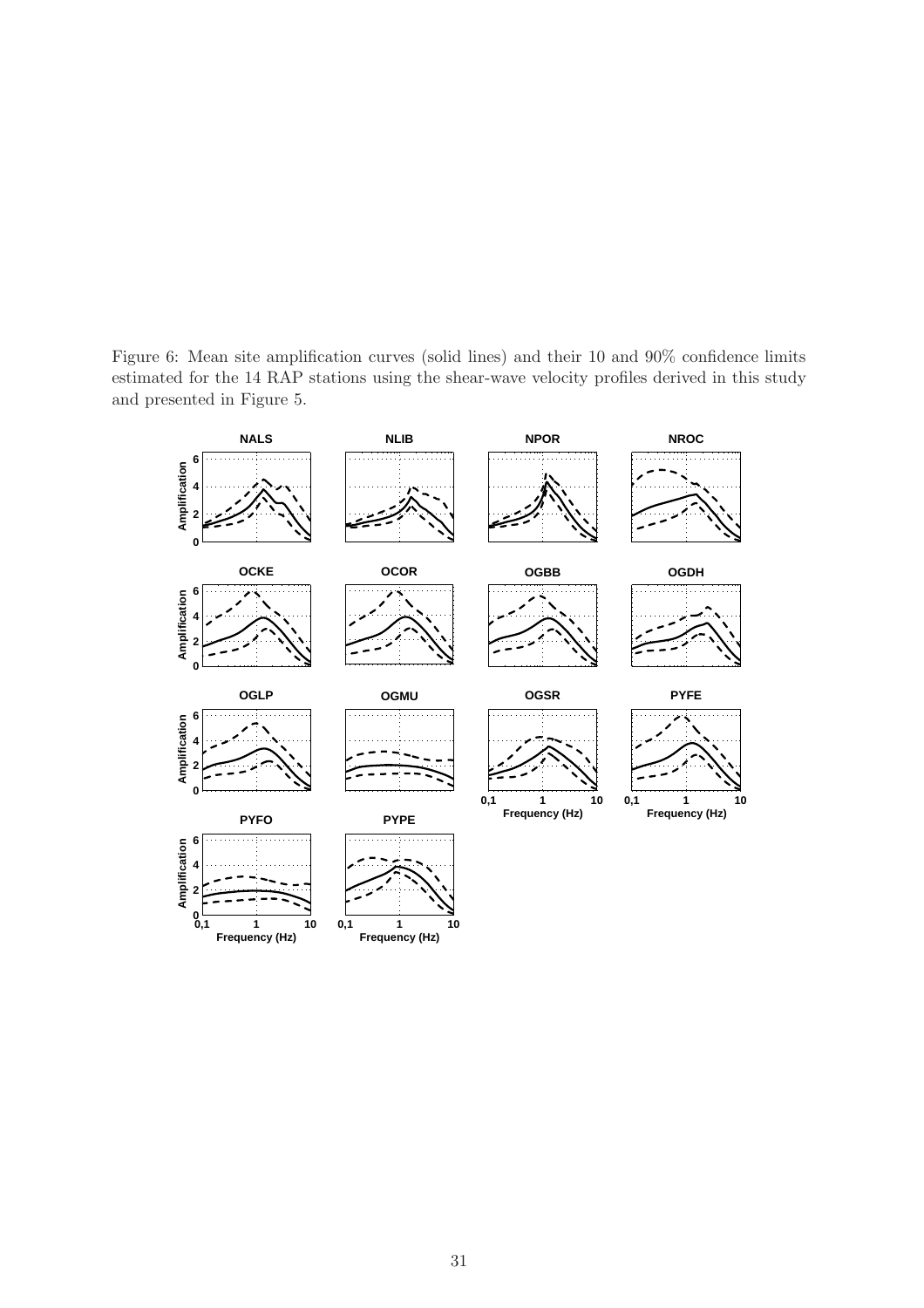Figure 7: Comparison between the computed mean site amplifications (solid lines) and their 10 and 90% confidence limits (dashed lines) for the NALS station when the uncertainty in  $\kappa$ estimated from the  $V_{s,30}$  is neglected (left-hand figure) and when it is considered (right-hand figure).

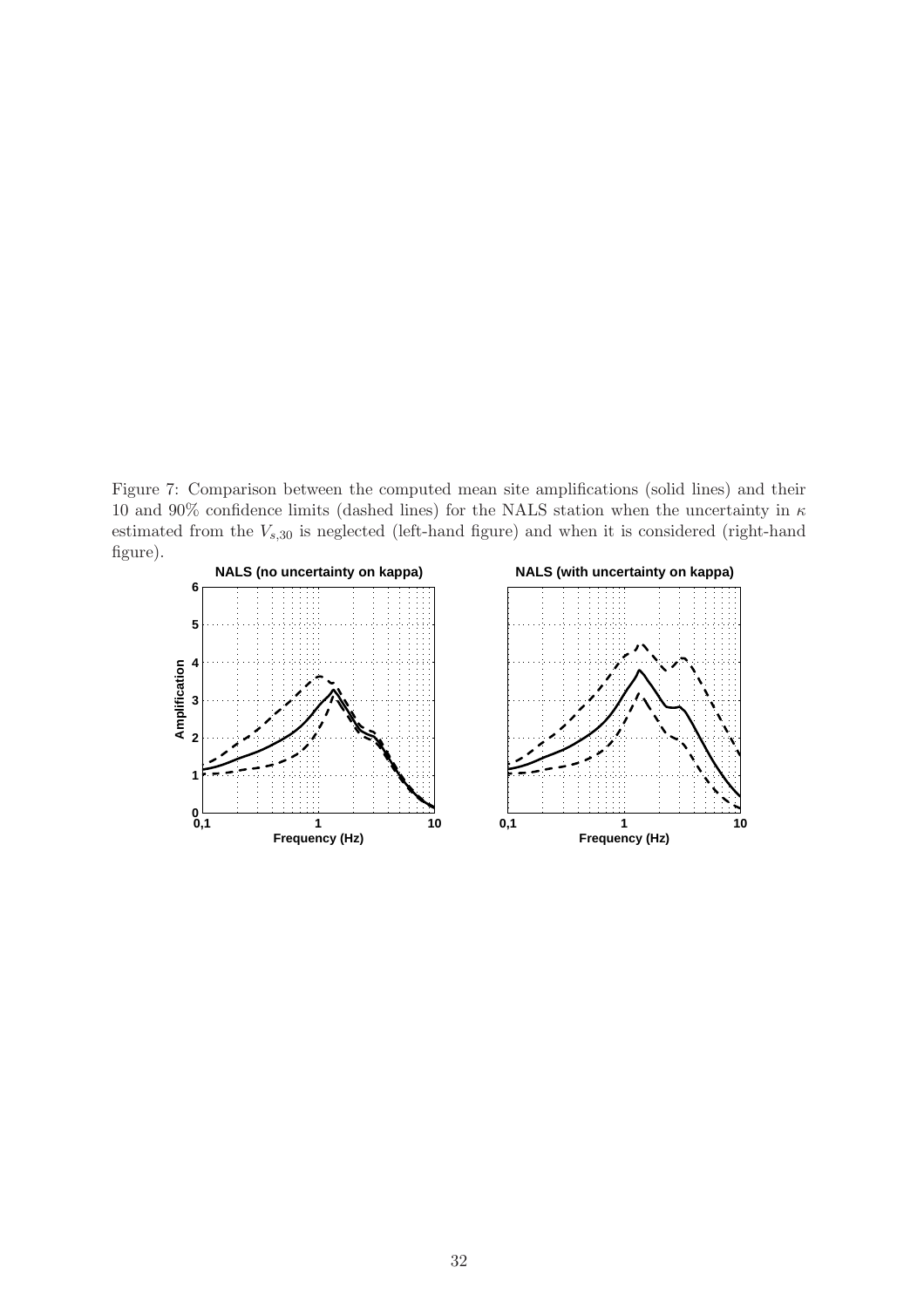Figure 8: Comparison between the computed mean site amplifications (solid lines) and their 10 and 90% confidence limits (dashed lines) for the OGSR station when the uncertainty in  $\kappa$ estimated from the  $V_{s,30}$  is neglected (left-hand figure) and when it is considered (right-hand figure).

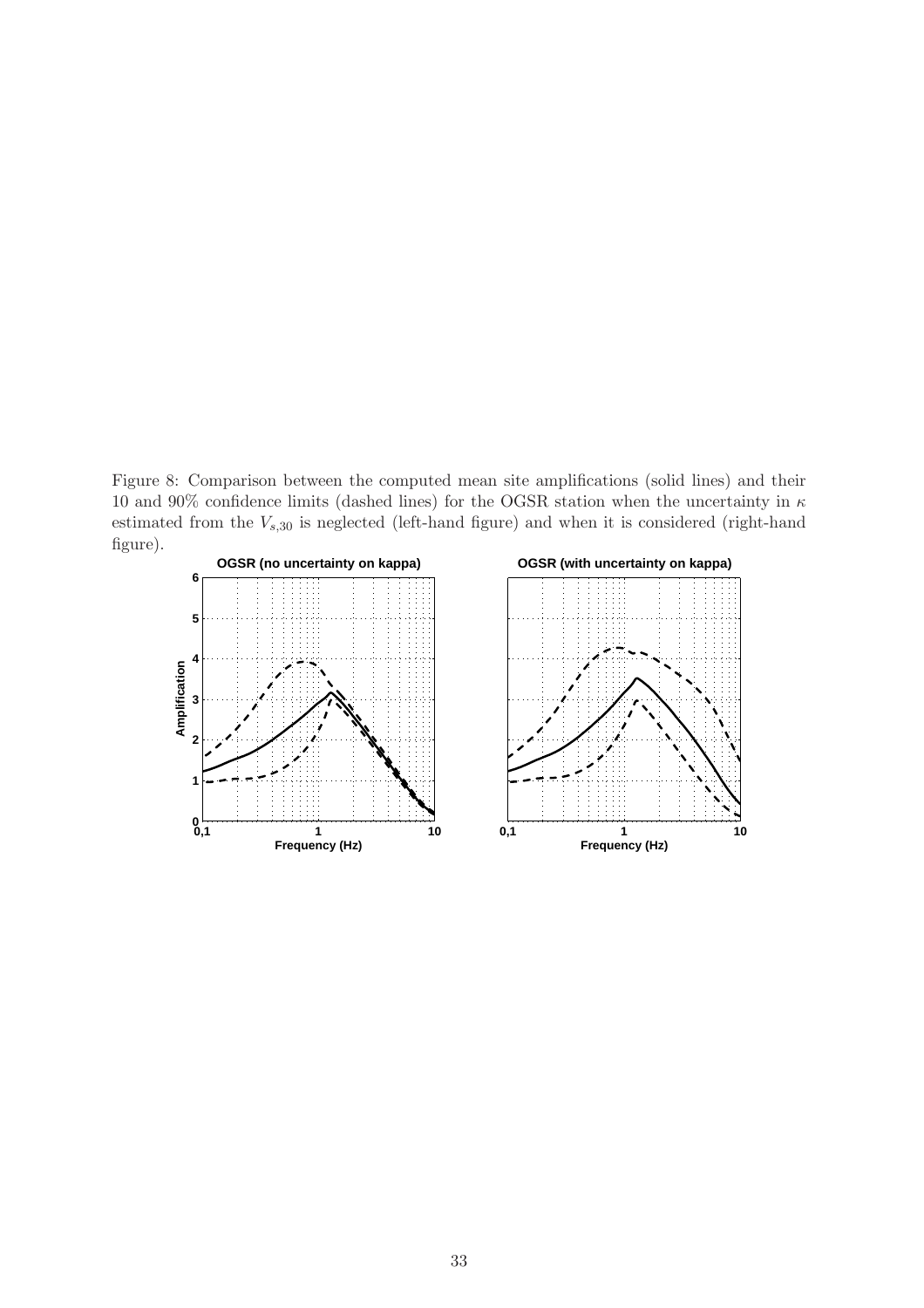Figure 9: Comparison between the site amplification curves computed in this study and their 10 and 90% confidence limits (solid lines) and the site amplifications (and their  $\pm 1.28\sigma$  confidence limits corresponding to the 10 and 90% confidence limits for a normal distribution) computed by source-path-site inversion by Drouet et al (2008) (dashed lines) for the seven common stations.

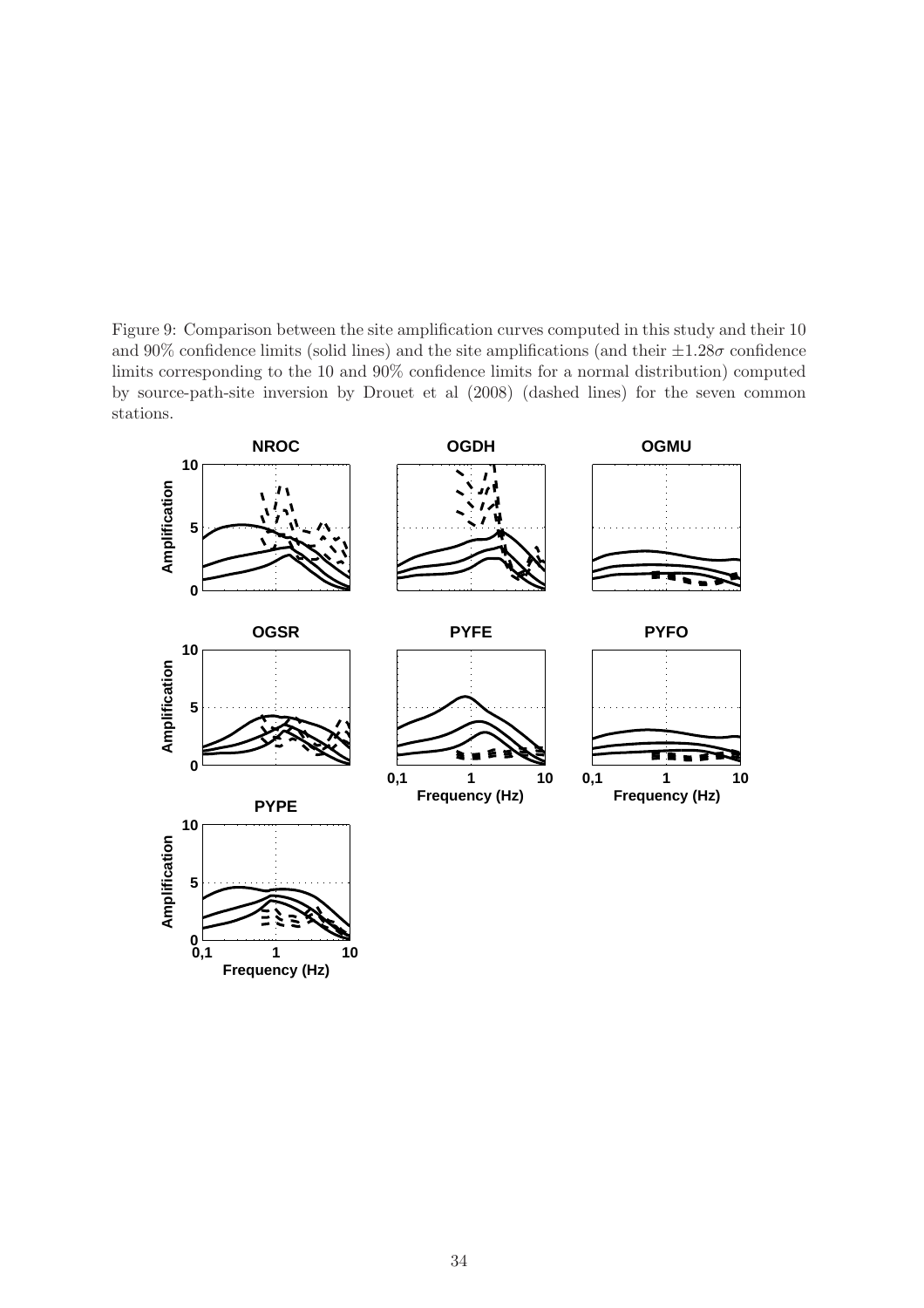Figure 10: Mean site amplification curves for the NALS station (solid lines) and their 10 and 90% confidence limits (dashed lines) for four sets of constraints: I) near-surface shear-wave velocity profile, depth to bedrock and crustal structure; II)  $V_0$ ,  $V_{s,30}$ , depth to bedrock and crustal structure; III)  $V_0$ ,  $V_{s,30}$  and crustal structure; and IV)  $V_{s,30}$  and crustal structure.

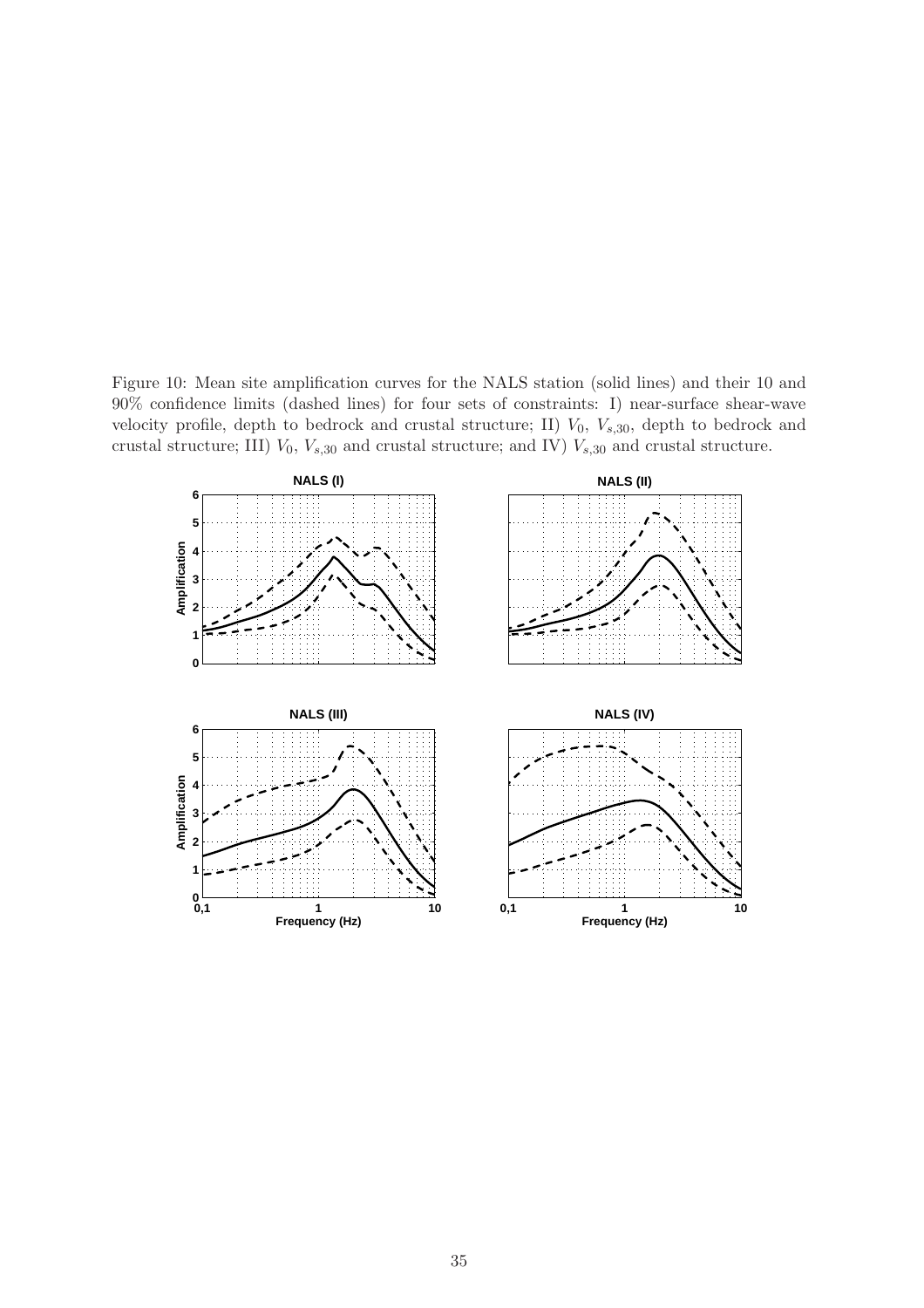Figure 11: Mean site amplification curves for the OGSR station (solid lines) and their 10 and 90% confidence limits (dashed lines) for four sets of constraints: I) near-surface shear-wave velocity profile, depth to bedrock and crustal structure; II)  $V_0$ ,  $V_{s,30}$ , depth to bedrock and crustal structure; III)  $V_0$ ,  $V_{s,30}$  and crustal structure; and IV)  $V_{s,30}$  and crustal structure.

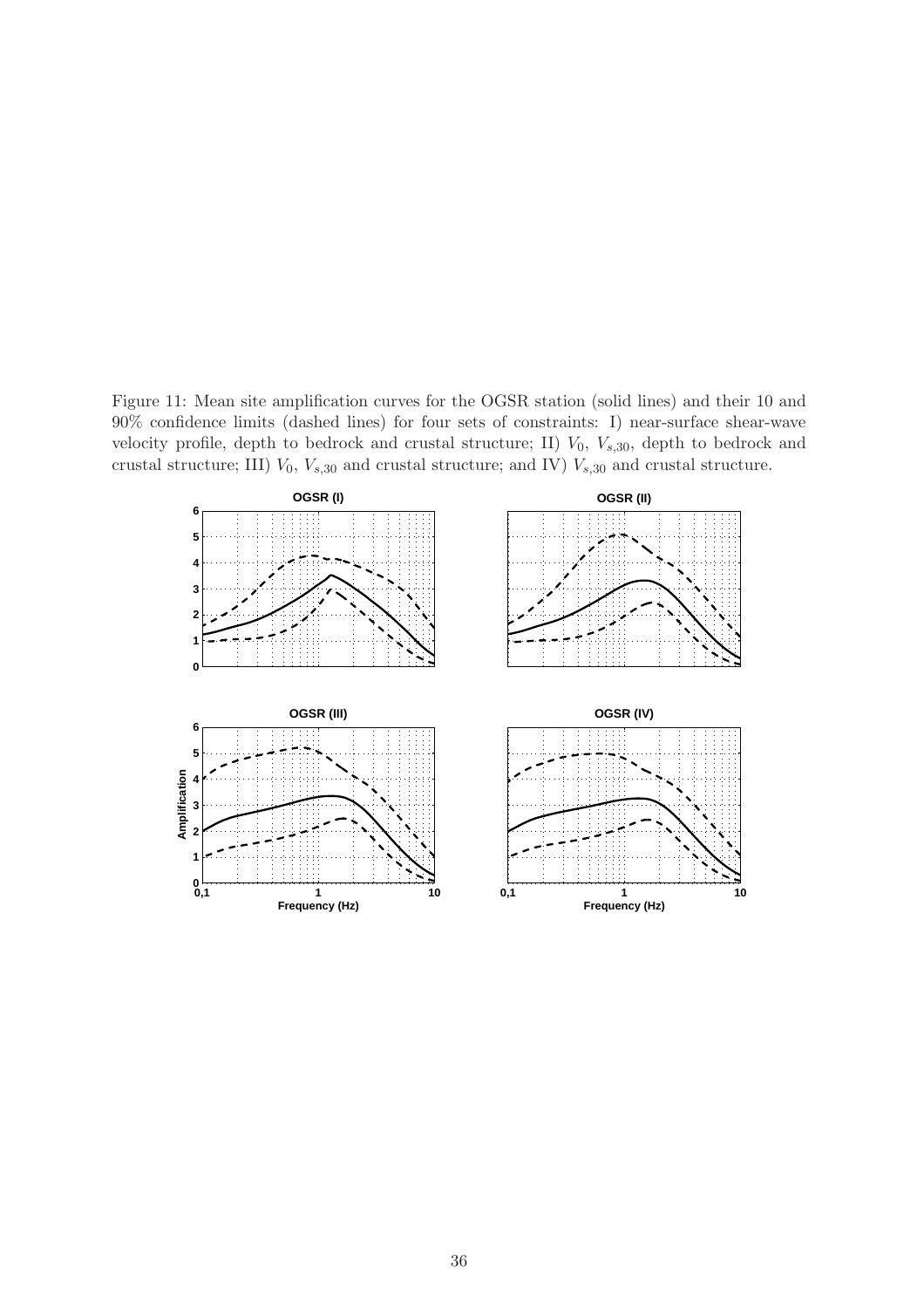Figure 12: Generated velocity profiles for the four soil classes and their 10 and 90% confidence limits (dashed lines). The grey solid line represents the velocity profile developed using the generic model of Cotton et al  $(2006)$  based on  $V_{s,30}$ .

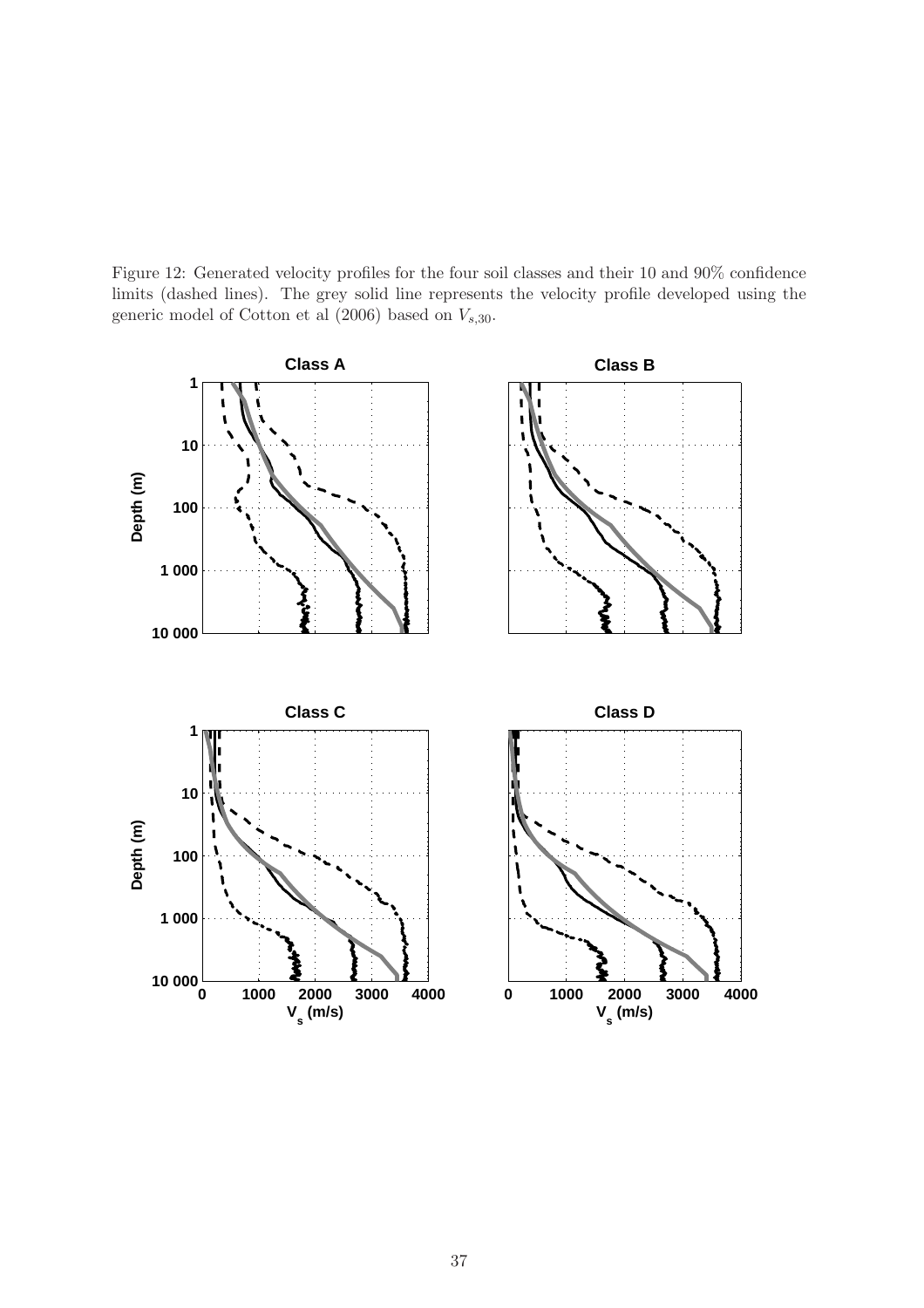Figure 13: Amplification curves for the four soil classes, and their 10 and 90% confidence limits (dashed lines). The grey solid line represents the amplification curve that was computed using the velocity profile developed using the generic model of Cotton et al  $(2006)$  based on  $V_{s,30}$ .

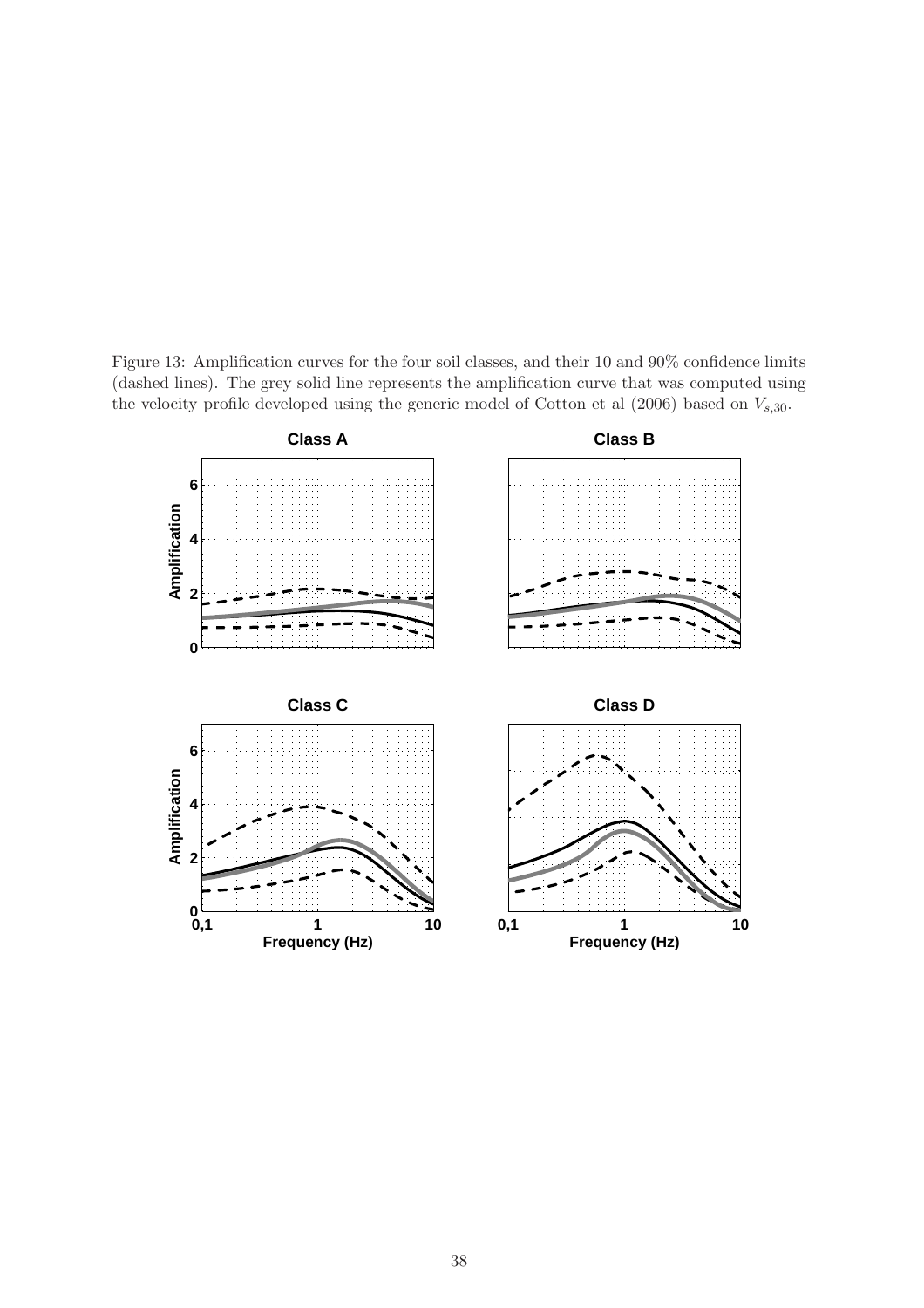Figure 14: Comparison between the mean amplification curve and its 10 and 90% confidence limits computed using the one-quarter wavelength method (thick lines) and the mean amplification curve and its 10 and 90% confidence limits computed using the Haskell-Thompson method (thin lines) for the OGDH station. The profiles simulated using the Monte Carlo technique developed in this article are used for both computations.

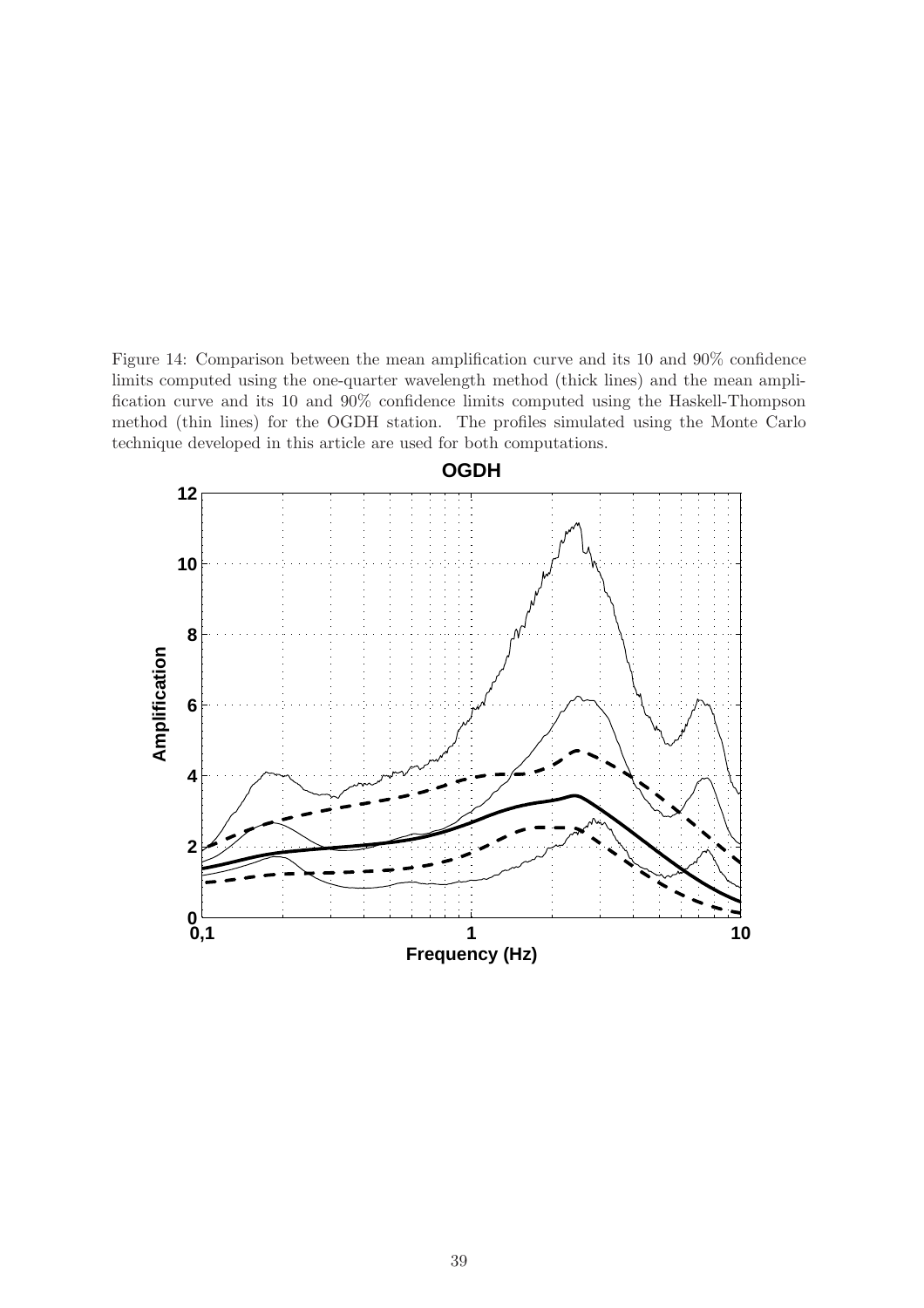# List of Tables

| $\overline{1}$ | Information available to constrain shear-wave velocity and density profiles down              |    |
|----------------|-----------------------------------------------------------------------------------------------|----|
|                |                                                                                               |    |
| 2              | Correlation coefficients between different characteristics of the observed profiles.          | 42 |
| 3              | Strong-motion stations of the RAP considered in this study and the information                |    |
|                | available to constrain the shear-wave velocity and density profiles down to a few             |    |
|                | kms. Italics indicate those data that were not used to constrain the profiles in              |    |
|                |                                                                                               |    |
| $\overline{4}$ | Computed mean $V_{s,\frac{1}{4}}$ and its 10 and 90th percentile confidence limits for the 14 |    |
|                | RAP stations and the four EC8 site classes for different spectral periods $44$                |    |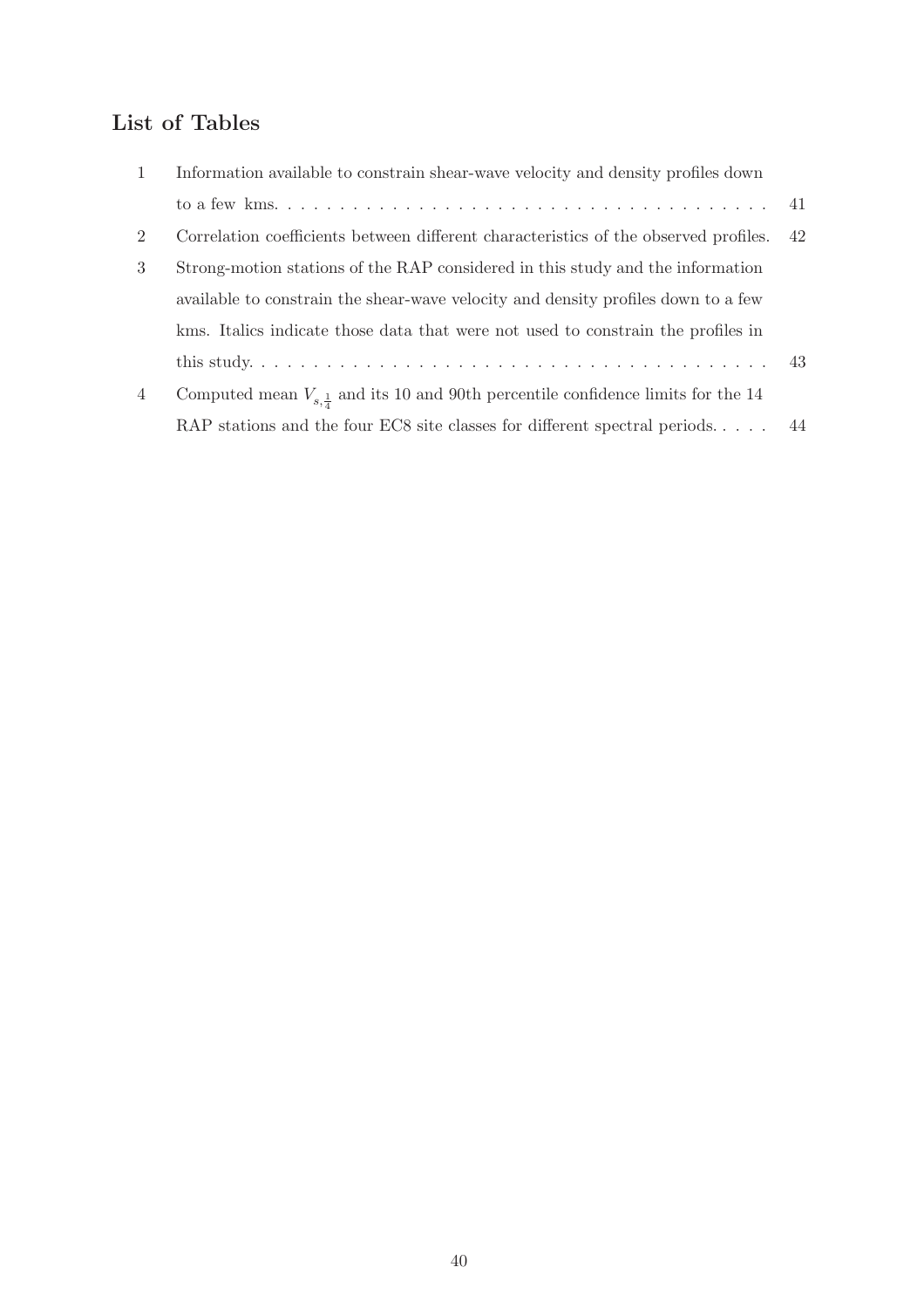Table 1: Information available to constrain shear-wave velocity and density profiles down to a few kms.  $\overline{\phantom{0}}$ 

| Type of information                         | Examples                                                                                                                                                                                |
|---------------------------------------------|-----------------------------------------------------------------------------------------------------------------------------------------------------------------------------------------|
| Soil profile                                | <b>BRGM</b> (2008b)                                                                                                                                                                     |
| Crustal structure                           | Souriau and Granet (1995), CRUST2.0 (Laske et al,                                                                                                                                       |
| Generic $V_s$ profile                       | 2005)<br>Boore and Joyner (1991), Anderson et al (1996), Boore<br>and Joyner (1997), Parolai et al (2002), Chandler et al<br>$(2005)$ , Chandler et al $(2006)$ , Cotton et al $(2006)$ |
| Measured $V_s$ profile                      | ROSRINE (2008)                                                                                                                                                                          |
| Near-surface geology                        | National/region/local geological<br>(BRGM,<br>maps<br>2008a), Wills et al (2000)                                                                                                        |
| Microtremor measurements                    | Souriau et al $(2007)$                                                                                                                                                                  |
| Site class                                  | Borcherdt (1994), Comité Européen de Normalisation<br>$(CEN)$ $(2005)$                                                                                                                  |
| Standard penetration test (SPT)             | Wei et al (1996), Hasancebi and Ulusay (2007)                                                                                                                                           |
| Cone penetration test (CPT)                 | Andrus et al (2004)                                                                                                                                                                     |
| Topographic slope                           | Wald and Allen (2007)                                                                                                                                                                   |
| Depth to bedrock (from, e.g.,               | Vallon $(1999)$ , Parolai et al $(2002)$                                                                                                                                                |
| Bouguer gravity data or $H/V$ re-<br>sults) |                                                                                                                                                                                         |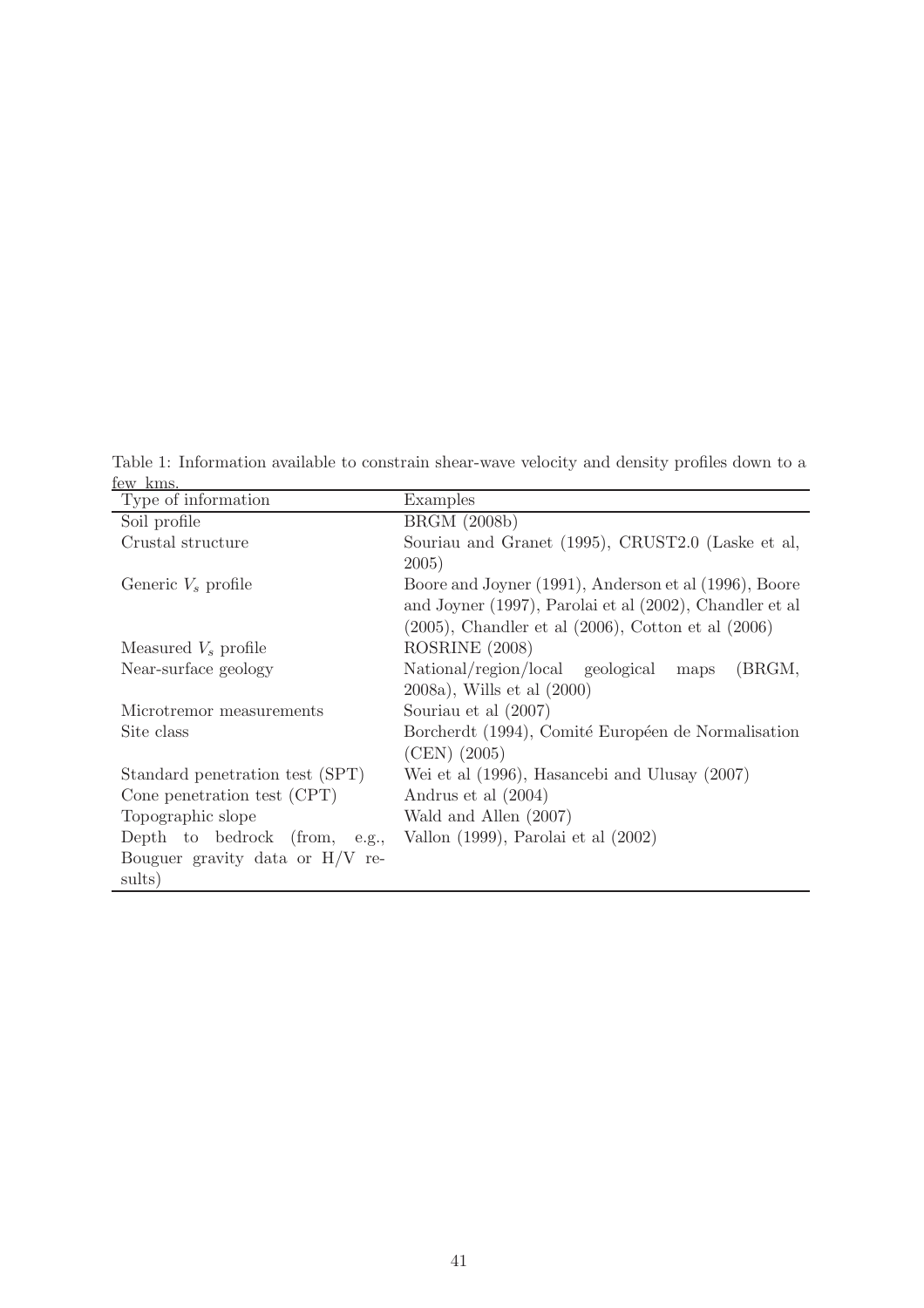|                       | Depth to top of layer Layer thickness Slope |        |           |
|-----------------------|---------------------------------------------|--------|-----------|
|                       | 0.4519                                      | 0.4152 | $-0.2089$ |
| Depth to top of layer |                                             | 0.7295 | $-0.2505$ |
| Layer thickness       |                                             |        | $-0.1861$ |
| Slope                 |                                             |        |           |

Table 2: Correlation coefficients between different characteristics of the observed profiles.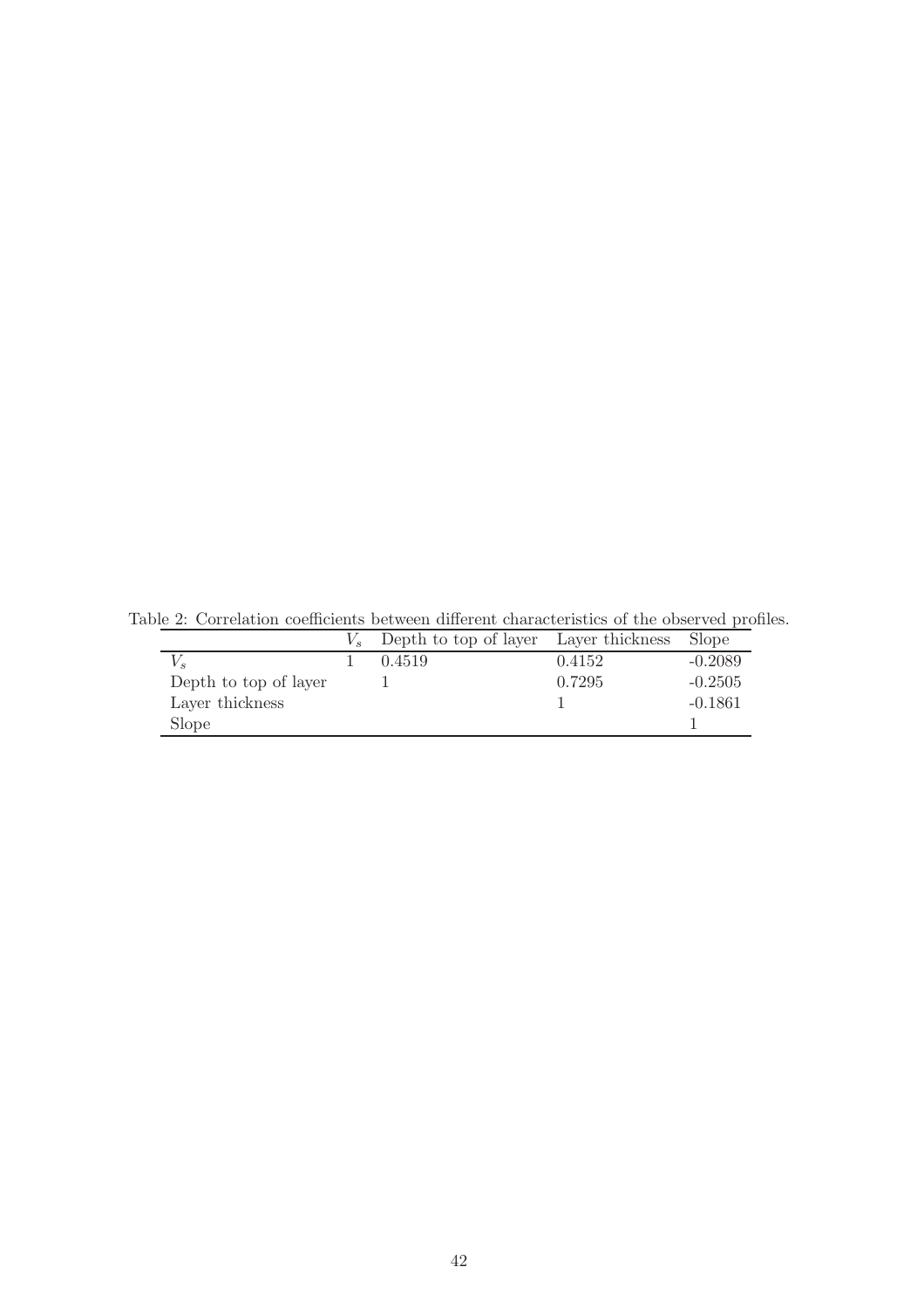Table 3: Strong-motion stations of the RAP considered in this study and the information available to constrain the shear-wave velocity and density profiles down to a few kms. Italics indicate those data that were not used to constrain the profiles in this study.  $\overline{\phantom{0}}$ 

| Station     | Latitude | Longitude | Information available                                                                     |
|-------------|----------|-----------|-------------------------------------------------------------------------------------------|
| <b>NALS</b> | 43.699N  | 7.258E    | Surface geology, soil profile down to 39m, SPT down to 39m,                               |
|             |          |           | $H/V$ noise spectrum (Bard et al, 2005), crustal structure (Laske                         |
|             |          |           | et al, 2005), topographic slope (Wald and Allen, 2007), <i>site class</i>                 |
|             |          |           | (soil)                                                                                    |
| <b>NLIB</b> | 43.710N  | 7.264E    | Surface geology, soil profile down to 39 m, SPT down to 39 m,                             |
|             |          |           | $H/V$ noise spectrum (Bard et al, 2005), crustal structure (Laske                         |
|             |          |           | et al, 2005), topographic slope (Wald and Allen, 2007), site class                        |
|             |          |           | (soil)                                                                                    |
| <b>NPOR</b> | 43.700N  | 7.286E    | Surface geology, soil profile down to $39 \,\mathrm{m}$ , SPT down to $39 \,\mathrm{m}$ , |
|             |          |           | $H/V$ noise spectrum (Bard et al, 2005), crustal structure (Laske                         |
|             |          |           | et al, 2005), topographic slope (Wald and Allen, 2007), site class                        |
|             |          |           | (soil)                                                                                    |
| <b>NROC</b> | 43.716N  | 7.293E    | Surface geology, soil profile down to $39 \,\mathrm{m}$ , SPT down to $39 \,\mathrm{m}$ , |
|             |          |           | $H/V$ noise spectrum (Bard et al, 2005), crustal structure (Laske                         |
|             |          |           | et al, 2005), topographic slope (Wald and Allen, 2007), site class                        |
|             |          |           | (soil)                                                                                    |
| OCKE        | 45.771N  | 3.088E    | Surface geology, soil profile down to $12 \text{ m}$ , SPT down to $9 \text{ m}$ , $H/V$  |
|             |          |           | noise spectrum, crustal structure (Laske et al, 2005), topographic                        |
|             |          |           | slope (Wald and Allen, 2007), site class (soil)                                           |
| <b>OCOR</b> | 45.798N  | 3.028E    | Surface geology, soil profile down to $11 \text{ m}$ , $H/V$ noise and earth-             |
|             |          |           | quake spectra, crustal structure (Laske et al, 2005), topographic                         |
|             |          |           | slope (Wald and Allen, 2007), site class (rock)                                           |
| OGBB        | 44.281N  | 5.26E     | Surface geology, soil profile down to $12.2 \text{ m}$ , crustal structure                |
|             |          |           | (Laske et al, 2005), topographic slope (Wald and Allen, 2007),                            |
|             |          |           | site class (rock)                                                                         |
| OGDH        | 45.182N  | 5.737E    | Surface geology, soil profile down to $15 \text{ m}$ , SPT down to $39 \text{ m}$ , $H/V$ |
|             |          |           | noise and earthquake spectra, depth to bedrock (Vallon, 1999),                            |
|             |          |           | crustal structure (Laske et al, 2005), topographic slope (Wald and                        |
|             |          |           | Allen, 2007), site class (soil)                                                           |
| OGLP        | 44.307N  | 4.69E     | Surface geology, soil profile down to $10 \text{ m}$ , SPT down to $13 \text{ m}$ , $H/V$ |
|             |          |           | noise spectrum, crustal structure (Laske et al, 2005), topographic                        |
|             |          |           | slope (Wald and Allen, 2007), site class (soil)                                           |
| OGMU        | 45.195N  | 5.727E    | Surface geology, $H/V$ noise and earthquake spectra, crustal struc-                       |
|             |          |           | ture (Laske et al, 2005), topographic slope (Wald and Allen, 2007),                       |
|             |          |           | site class (rock)                                                                         |
| OGSR        | 45.193N  | 5.74E     | Surface geology, soil profile down to 50 m, $H/V$ noise and earth-                        |
|             |          |           | quake spectra, depth to bedrock (Vallon, 1999), crustal structure                         |
|             |          |           | (Laske et al, 2005), topographic slope (Wald and Allen, 2007), site                       |
|             |          |           | class (soil)                                                                              |
| <b>PYFE</b> | 42.814N  | 2.507E    | Surface geology, soil profile down to $11 \text{ m}$ , $H/V$ noise and earth-             |
|             |          |           | <i>quake spectra</i> , crustal structure (Laske et al, 2005), topographic                 |
|             |          |           | slope (Wald and Allen, 2007), site class (soil)                                           |
| <b>PYFO</b> | 42.968N  | 1.607E    | Surface geology, $H/V$ noise and earthquake spectra, crustal struc-                       |
|             |          |           | ture (Laske et al, 2005), topographic slope (Wald and Allen, 2007),                       |
|             |          |           | site class (soil)                                                                         |
| <b>PYPE</b> | 42.673N  | 2.878E    | Surface geology, soil profile down to 78.5 m, $H/V$ noise and earth-                      |
|             |          |           | quake spectra, crustal structure (Laske et al, 2005), topographic                         |
|             |          |           | slope (Wald and Allen, 2007), site class (soil)                                           |